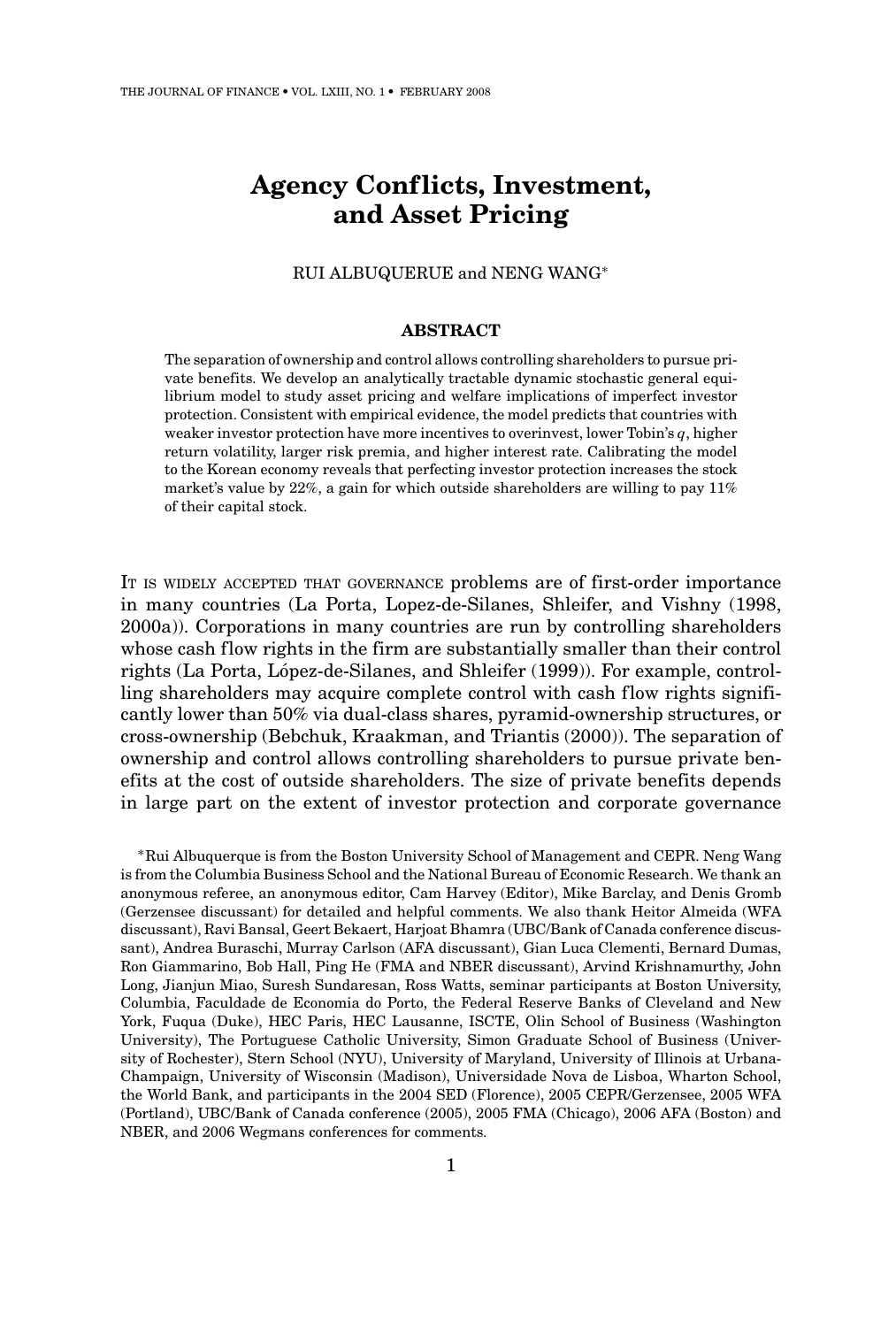safeguarding outside investors.<sup>1</sup> La Porta et al.  $(2002)$ , Claessens et al.  $(2002)$ , Doidge, Karolyi, and Stulz (2004), and Gompers, Ishii, and Metrick (2003), among others, document how imperfect investor protection lowers firm value.

Investor protection influences not only firm value as emphasized in the literature, but also equilibrium interest rates, asset returns, and welfare costs. Intuitively, agents' consumption and savings decisions and firms' cost of capital are fundamentally linked in general equilibrium, which depends in turn on firms' production and investment decisions and the extent of agency conflicts. However, to date little theoretical research has been devoted to formulating equilibrium asset pricing implications of agency conflicts. Shleifer and Wolfenzon (2002) present a static model with risk-neutral agents and determine the interest rate in general equilibrium. In this paper, we present one of the first dynamic stochastic general equilibrium models to study the implications of imperfect investor protection for risk sharing and asset pricing. We therefore provide one of the first quantitative frameworks to assess the magnitudes of both the loss of investor welfare and the reduction in market value due to imperfect investor protection.

We introduce two new features into a standard production-based equilibrium asset pricing model. First, we assume that output fluctuations arise from shocks to the marginal efficiency of investment (Keynes (1936)), that is, investmentspecific technology shocks. This assumption is motivated by the growing literature that emphasizes the important role of investment-specific technology shocks as a source of aggregate volatility (Greenwood, Hercowitz, and Huffman (1988), Greenwood, Hercowitz, and Krusell (1997), and Fisher (2006), among others). Second, in our model, firms' investment decisions are made by selfinterested controlling shareholders who extract private benefits from outside shareholders (Berle and Means (1932) and Jensen and Meckling (1976)). We embed the conflict of interest and the implied heterogeneity between controlling shareholders and outside shareholders in an equilibrium setting.

To isolate the effects of our assumption of investment-specific technology shocks on real investment and asset prices, we first consider a benchmark economy with no conflicts of interest. Under perfect investor protection, the controlling shareholder rationally pursues no private benefits (because of infinite marginal cost of stealing) and thus he behaves in the interest of outside shareholders. Our benchmark model is the extension of representative-agent asset pricing models such as Cox, Ingersoll, and Ross (1985) (henceforth, CIR). As in CIR and other investment models, investment increases the capital stock on average. However, in our model the investment-specific technology shocks make the representative agent less willing to invest in capital: The amount of capital in the next period depends stochastically on how new investment merges with the existing capital. A risk-averse investor dislikes the volatility

<sup>&</sup>lt;sup>1</sup> There are two layers of corporate governance determining the induced agency costs for any given firm, namely, there are country-wide regulatory and enforcement environment mechanisms, and firms-specific corporate governance rules. This paper focuses on differences in imperfect investor protection at the country level.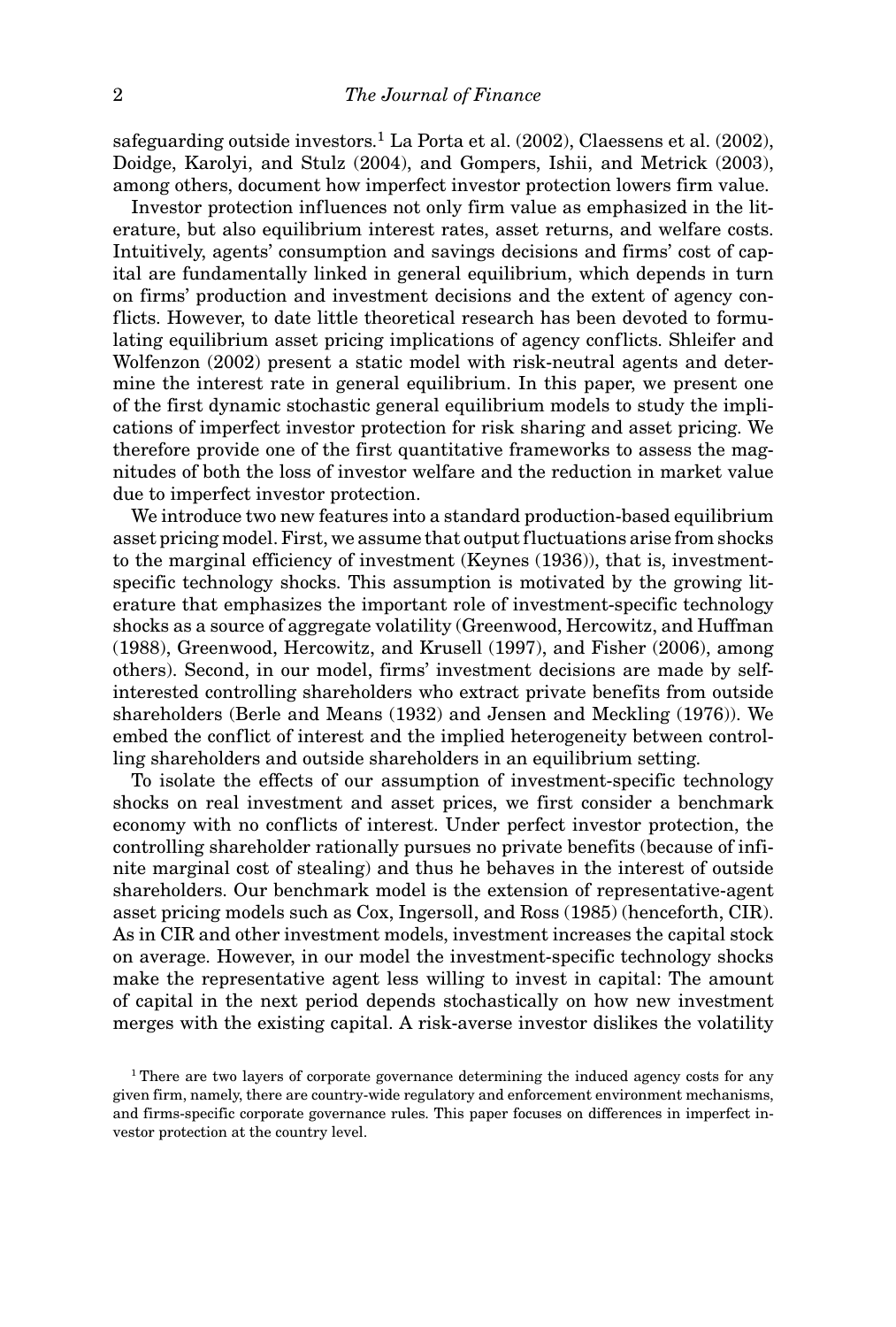in output induced by investment and hence lowers investment, ceteris paribus. This makes the newly invested capital less desirable than the installed capital. As a result, Tobin's  $q$  is larger than unity. In contrast, in the CIR model Tobin's *q* is equal to unity. This technological specification is a key difference between our benchmark model and the seminal CIR model. To the best of our knowledge, ours is the first model predicting Tobin's *q* to be larger than unity in an equilibrium framework a la CIR without technological frictions such as ` adjustment costs or investment irreversibility.

When investor protection is imperfect, a conflict of interest arises between the controlling shareholder and outside shareholders. The controlling shareholder values private benefits more under weaker investor protection and is able to derive greater private benefits in larger firms (Baumol (1959), Williamson (1964), and Jensen (1986)). Thus, the controlling shareholder has stronger incentives to invest under weaker investor protection, ceteris paribus. However, with shocks to the marginal efficiency of investment, more investment means higher volatility of capital accumulation, which is undesirable. In equilibrium, we show that the effect induced by the extraction of private benefits dominates. This leads to the prediction that weaker investor protection implies more investment and more volatility, ceteris paribus.

The controlling shareholder's incentives to pursue private benefits and distort investment under weaker investor protection imply a lower dividend payout, ceteris paribus. Tobin's *q* (from the outside shareholders' perspective) is lower, reflecting both the extraction of private benefits and investment distortions by the controlling shareholder. These predictions are in line with La Porta et al. (2000b), who find that corporate payouts are lower in countries with weaker investor protection, and La Porta et al. (2002), Gompers et al. (2003) and Doidge et al. (2004), who find that firm value increases with investor protection.

Our model also predicts that the equity risk premium is higher in countries with weaker investor protection. The equilibrium equity premium is proportional to the variance of output. The higher investment under weaker investor protection increases both the volatility of capital accumulation and that of output and hence increases the equilibrium risk premium. This prediction is consistent with the cross-country evidence in Hail and Leuz (2004) and Daouk, Lee, and Ng (2004), who establish a positive link between excess returns and various investor protection variables. Harvey (1995) shows that emerging markets display higher return volatility and larger equity risk premia. Since emerging market economies have on average weaker corporate governance, these papers supply additional evidence in line with our theory.

Finally, the model predicts that countries with weaker investor protection have a higher interest rate. The intuition is as follows. Weaker investor protection generates a greater incentive to invest and hence higher future output. Predicting higher output, agents' consumption smoothing motive leads them to borrow, which raises the interest rate. However, higher investment also makes capital accumulation more volatile and implies a stronger desire for precautionary savings, which lowers the interest rate. Because the former effect dominates, the interest rate is higher under weaker investor protection. The higher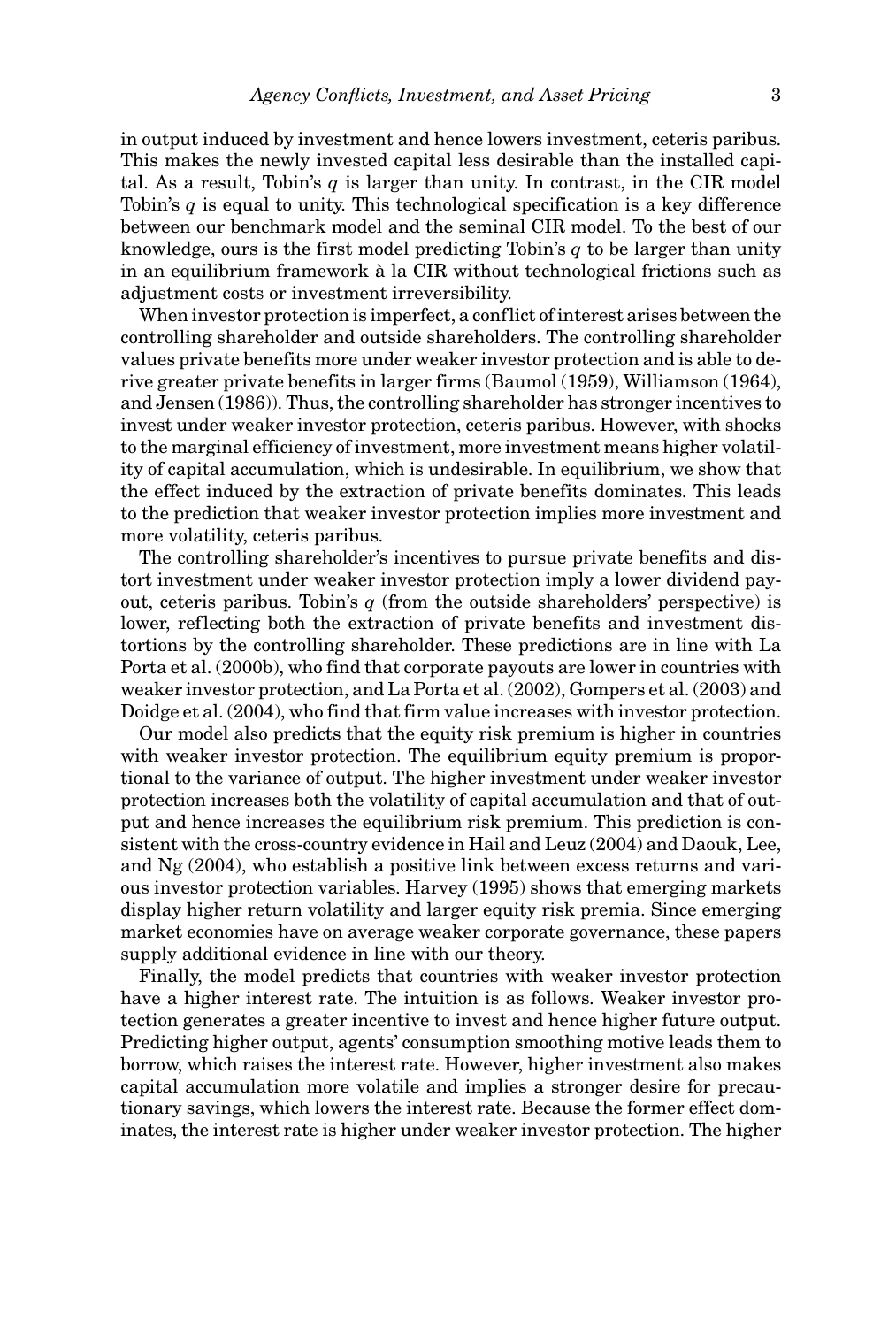interest rate and the higher cost of capital (sum of the interest rate and the risk premium) have equilibrium feedback effects discouraging investment, ceteris paribus. We show that the agency channel effect (of overinvesting to pursue future private benefits) is stronger than the cost of capital effect in equilibrium. Therefore, the equilibrium investment–capital ratio and the interest rate both decrease with investor protection. We find evidence in support of our interest rate prediction using data in Campbell (2003).

We present a calibration of the model that allows us to assess the quantitative significance of improving investor protection. Specifically, we calibrate the model to the United States and South Korea to match estimates of the two countries' private benefits. The model predicts that moving to a perfect investor protection regime leads to a stock market revaluation of 2.49% in the United States and 21.96% in Korea. The welfare implications of such improvements in investor protection are very large. Outside investors in the United States and Korea are willing to give up, respectively, 0.38% and 11.17% of the capital stock they own to move to perfect investor protection. This represents \$43 billion of U.S. market capitalization and \$4.7 billion of Korean market capitalization. On the other hand, the United States and Korean controlling shareholders are willing to give up 2.1% and 8.4% of their capital stock to maintain the status quo, respectively. We show that these welfare numbers are robust to different calibrations.

These calculations suggest significant wealth redistribution from controlling shareholders to outside shareholders by enhancing investor protection, particularly for Korea. Of course, the political reform necessary to improve investor protection is by no means an easy task, precisely because of the significant wealth redistribution that would follow. After all, the controlling shareholders and incumbent entrepreneurs are often among the strongest interest groups in the policy making process, particularly in countries with weaker investor protection.

Lastly, we test two new empirical predictions that result from our specification of investment-specific technology shocks and the equilibrium solution: a positive association between the investment–capital ratio and the variance of GDP growth, and between the investment–capital ratio and the variance of stock returns. We construct measures of the long-run investment–capital ratio and test our hypotheses on a cross-section of 40 countries. We provide evidence consistent with both hypotheses, controlling for other sources of volatility.

The paper that is most closely related to ours is Dow, Gorton, and Krishnamurthy (2005) (henceforth DGK). They study the effects of agency conflicts on equilibrium asset prices and investment by integrating managerial empire building as in Jensen (1986) into an otherwise neoclassical CIR-style asset pricing model. DGK analyze the manager-shareholder conflict in firms with dispersed ownership.<sup>2</sup> As a result, because managers' wealth has zero measure in

<sup>2</sup> Danthine and Donaldson (2004) study the manager-shareholder agency conflict and its implications for the aggregate economy within a contracting environment.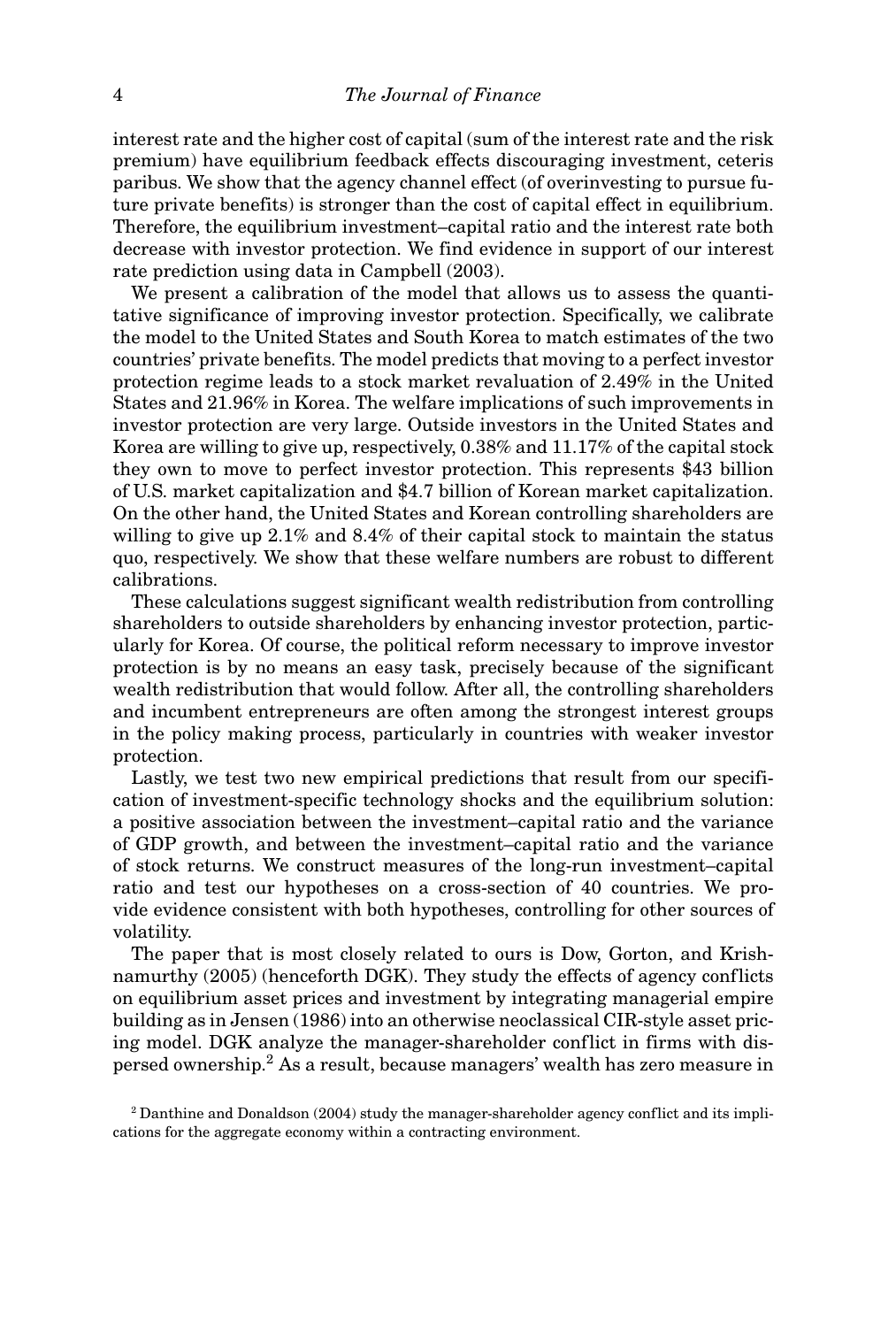aggregate, DGK do not need to model their consumption and portfolio allocation decisions. In contrast, we study the agency conflict between controlling shareholders and outside shareholders. Because controlling shareholders in many countries claim a significant share of aggregate wealth, we therefore model the controlling shareholders' consumption and portfolio allocation decisions jointly with the outside shareholders' consumption and portfolio allocation decisions and derive equilibrium implications for risk sharing, welfare redistribution, and various equilibrium prices and quantities. The two models also differ in the production technology. DGK assume that capital accumulation follows the process given by CIR and hence they predict Tobin's *q* to be unity, independent of agency conflicts. In contrast, we assume investment-specific technology shocks, and predict that Tobin's *q* is larger than unity (even under perfect investor protection) and increasing with investor protection. Our model therefore provides an explanation for the evidence that countries with weaker investor protection observe higher risk premia and larger volatility. DGK and our model do share a common and key prediction; namely, that firms overinvest. However, to endogenize the degree of overinvestment DGK endow shareholders with a costly auditing technology, while we use an exogenously specified cost function for private benefits to model the degree of investor protection. Finally, with respect to preferences, DGK assume that investors have logarithmic preferences whereas we allow controlling and outside shareholders to share any degree of constant relative risk aversion.

We design our heterogenous-agent model with the objective of delivering a complete characterization of both resource allocation (over time and across shareholders) and equilibrium asset pricing that can be reconciled with empirical evidence. In order to achieve this objective in a parsimonious setting, we follow La Porta et al. (2002) and Lan and Wang (2006) and model investor protection by adopting a simple convex cost function for the controlling shareholder's pursuit of private benefits.<sup>3</sup> The alternative is to model agency conflicts via a contracting approach. Castro, Clementi, and MacDonald (2004) study a two-period overlapping generations model where entrepreneurs can abscond with revenues and project financiers are constrained by this agency friction. They focus on equilibrium implications for the interest rate and economic growth. However, they do not analyze welfare implications and asset pricing predictions for the risk premium, Tobin's *q*, and volatility.

It is worth noting that there is also a growing literature on optimal *dynamic* contracting in corporate finance. However, these models are often cast as a single-firm contracting problem and produce no asset pricing implications. Albuquerque and Hopenhayn (2004) and DeMarzo and Fishman (2007) study the effects of financing constraints and agency conflicts on real investments.

<sup>3</sup> Lan and Wang (2006) integrate imperfect investor protection as in La Porta et al. (2002) into an otherwise standard intertemporal investment model with adjustment costs (Abel and Eberly (1994)) and show that managers overinvest in order to increase future private benefits, which further reduces firm value. Himmelberg, Hubbard, and Love (2002) consider a risk-averse controlling shareholder, but use an exogenously given stochastic discount factor to study the effects of imperfect investor protection on the firm's cost of capital.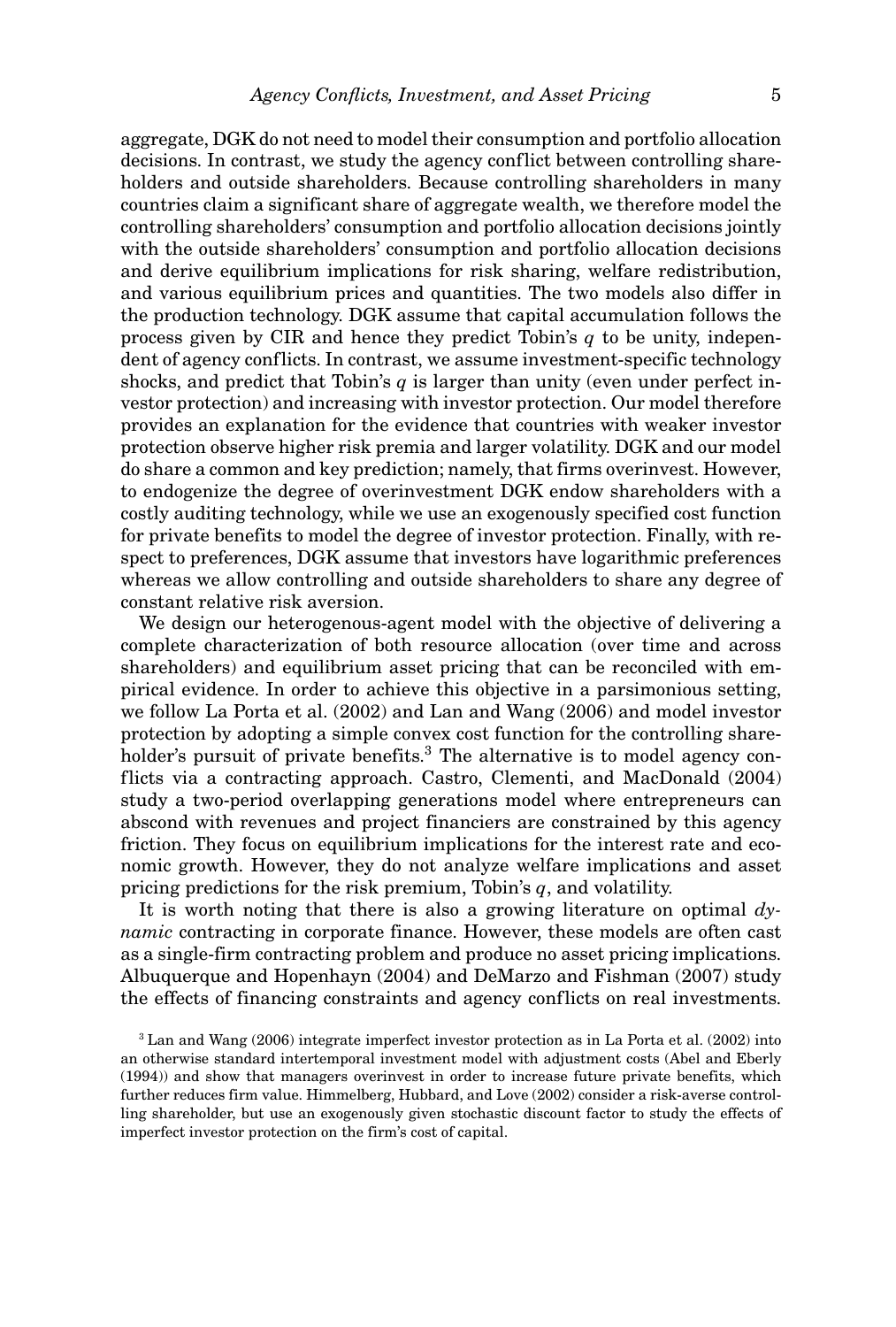These models generate underinvestment, rather than overinvestment, because the degree of underinvestment becomes an incentive alignment tool between the investors and the manager. In our model, overinvestment arises because of the pursuit of private benefits by the controlling shareholder. This is likely to be the dominant issue for larger firms around the world, whereas the underinvestment implied by these contracting models is potentially more important for smaller firms. DeMarzo and Sannikov (2006) formulate a continuous-time dynamic contracting problem and provide an optimal capital structure implementation that alleviates the friction arising from outside investors not being able to observe the cash flows generated by the firm.

The remainder of the paper is organized as follows. Section I presents the model and states the main theorem. Section II discusses the model's solution under the benchmark with perfect investor protection. Section III characterizes the equilibrium outcome and provides intuition for the model's solution. Section IV gives the model's main predictions for the effects of investor protection on investment and asset prices. Section V provides a calibration and supplies quantitative predictions on the value of improving investor protection. Section VI presents empirical evidence on two of the model's new predictions, and Section VII concludes. The Appendix contains technical details and proofs of the theorem and propositions.

## **I. The Model**

The economy is populated by a continuum of two types of agents, controlling shareholders and outside shareholders, identified with subscripts "1" and "2," respectively. Outside shareholders are all identical. All firms and their respective controlling shareholders are assumed to be identical as well and subject to the same shocks. This assumption substantially simplifies our analysis because we do not need to keep track of the controlling shareholders' holdings in other firms. Thus, without loss of generality, we analyze the decision problems of a representative controlling shareholder and a representative outside shareholder. All agents have infinite horizons and time is continuous.

#### *A. Setup*

#### *A.1. Production and Investment Opportunities*

Firms are financed by equity. Output is produced via a constant returns to scale technology  $hK(t)$ , where h is the productivity level and  $K(t)$  is the firm's capital stock. We assume that the capital stock evolves according to

$$
dK(t) = (I(t) - \delta K(t))dt + \epsilon I(t) dZ(t),
$$
\n(1)

where  $I(t)$  is investment,  $\delta > 0$  is the depreciation rate,  $\epsilon > 0$  is a volatility parameter,  $Z(t)$  is a Brownian motion, and  $K(0) > 0$ .

The capital accumulation specification (1) is a continuous-time version of Greenwood et al. (1988), which is based on Keynes's (1936) argument that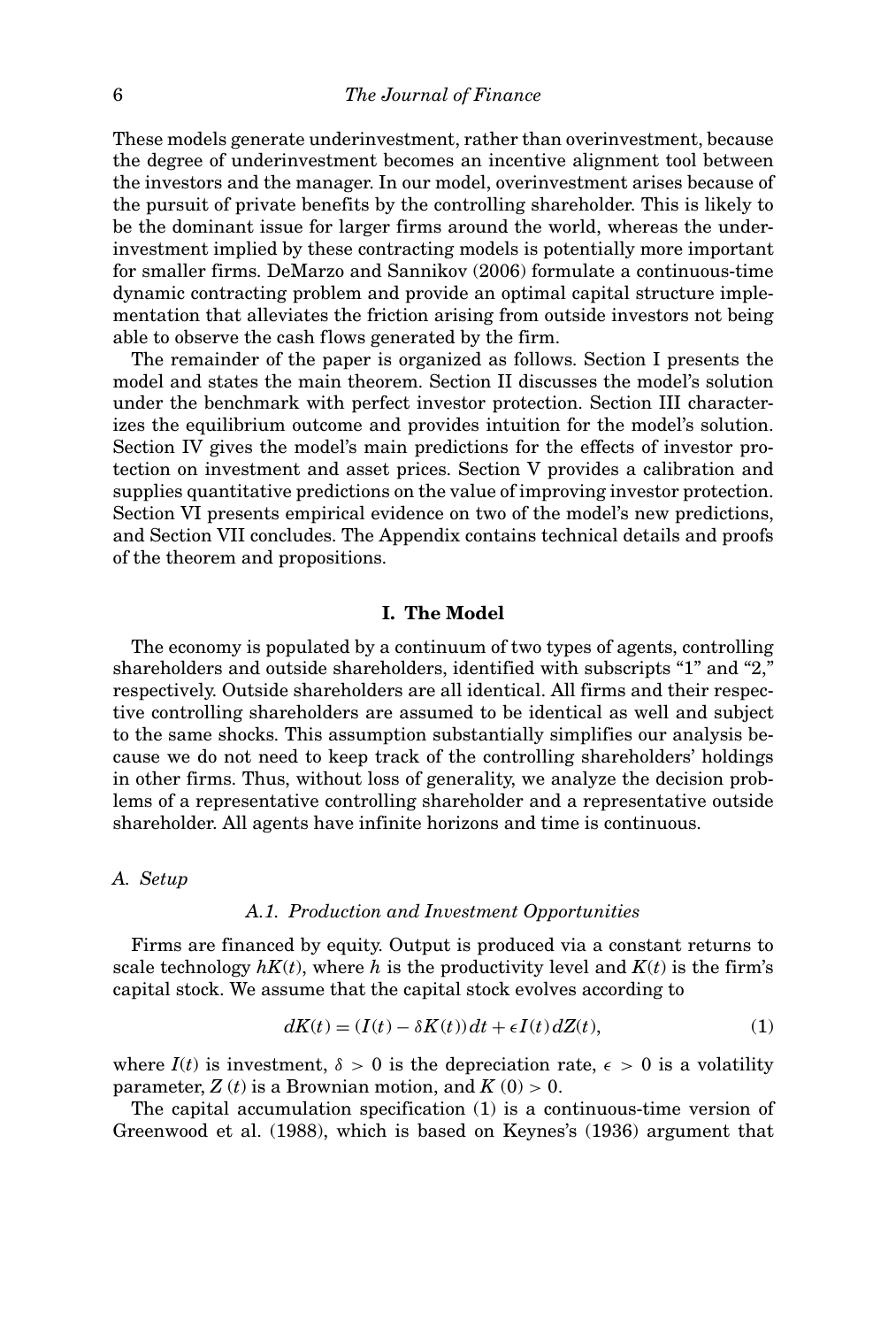production is subject to shocks to the marginal efficiency of investment. Equation (1) is different from the traditional specification of shocks to total factor productivity (TFP). Our motivation for this choice of specification is three-fold. First, quantitatively speaking, these shocks play an important role in the economy. Identifying shocks to the marginal efficiency of investment with shocks to the relative price of investment goods, Greenwood, Hercowitz, and Krusell (1997, 2000) document that these shocks account for 60% of postwar U.S. growth (Greenwood Hercowitz, and Krusell (2000)) and 30% of output fluctuations in the post-war U.S. period (Greenwood et al. (1997)). Using an econometric approach that relaxes the identification in Greenwood et al. (1997), Fisher (2006) shows that 50% of U.S. fluctuations are accounted for by shocks to the marginal efficiency of investment.<sup>4</sup> Second, the standard technology shock specification implies that recessions are caused by a TFP decline, that is, technical regress, which has met substantial skepticism among macroeconomists (Romer (2006)). Third, the assumption of investment-specific technological change is analytically convenient to work with.<sup>5</sup> The capital accumulation process (1) in our paper and those in CIR and Sundaresan (1984) are subject to shocks, unlike the conventional specification. However, unlike in CIR and Sundaresan (1984), where uncertainty of capital accumulation is proportional to the level of capital stock *K*, here uncertainty of capital accumulation is proportional to the level of investment *I*. We will show that this difference has an important implication for Tobin's *q* in Section II.

## *A.2. Imperfect Investor Protection and Private Benefits*

The controlling shareholder owns a fixed fraction  $\alpha < 1$  of the firm.<sup>6</sup> Following Shleifer and Vishny (1997), La Porta et al. (2002), and the literature on investor protection, we also assume that the controlling shareholder is fully entrenched and has complete control over the firm's investment and payout policies. We refer readers to Bebchuk (2000) for details on how control rights can differ from cash flow rights (via dual-class shares, pyramid-ownership structures, or cross-ownership) and to La Porta, Lopez-de-Silanes, and Shleifer (1999) for ´ evidence that control rights are often concentrated.

<sup>4</sup> The formulation in Greenwood et al. (1988) is a stochastic version of Solow (1960). An alternative interpretation of (1) is as a stochastic installation function. Intuitively, how productive new investments are depends on how well they match vintages of installed capital. Hence, (1) constitutes an extension of the deterministic installation function analyzed in Uzawa (1969) and Hayashi (1982).

 $5$  Albuquerque and Wang (2004) propose an international variation of the model analyzed in this paper, using TFP shocks. In that paper, we obtain results similar to those obtained in this paper. For example, the risk premium and the interest rate decrease with investor protection in both papers.

 $^6$  We treat α as a constant. We assume that the controlling shareholder cannot easily trade his shares due to an adverse price impact. The assumption of constant ownership for the controlling shareholders is consistent with La Porta et al. (1999), who empirically show that controlling shareholders' ownership share is quite stable over time.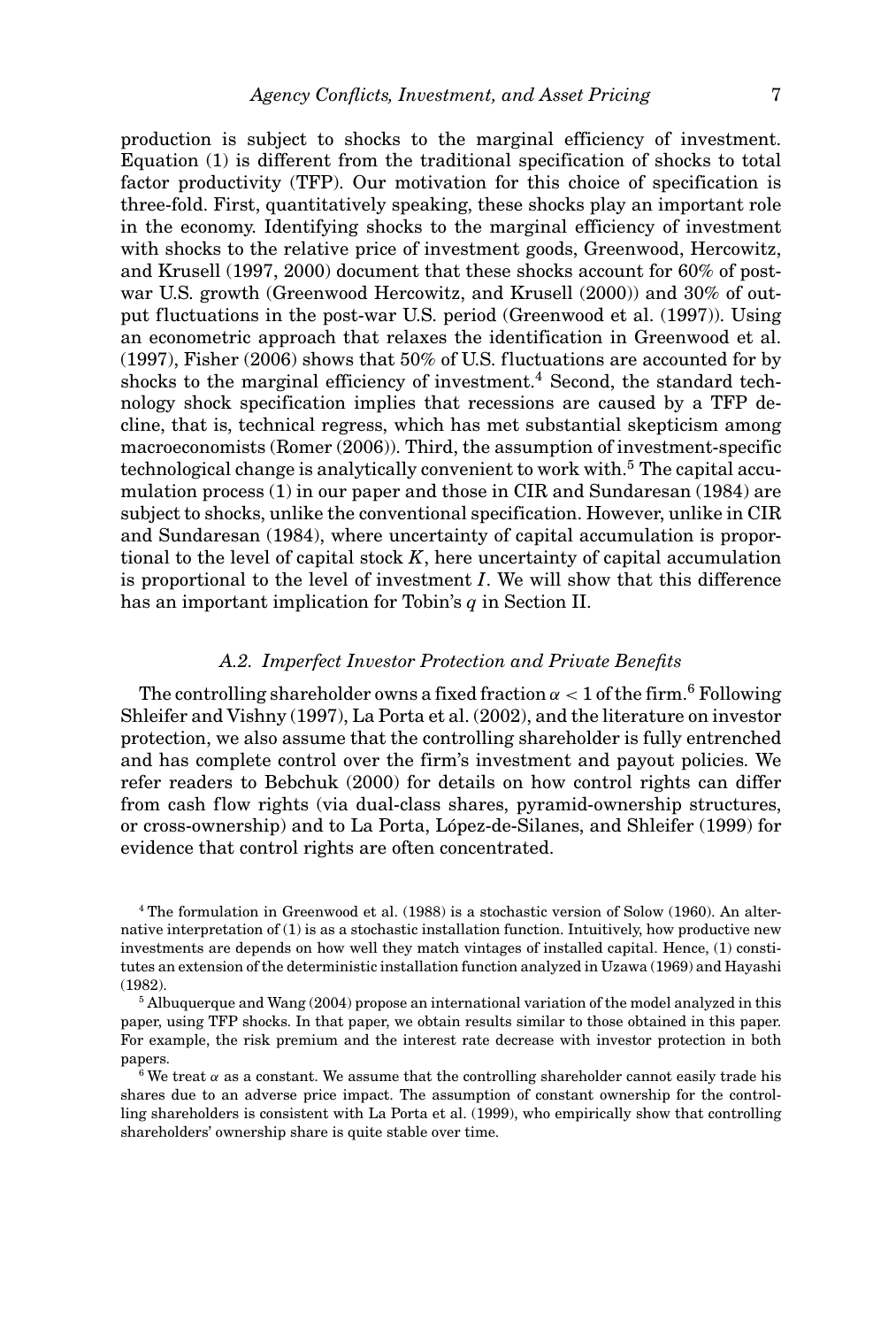Building on Johnson et al. (2000) and La Porta et al. (2002), we model private benefits via a stealing technology.<sup>7</sup> The controlling shareholder may "steal" a fraction  $s(t)$  from gross output  $hK(t)$  by incurring a cost in the amount of

$$
\Phi(s, hK) = \frac{\eta}{2} s^2 hK. \tag{2}
$$

The parameter  $\eta$  is a measure of investor protection.<sup>8</sup> A higher  $\eta$  implies a larger marginal cost η*shK* of diverting cash for private benefits and hence stronger investor protection. Later we impose a parametric region for  $\eta$  to ensure an interior solution for the stealing level *s*(*t*). We choose the quadratic cost formula (2) for simplicity, but the model's intuition carries over to other convex cost function specifications.

Investment  $I(t)$  equals output  $hK(t)$  net of dividends  $D(t)$  and private benefits extracted by the controlling shareholder  $s(t)$   $hK(t)$ . Thus, we have

$$
I(t) = hK(t) - D(t) - s(t)hK(t).
$$
 (3)

To summarize, we have introduced two key assumptions into the model: (*i*) the capital accumulation technology (1) subject to investment-specific technological shocks, and *(ii)* the controlling shareholder's private benefits technology (2). Below we show that the interaction of these two assumptions generates the key results and insights of our paper.

#### *A.3. Controlling Shareholder*

The controlling shareholder has lifetime utility over consumption process *C* given by

$$
E\left[\int_0^\infty e^{-\rho t} u(C(t)) dt\right],\tag{4}
$$

where  $u(C)$  is constant relative risk averse (CRRA) utility, that is,

$$
u(C) = \frac{1}{1 - \gamma} (C^{1 - \gamma} - 1), \gamma > 0.
$$
 (5)

The rate of time preference is  $\rho > 0$  and  $\gamma$  is the coefficient of relative risk aversion. The scale-invariance property of CRRA utility proves useful in keeping our model analysis tractable (as in Merton (1971), for example).

Let *M*(*t*) denote the time-*t* cash flow to the controlling shareholder. It includes both the dividend component  $\alpha D(t)$  and the private benefits component, and is given as follows:

<sup>7</sup> See Barclay and Holderness (1989) for early work on the empirical evidence in support of private benefits of control. See also Johnson et al. (2000), Bae, Kang, and Kim (2002), Bertrand, Mehta, and Mullainathan (2002), and Dyck and Zingales (2004).

<sup>8</sup> We think of  $\eta$  as capturing the role of laws and law enforcement protection of minority investors. However, it can be broadly associated with monitoring by outside stakeholders (see, for example, Burkart, Gromb, and Panunzi (1997)).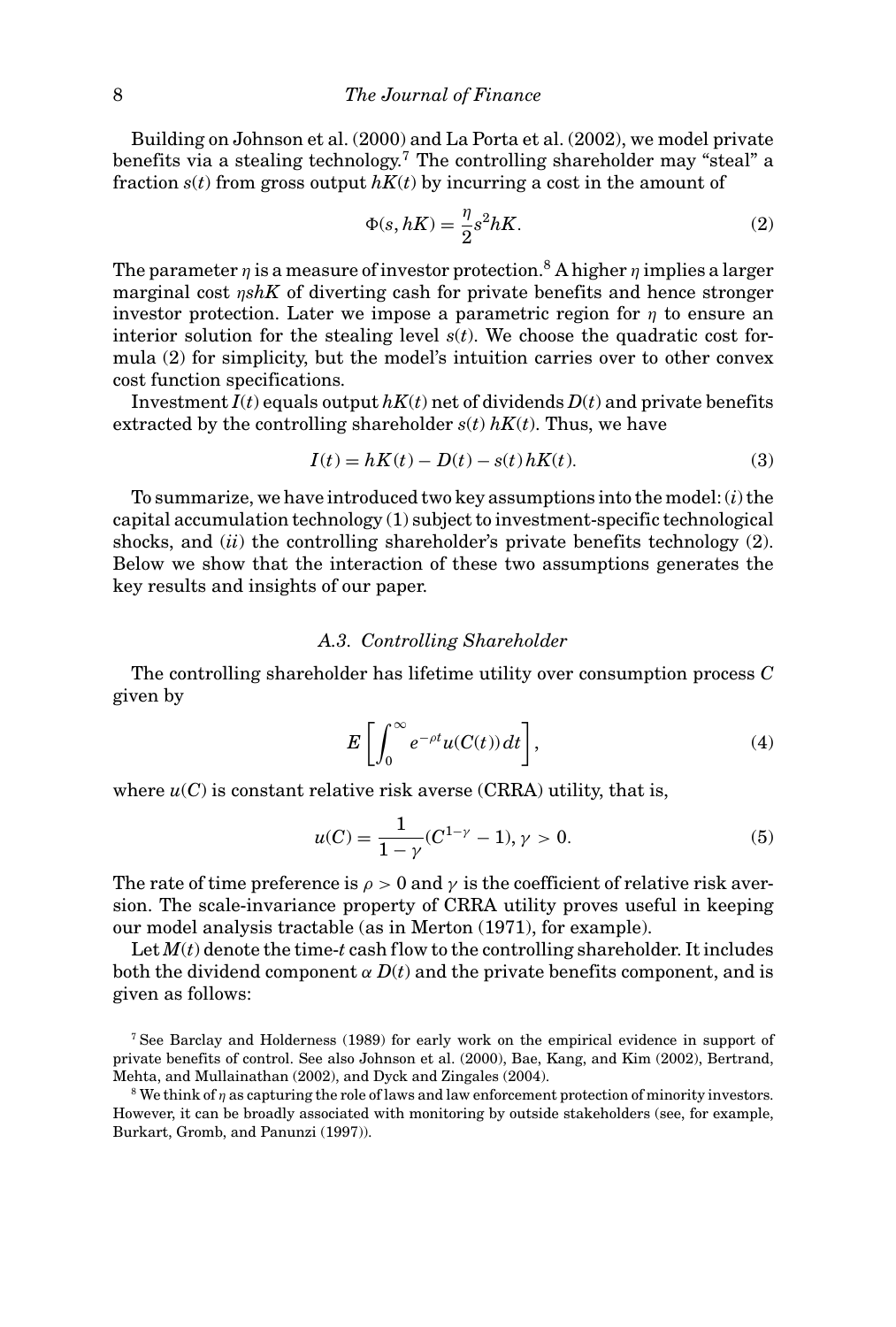$$
M(t) = \alpha D(t) + s(t)hK(t) - \Phi(s(t), hK(t)).
$$
\n(6)

Let *C*<sup>1</sup> and *W*<sup>1</sup> denote the controlling shareholder's consumption and wealth processes, respectively. We assume that the controlling shareholder can invest in the risk-free asset but cannot trade in the risky asset. This implies that his tradable "liquid" wealth equals his risk-free holdings:  $W_1(t) = B_1(t)$ . Let  $r(t)$  be the risk-free interest rate at *t*. The controlling shareholder's wealth evolves according to

$$
dW_1(t) = (r(t)W_1(t) + M(t) - C_1(t))dt,
$$
\n(7)

where we assume that  $W_1(0) = 0$ .

In summary, the controlling shareholder chooses  $\{D(t), s(t), C_1(t) : t \geq 0\}$  to maximize his lifetime utility defined in  $(4)$  and  $(5)$ , subject to the capital accumulation process  $(1)$ , flow-of-funds equations  $(3)$  and  $(6)$ , his wealth accumulation process (7), and a transversality condition specified in the Appendix, with firm investment  ${I(t): t \geq 0}$ , firm capital stock  ${K(t): t \geq 0}$ , and liquid wealth  ${W_1(t) : t \ge 0}$  being determined by (3), (1), and (6)–(7).

In solving his optimization problem, the controlling shareholder takes the equilibrium interest rate process  $\{r(t): t \geq 0\}$  as given.

## *A.4. Real and Financial Assets*

Without loss of generality, we may denote  $\mu_K$  and  $\sigma_K$  as the drift and volatility processes for the equilibrium capital accumulation process

$$
dK(t) = \mu_K(t)K(t)dt + \sigma_K(t)K(t) dZ(t).
$$
\n(8)

Similarly, we may write the equilibrium processes for dividends *D* and firm value *P* as

$$
dD(t) = \mu_D(t)D(t)dt + \sigma_D(t)D(t)dZ(t),
$$
\n(9)

$$
dP(t) = \mu_P(t)P(t)dt + \sigma_P(t)P(t)dZ(t),
$$
\n(10)

where  $\mu_D$  and  $\mu_P$  are the corresponding equilibrium drift processes, and  $\sigma_D$ and  $\sigma_K$  are the equilibrium volatility processes. There is also a risk-free asset available in zero net supply. Both the outside shareholders and the controlling shareholder may trade the risk-free asset. Later we solve for the drift processes  $\mu_K$ ,  $\mu_D$ , and  $\mu_P$ , the volatility processes  $\sigma_K$ ,  $\sigma_D$ , and  $\sigma_P$ , and the equilibrium interest rate *r*. While  $\mu_K$ ,  $\mu_D$ ,  $\mu_P$ ,  $\sigma_K$ ,  $\sigma_D$ ,  $\sigma_P$ , and *r* can be stochastic and path dependent, in Section III we show that all of these processes are deterministic and constant in equilibrium. As we discuss later, this result depends on the assumptions of constant returns-to-scale production technology, linearity of the stealing technology in *K*, and CRRA utility, among others.

## *A.5. Outside Shareholders*

Outside shareholders have the same preferences given in (4) and (5), evaluated at the consumption process  $C_2(t)$ . Each outside shareholder solves a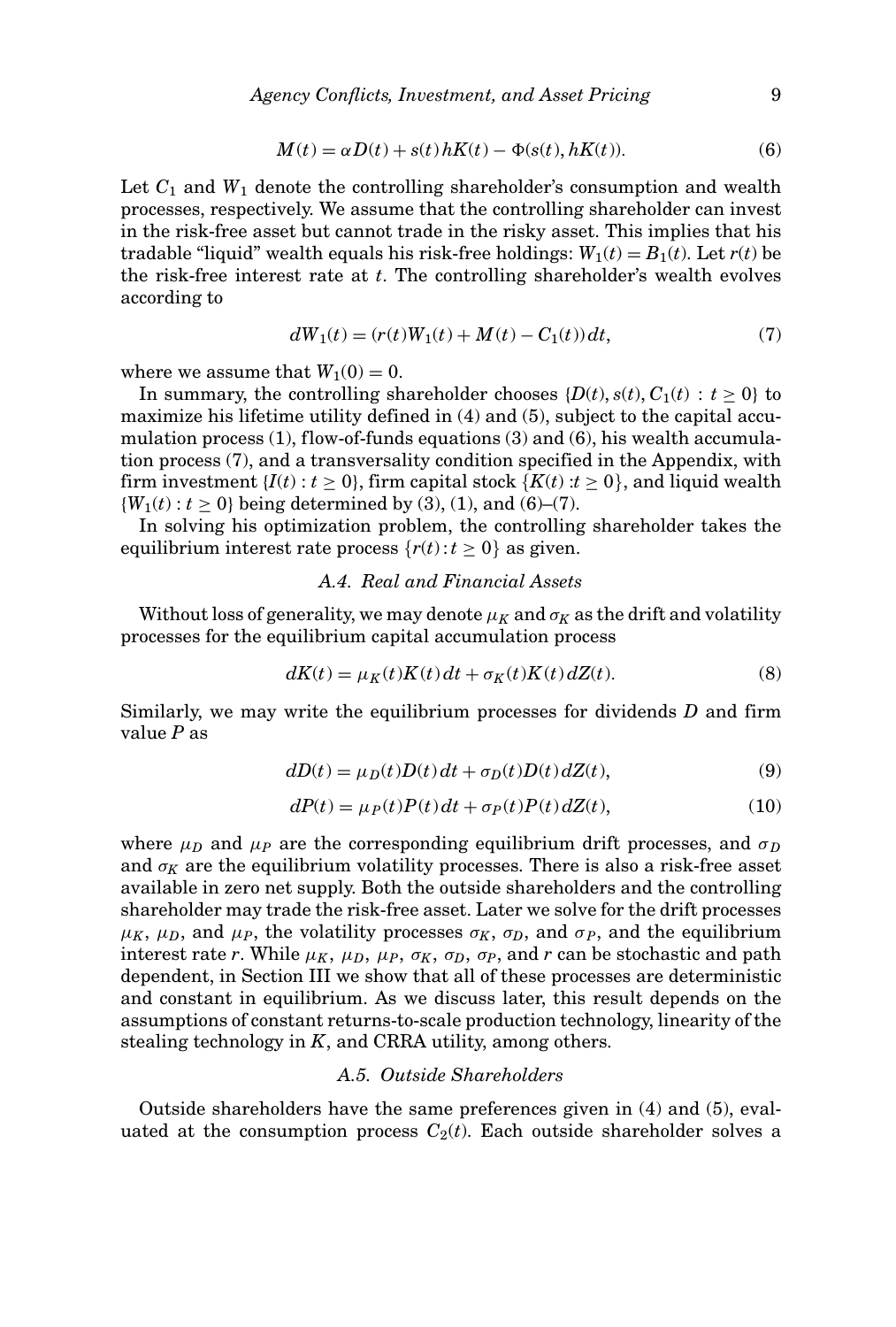standard consumption-asset allocation problem similar to Merton (1971). Unlike Merton (1971), in our model both the stock price and the interest rate are endogenously determined in equilibrium.

Let  $\omega(t)$  be the fraction of wealth invested in equity at *t*. Let  $\lambda(t)$  denote the time-*t* risk premium, which is given by  $\lambda(t) \equiv \mu_P(t) + D(t)/P(t) - r(t)$ . Following Merton (1971), each outside shareholder accumulates his wealth as follows:

$$
dW_2(t) = (r(t)W_2(t) - C_2(t) + \omega(t)W_2(t)\lambda(t))dt + \sigma_P(t)\omega(t)W_2(t) dZ(t),
$$
 (11)

with  $W_2(0) = 0$ . The outside shareholders' risk-free holdings are  $B_2(t) = (1 \omega(t)$ *)* $W_2(t)$ .

Each outside shareholder chooses  $\{C_2(t), \omega(t) : t \geq 0\}$  to maximize his lifetime utility function subject to the wealth dynamics (11) and a transversality condition specified in the Appendix. In solving this problem, each outside shareholder takes the equilibrium dividend, firm value, and interest rate processes as given.

## *B. Equilibrium: Definition and Existence*

We define the equilibrium in our economy and state the theorem characterizing the equilibrium.

DEFINITION 1: *An equilibrium has the following properties:*

- *(i)*  $\{C_1(t), s(t), I(t), D(t) : t \geq 0\}$  *solve the controlling shareholder's problem for a given interest rate process*  $\{r(t): t \geq 0\}$ ;
- (*ii*)  $\{C_2(t), \omega(t) : t \geq 0\}$  solve each outside shareholder's problem for given inter*est rate*  $\{r(t): t \geq 0\}$ , *stock price, and dividend payout stochastic processes*  ${P(t), D(t): t \geq 0}$ ;
- *(iii) the risk-free asset market clears (i.e.,*  $B_1(t) + B_2(t) = 0$ ):

$$
W_1(t) + (1 - \omega(t))W_2(t) = 0, \text{ for all } t;\tag{12}
$$

*(iv) the stock market clears for outside shareholders that is*

$$
1 - \alpha = \omega(t)W_2(t)/P(t), \quad \text{for all } t; \text{ and,} \tag{13}
$$

*(v) the consumption goods market clears, in that*

$$
C_1(t) + C_2(t) + I(t) = hK(t) - \Phi(s(t), hK(t)), \quad \text{for all } t. \tag{14}
$$

Condition (*v*) states that the available resources in the economy,  $hK - \Phi$  (*s*, *hK*), are either consumed or invested in the firm. The amount diverted, *shK*, is a transfer from the firm to the controlling shareholder, but the cost of diversion,  $\Phi(s, hK)$ , is a dead-weight loss.

In general, in heterogeneous agent models such as ours, one needs to keep track of the dynamics of the wealth distribution, namely the evolution of  $(W_1(t), W_2(t))$ , in addition to standard state variables such as the capital stock *K*. It turns out that the endogenously determined wealth distribution does not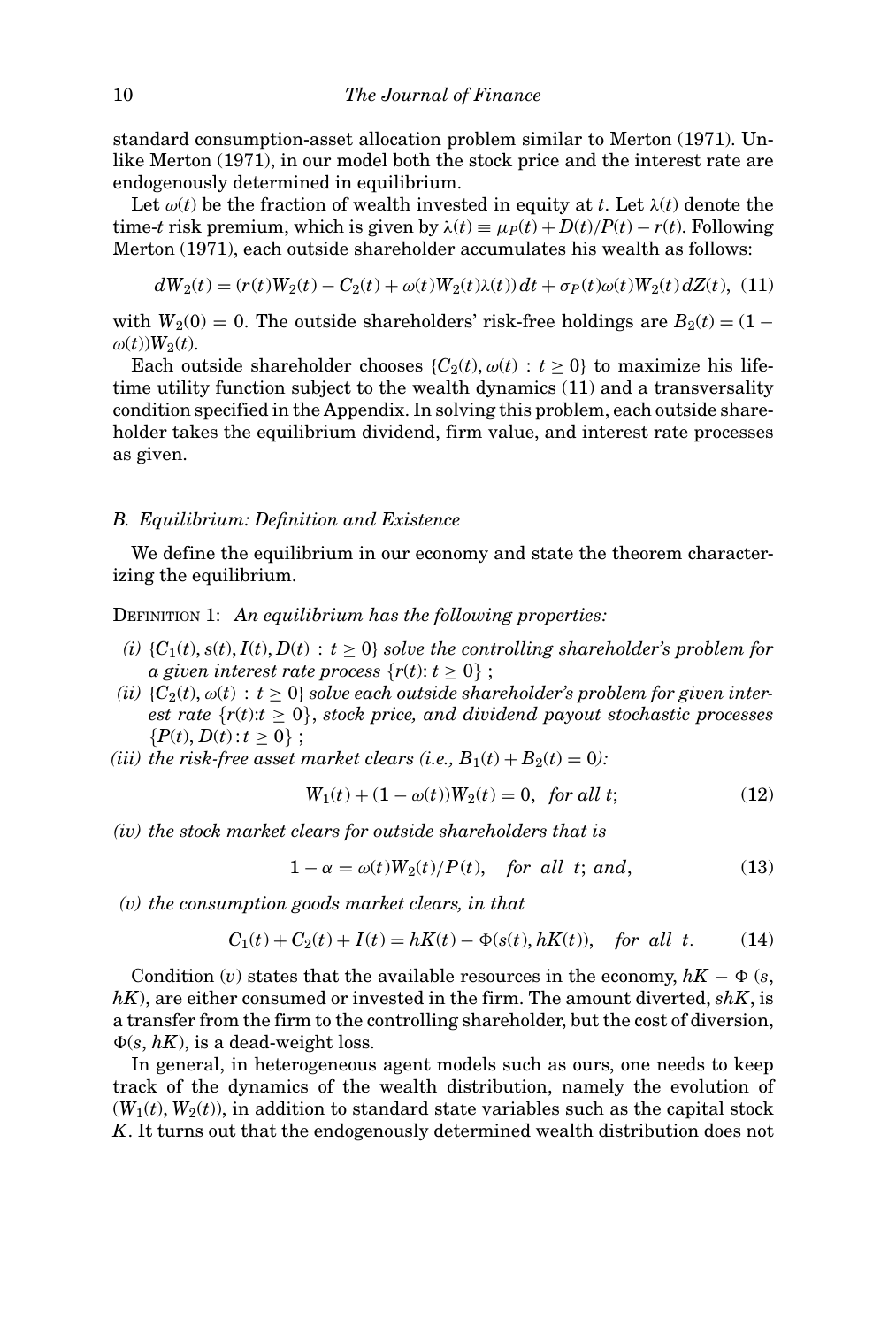complicate the equilibrium analysis in our model. The following theorem provides a complete characterization of the equilibrium. We will provide intuition for the equilibrium in Section III. The proof is relegated to the Appendix.

THEOREM 1: *Under Assumptions 1–5 listed in the Appendix, there exists an equilibrium with the following properties. The outside shareholders have zero risk-free asset holdings*  $(B_2(t) = 0)$  *and invest all their wealth in equity, with*  $\omega(t) = 1$ . Outside shareholders' consumption equals their entitled dividends:

$$
C_2(t) = (1 - \alpha)D(t). \tag{15}
$$

*The controlling shareholder also holds zero risk-free assets*  $(B_1(t) = 0)$ . *He diverts a constant fraction of gross revenue:*

$$
s(t) = \phi \equiv \frac{1 - \alpha}{\eta}.
$$
 (16)

The controlling shareholder's consumption  $C_1(t)$  and the firm's investment  $I(t)$  *and dividends*  $D(t)$  *are proportional to the firm's capital stock K(t), in that*  $C_1(t)/K(t) = M(t)/K(t) = m$ ,  $I(t)/K(t) = i$ ,  $D(t)/K(t) = d$ . In equilibrium, we *have*

$$
m = \alpha \left[ (1 + \psi)h - i \right] > 0,\tag{17}
$$

$$
i = \frac{1 + (1 + \psi)h\epsilon^2}{(\gamma + 1)\epsilon^2} \left[ 1 - \sqrt{1 - \frac{2(\gamma + 1)\epsilon^2((1 + \psi)h - \rho - \delta(1 - \gamma))}{\gamma[1 + (1 + \psi)h\epsilon^2]^2}} \right] > 0, \quad (18)
$$

$$
d = (1 - \phi)h - i > 0,\t\t(19)
$$

where  $\psi = (1 - \alpha)^2/(2\alpha\eta)$ . *The equilibrium dividend process* (9), the capital ac*cumulation process (8), and the stock price process (10) all follow geometric Brownian motions with drift and volatility coefficients given by*

$$
\mu_D = \mu_K = \mu_P = i - \delta,\tag{20}
$$

$$
\sigma_D = \sigma_K = \sigma_P = i\epsilon. \tag{21}
$$

*The equilibrium value of the firm is*  $P(t) = qK(t)$ , *where q is Tobin's q and is given by*

$$
q = \left(1 + \frac{1 - \alpha^2}{2\eta\alpha d}h\right)^{-1} \frac{1}{1 - \gamma \epsilon^2 i}.
$$
 (22)

*The equilibrium interest rate is*

$$
r = \rho + \gamma(i - \delta) - \frac{\epsilon^2 i^2}{2} \gamma(\gamma + 1). \tag{23}
$$

The key insight behind the results of our model is that no trade occurs between controlling shareholders and outside shareholders in equilibrium. We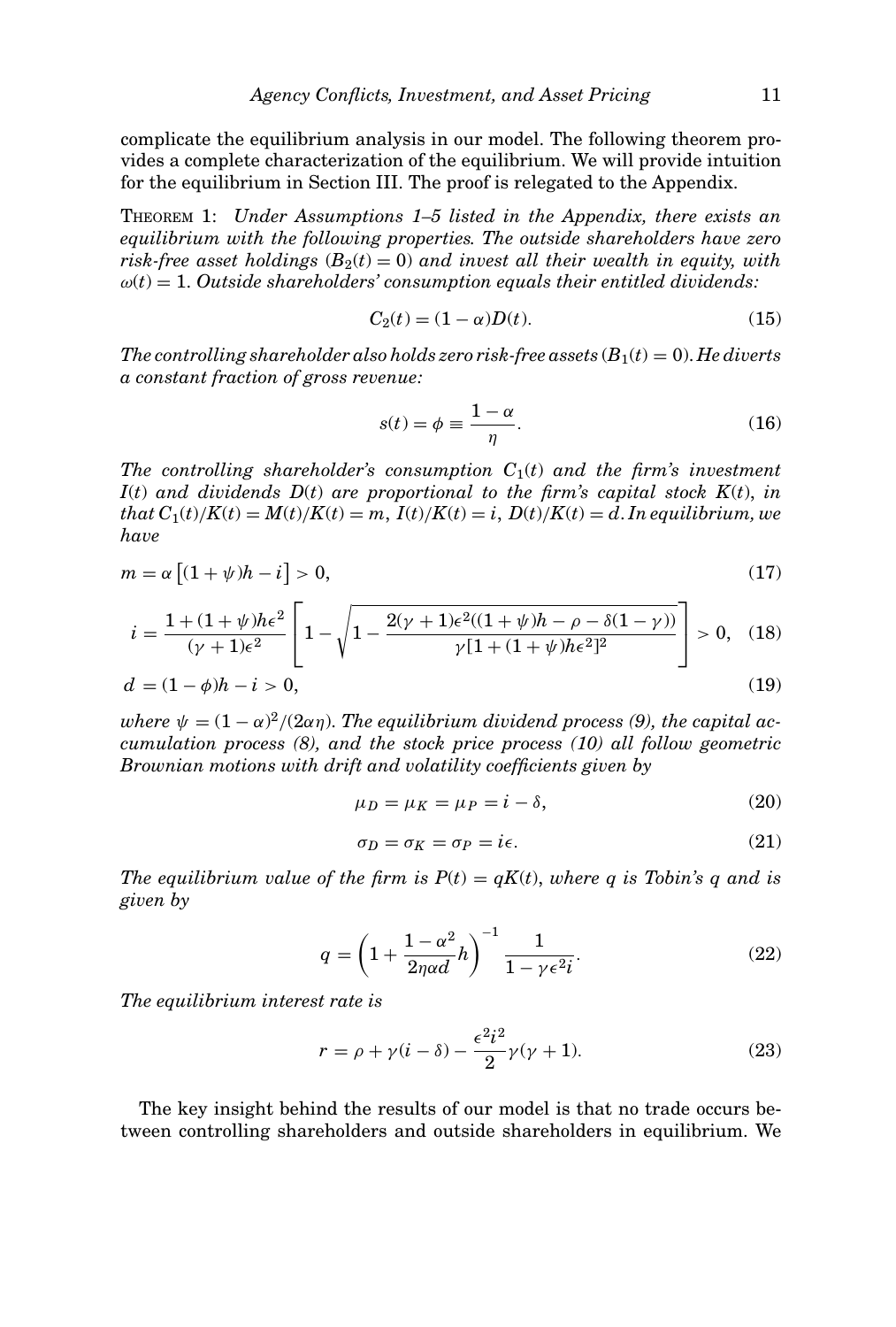leave a detailed discussion of the result to Section III. Before delving into an analysis of the model's predictions, we first discuss the model's result under the benchmark model of perfect investor protection.

#### **II. Benchmark: Perfect Investor Protection**

In the benchmark model of perfect investor protection, the cost of diverting any positive amount of benefits is infinite. Therefore, the controlling shareholder optimally pursues no private benefits  $(s^* = 0)$ . (We denote the equilibrium variables in the benchmark model with an asterisk.) Since there is no conflict of interest, the first-best outcome is obtained in equilibrium, and investment and Tobin's *q* depend only on the preference and technology parameters (such as the volatility parameter  $\epsilon$  that captures investment-specific technology shocks).

When one unit of capital is purchased and invested in the firm, the total capital stock of the firm increases by one unit on average. However, the exact amount by which capital increases is subject to uncertainty whose volatility is proportional to the amount of investment *I*, as seen in the diffusion term in (1). The corresponding first-best Tobin's *q* is

$$
q^* = \frac{1}{1 - \epsilon^2 \gamma i^*} > 1,
$$
\n(24)

where *i*<sup>\*</sup> is given by (18) with  $\psi = 0$ . First, note that Tobin's *q* is equal to unity in a deterministic environment ( $\epsilon = 0$ ). Intuitively, capital accumulation is deterministic without adjustment costs, and the production function has constant returns to scale. More generally, in equilibrium Tobin's *q* is larger than unity when capital accumulation is subject to shocks ( $\epsilon > 0$ ) and investors are risk averse  $(y > 0)$ . This *investment* risk is systematic and is priced in equilibrium by risk-averse investors. As a result, it drives a wedge between the prices of newly purchased capital and installed capital.

It is worth comparing our model to the CIR model. The capital accumulation process in CIR is subject to shocks whose volatility is proportional to the capital stock  $K : dK = (I - \delta K) dt + vK dZ_t$ . While capital accumulation is stochastic, investment increases the capital stock in a deterministic fashion. Therefore, there is no *immediate* investment risk, and no wedge exists between the values of newly invested capital and installed capital. As a result, Tobin's *q* is equal to unity in CIR. To sum up, whether the volatility of capital accumulation is a function of capital stock *K* (as in CIR) or depends on new investment *I* (as in our model) has important implications for Tobin's  $q$ . To the best of our knowledge, our neoclassical equilibrium model à la CIR is the first to generate Tobin's  $q$ larger than unity in the absence of technological frictions such as adjustment costs or investment irreversibility. Thus, unlike Abel and Eberly (1994) and Hayashi (1982), who use adjustment costs to make Tobin's  $q$  larger than unity, the investment-specific technology shocks in the capital accumulation process and the investor's risk aversion jointly generate  $q > 1$  in equilibrium. Our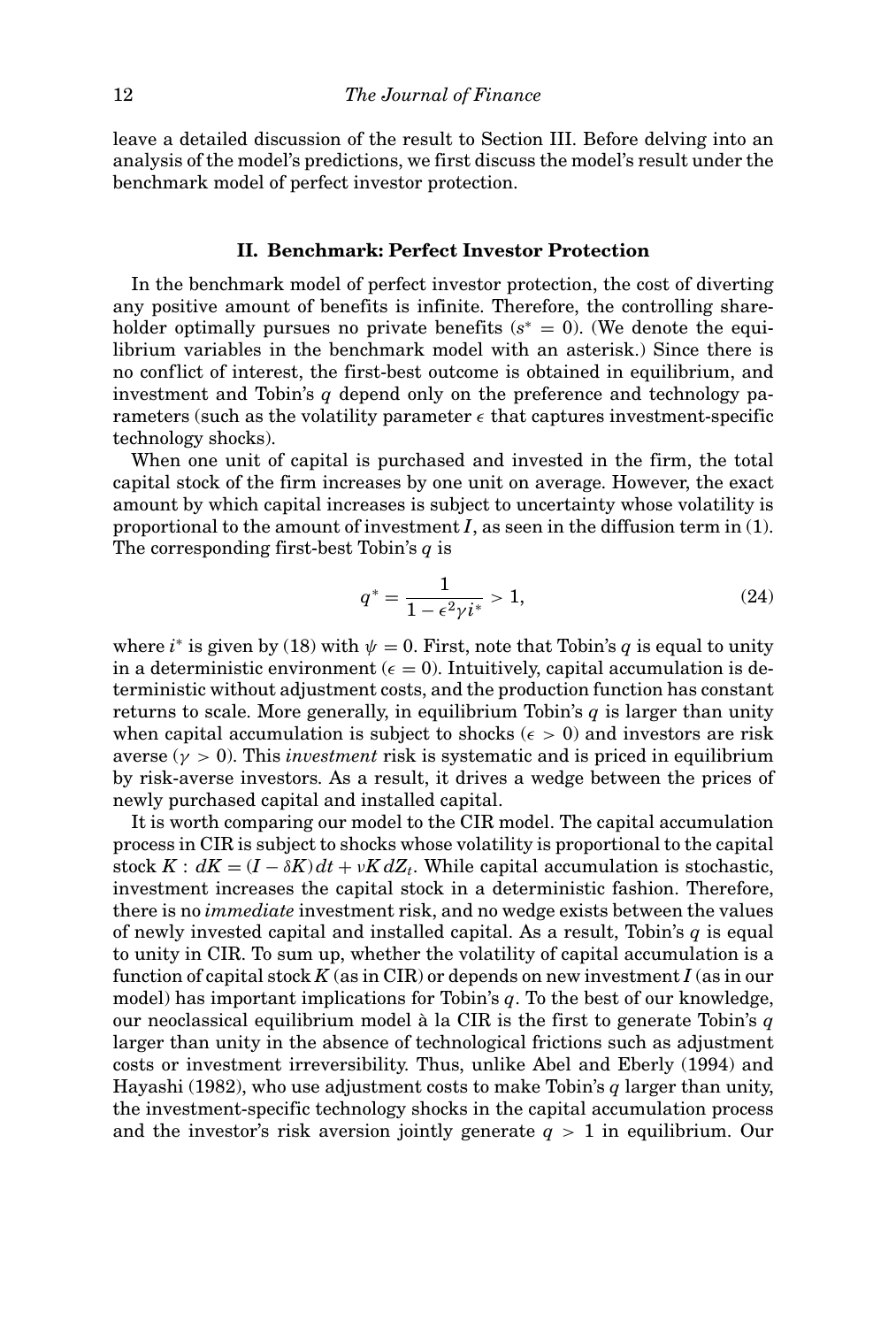work therefore provides a view on the determinants of *q*, complementing the adjustment cost-based investment literature.

Having set up the benchmark, we next turn to the setting with imperfect investor protection.

#### **III. Understanding the Equilibrium Solution**

In this section, we provide intuition for the model's no-trade equilibrium.<sup>9</sup> We show that (*i*) both the controlling and the outside shareholders find it optimal not to trade the risk-free asset under the conjectured dividend and price processes, (*ii*) the conjectured price processes clear the markets, and (*iii*) the conjectured dividends are consistent with the production decisions of controlling shareholders.

#### *A. The Controlling Shareholder's Optimization Problem*

Under the conjecture that the controlling shareholder holds zero risk-free bonds at all times and cannot trade his "inside shares," we have  $C_1(t) = M(t)$ . The controlling shareholder's problem then essentially becomes a resource allocation problem. He chooses the firm's capital accumulation, dividend payout, and private benefits to maximize his own utility.

Let  $J_1(K)$  denote the controlling shareholder's value function. The controlling shareholder's optimal payout, *D*, and diversion, *s*, decisions solve the Hamilton– Jacobi–Bellman equation

$$
\rho J_1(K) = \max_{D,s} \left\{ u(M) + (I - \delta K)J'_1(K) + \frac{\epsilon^2}{2} I^2 J''_1(K) \right\},\tag{25}
$$

where the optimization is subject to (6) and (3).

The left side of (25) is the flow measure of the controlling shareholder's value function. The right side of (25) gives the sum of the instantaneous utility payoff  $u(M)$  and the instantaneous expected change of his value function (given by both the drift and diffusion terms). The controlling shareholder's optimality implies that he chooses dividend policy *D* and stealing fraction *s* to equate the two sides of (25). The first-order conditions with respect to dividend payout *D* and diversion *s* are:

$$
M^{-\gamma} \alpha - \epsilon^2 I J_1''(K) = J_1'(K), \tag{26}
$$

and

$$
M^{-\gamma}(hK - \eta shK) - \epsilon^2 I J_1''(K)hK = J_1'(K)hK.
$$
 (27)

<sup>9</sup> The standard way to analyze the equilibrium is to solve the optimization problems of both the controlling shareholder and outside shareholder for postulated price processes, and then to aggregate agents' demands to find the prices that clear the markets. This approach generates a mapping whose fixed points are the equilibria of the model, but is computationally demanding for heterogeneous-agent models such as ours.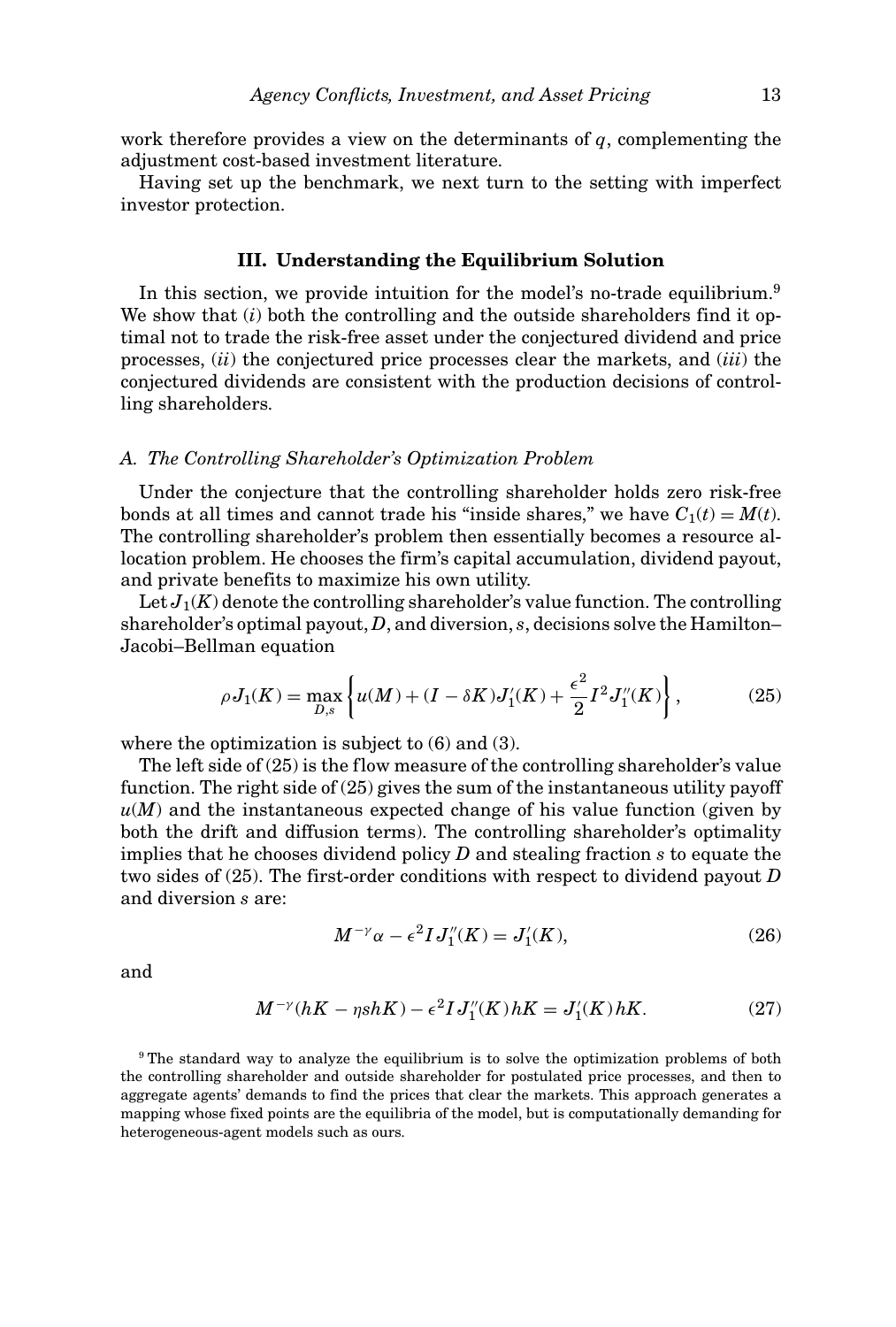Equation (26) describes how the controlling shareholder chooses the firm's dividend and investment policy. The model has the usual trade-off that an additional unit of dividend increases consumption today (valued at  $M^{-\gamma}\alpha$ ), but lowers consumption in the future by lowering investment (valued at  $J'_{1}(K)$ ). In addition, increasing dividends generates an extra benefit by reducing the volatility of future marginal utility (valued at  $-\epsilon^2 I J''_1(K)$ ). This risk aversion/volatility effect comes from: (*i*) The concavity of the value function due to risk aversion  $(J''_1(K) < 0)$ , and  $(ii)$  the fact that investment increases the volatility of capital accumulation because of shocks to the marginal efficiency of investment (see equation (1)).

Equation (27) describes the trade-offs associated with the choice of private benefits. The benefits associated with an incremental unit of stealing arise from increased current consumption and lower volatility of future marginal utility. The marginal cost of stealing arises from lower investment and future consumption. Substituting (26) into (27) gives the optimal stealing  $s(t) = \phi \equiv$  $(1 - \alpha)/\eta$ . Intuitively, the stealing fraction  $\phi$  is higher when investor protection is worse (lower  $\eta$ ) and conflicts of interest are larger (smaller  $\alpha$ ).

We now turn to the outside shareholder's problem.

#### *B. Outside Shareholder's Optimization*

To continue with the implications of our no-trade conjecture, we will suppose and then verify later that in equilibrium the risk premium and interest rate are constant. Then, the outside shareholder solves a standard Merton-style consumption and portfolio choice problem. The investor optimally allocates a constant fraction  $\omega$  of his total wealth to equity, where

$$
\omega(t) = \frac{\lambda}{\gamma \sigma_P^2}.
$$
\n(28)

Intuitively,  $\omega$  increases in the expected excess return  $\lambda$ , but decreases in risk aversion  $\gamma$  and volatility  $\sigma_P$ .

In the conjectured no-trade equilibrium, the outside shareholder also needs to hold all his wealth in equity ( $\omega = 1$ ). Using (28) and imposing equilibrium yields

$$
\lambda = \gamma \sigma_P^2 = \gamma \epsilon^2 i^2. \tag{29}
$$

The first equality is the standard equilibrium asset pricing result where the equity premium is equal to the product of the investor's coefficient of relative risk aversion and the instantaneous variance. The last equality states that the equity premium  $\lambda$  increases in the investment–capital ratio *i* (see equation (21)).

#### *C. Intuition Behind the No-Trade Equilibrium*

Under the no-trade conjecture, the outside shareholder's total wealth consists of his equity holdings. Each share of equity offers both the outside shareholder and the controlling shareholder dividends at the rate *dK*, where the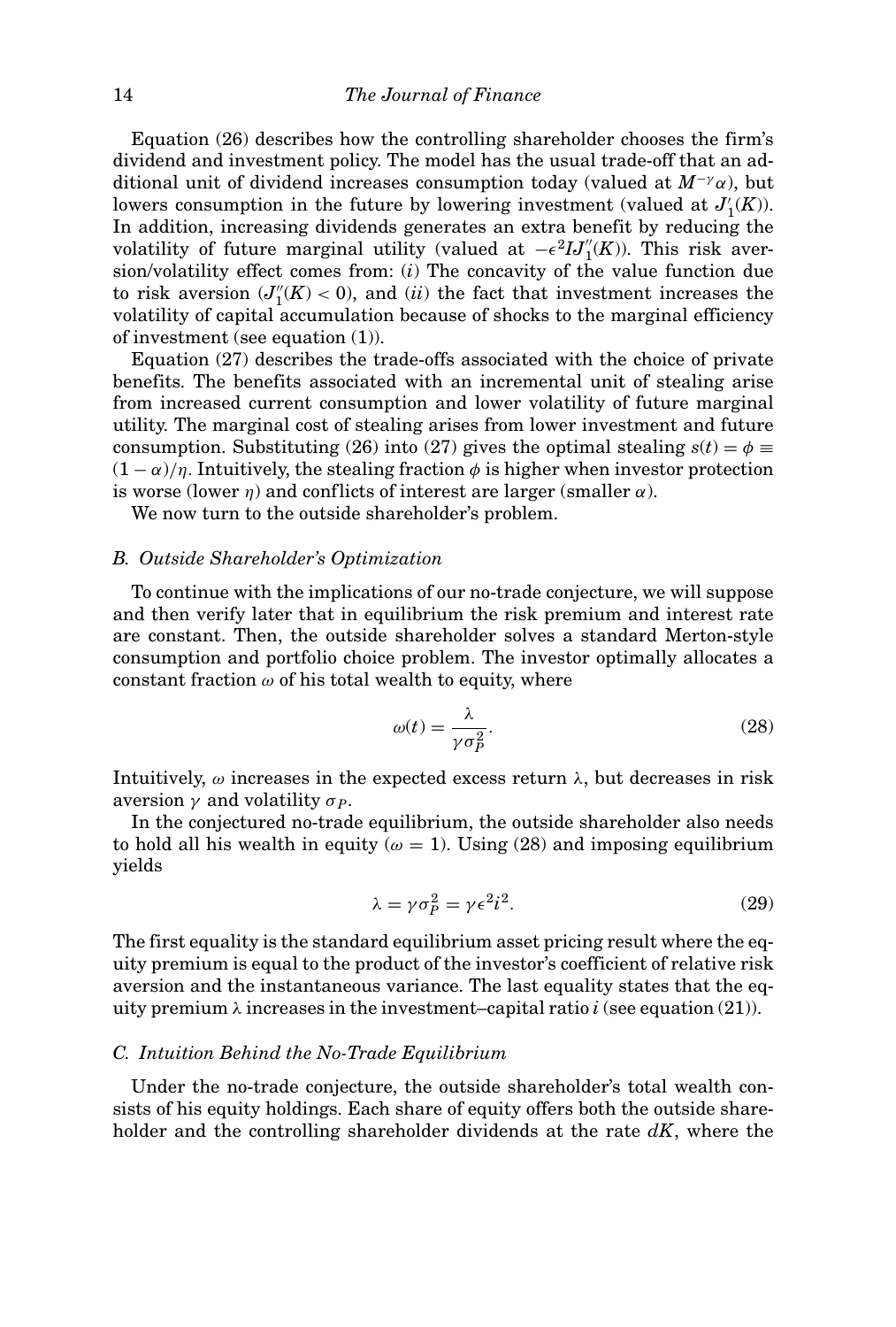dividend–capital ratio *d* is given in (19). In addition, the controlling shareholder receives a perpetual flow of private benefits of control. To be specific, the net payoff rate (dividends plus net private benefits) per equity share to the controlling shareholder is:

$$
\frac{m}{\alpha}K = (d + (\psi + \phi)h)K = \left(d + \frac{1 - \alpha^2}{2\alpha\eta}h\right)K.
$$
\n(30)

Equation (30) shows that for each unit of dividends that the outside shareholder receives, the controlling shareholder receives a total payment in the amount of  $1 + (1 - \alpha^2)h/(2\alpha\eta d)$  units. This constant proportionality between payments to the outside shareholder and the controlling shareholder gives rise to identical growth rates of dividends and of the net payoff to the controlling shareholder between any two dates and any two states. Because in the no-trade case we have  $C_1(t) = M(t)$ , it follows that the marginal rate of substitution (MRS) between time *s* and *t* < *s* for the controlling shareholder is given by

$$
e^{-\rho(s-t)} \frac{U'(C_1(s))}{U'(C_1(t))} = e^{-\rho(s-t)} \left(\frac{M(s)}{M(t)}\right)^{-\gamma} = e^{-\rho(s-t)} \left(\frac{D(s)}{D(t)}\right)^{-\gamma}.
$$
 (31)

Similarly, under no trade, the MRS between time *s* and *t* < *s* for the outside shareholder is equal to

$$
e^{-\rho(s-t)} \frac{U'(C_2(s))}{U'(C_2(t))} = e^{-\rho(s-t)} \left(\frac{D(s)}{D(t)}\right)^{-\gamma}.
$$
 (32)

Combining (31) and (32) allows us to conclude that the marginal rates of substitution for the controlling shareholder and the outside shareholder are equal under the no-trade conjecture. Therefore, both controlling shareholders and outside shareholders have the same risk attitudes toward securities such as the risk-free asset in equilibrium. However, controlling shareholders and outside shareholders disagree in terms of the firm's investment decisions, as we show in Section IV. Because outside shareholders only receive their pro rata share of dividends from the firm, if they were able to run the firm, they would choose the first-best investment rule. Instead, controlling shareholders are able to extract private benefits of control in addition to firm dividends, which generates an investment distortion.

In our model, the controlling shareholder is required to hold an underdiversified position in his own firm and may trade only the risk-free asset to smooth his consumption. Therefore, he needs to solve an incomplete markets (self-insurance) problem, which admits no closed-form solutions for the consumption rule and the value function when utility is of the CRRA type (Zeldes (1989)). Moreover, in general, the equilibrium analysis of incomplete markets with production is rather complicated. In our model, the controlling shareholder's optimality and the equilibrium resource allocations and prices are all solved in closed form and are well defined because of the specific structure of the optimization problems. The following assumptions or properties of the model are useful in delivering the analytically tractable no-trade equilibrium: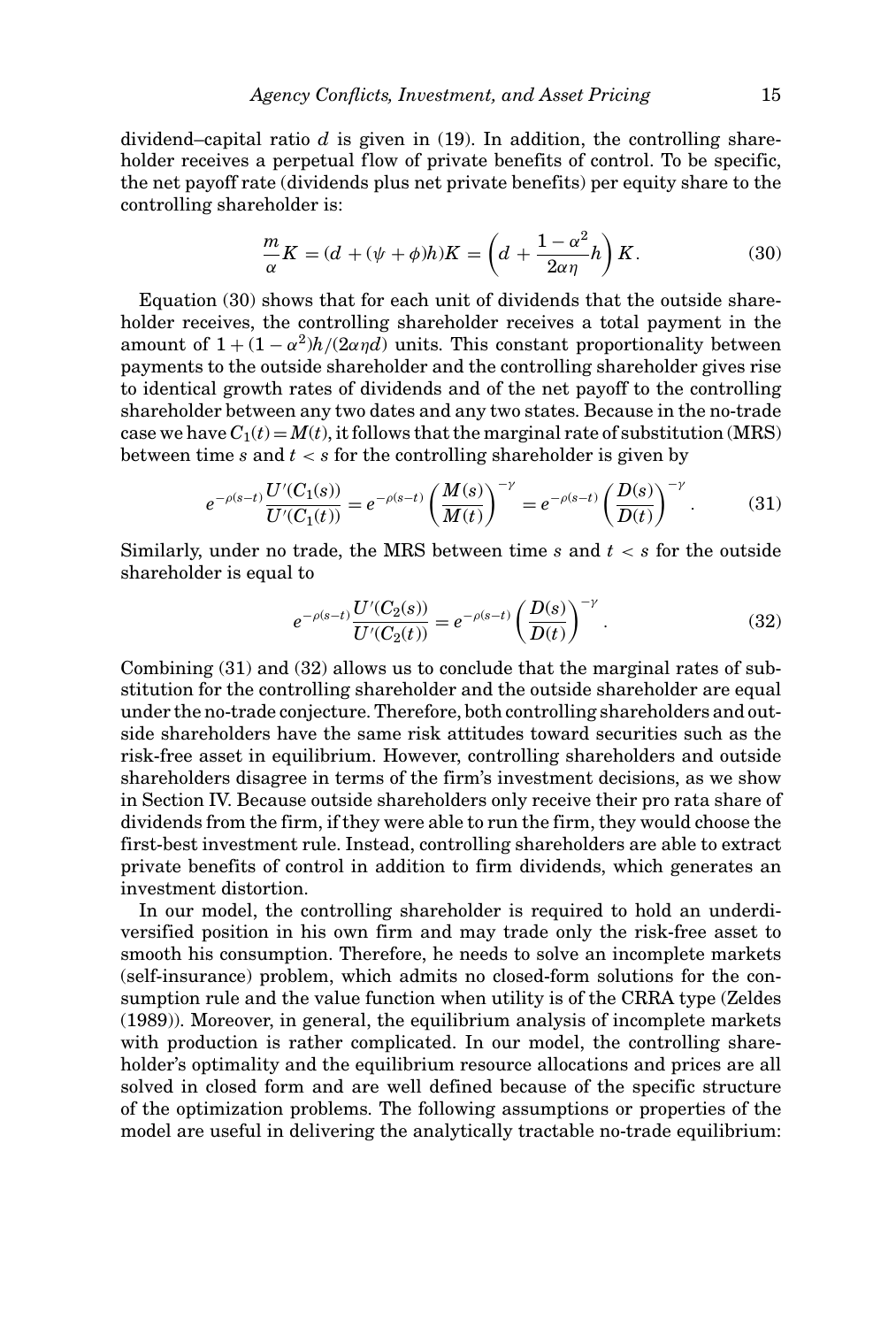(*i*) a constant return to scale production and capital accumulation technology as specified in  $(1)$ ;  $(ii)$  optimal "net" private benefits that are linear in the firm's capital stock (arising from the assumptions that the controlling shareholder's benefit of stealing is linear in *s* and his cost of stealing is quadratic in *s*); and (*iii*) the controlling shareholder and the outside shareholder have identical and homothetic preferences. The built-in linearity implies that in equilibrium the economy grows stochastically on a balanced path. As such, in the remainder of the paper we focus on variables scaled by capital stock, that is, the investment– capital ratio  $i = I/K$  and the dividend–capital ratio  $d = D/K$ .

# **IV. Equilibrium Investment and Asset Pricing Implications**

First, we analyze equilibrium investment and capital accumulation. Then, we discuss the model's equilibrium implications for firm value, the interest rate, return premium, volatility, and the dividend yield.

## *A. Real Investment*

PROPOSITION 1: *The equilibrium investment–capital ratio i decreases in investor protection* η *and the controlling shareholder's cash-flow rights* α, *which di*/*d*η < 0 *and di*/*d*α < 0, *respectively.*

Under weaker investor protection, the controlling shareholder diverts a higher fraction  $\phi$  of output in each period. Since a larger fraction of a bigger pie is worth more, the rational controlling shareholder values a larger firm more under weaker investor protection. This leads to more investment as investor protection weakens.

However, faster capital accumulation induces higher volatility in capital accumulation and output. This leads to a higher equilibrium risk premium and hence discourages investment to some extent. In a model like ours, we can show that the private benefits incentive is a first-order effect, and the investmentinduced volatility/risk aversion effect is of second-order impact.<sup>10</sup> In summary, our model predicts that weak investor protection induces overinvestment relative to a perfect investor protection benchmark. Similar intuition applies for the comparative statics result with respect to ownership,  $\alpha$ .

There is a rich supply of empirical evidence on overinvestment and empire building in the United States. Harford (1999) documents that U.S. cash-rich firms are more likely to attempt acquisitions, but that these acquisitions are value decreasing as measured by either stock return performance or operating performance.<sup>11</sup> Pinkowitz, Stulz, and Williamson (2003) document that one dollar of cash holdings held by firms in countries with poor corporate governance

 $10$  Mathematically, we are able to show that the trade-off between private benefits and lowering volatility becomes linear-quadratic after solving an intertemporal optimization problem.

<sup>&</sup>lt;sup>11</sup> See also Lang, Stulz, and Walkling (1991), Blanchard, López-de-Silanes, and Shleifer (1994), and Lamont (1997).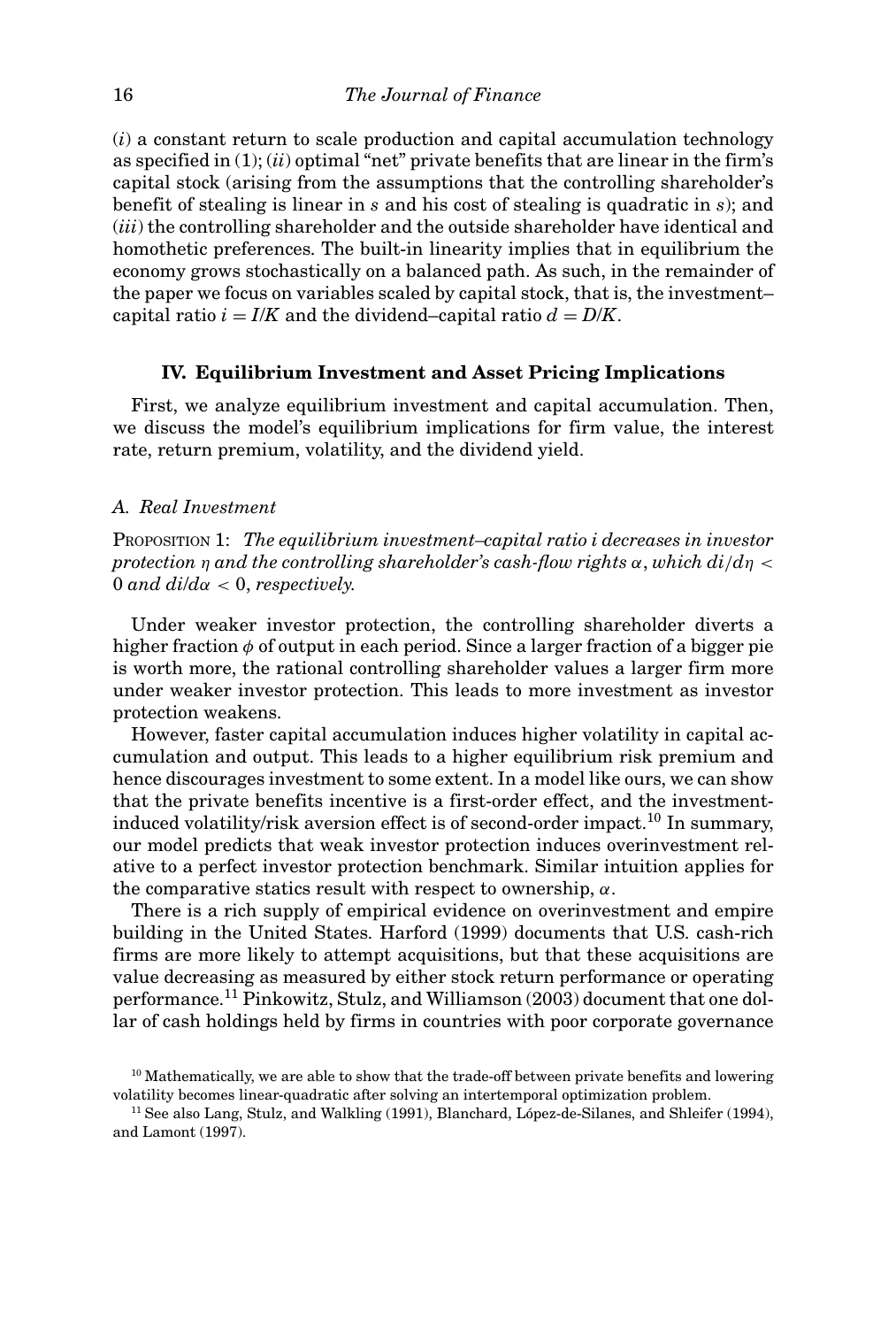is worth much less to outside shareholders than that held by firms in countries with better corporate governance. Gompers et al. (2003) and Philippon (2004) document that U.S. firms with low corporate governance have higher investment.

The overinvestment-governance link fits the evidence not only in developed economies, but also across emerging market economies. A strong indicator that firms in Korea and Thailand overinvested is the documented volume of nonperforming loans prior to the East Asian crisis in 1997 (25% of GDP for Korea and 30% of GDP for Thailand; see Burnside, Eichenbaum, and Rebelo  $(2001)$ .<sup>12</sup> China is another example of a country with a very large volume of nonperforming loans in the banking sector. Allen, Qian, and Qian (2004) show that China has had consistently high growth rates since the beginning of economic reforms in the late 1970s, even though its legal system is not well developed and law enforcement is poor. Our paper argues that the incentives for insiders to overinvest can at least partly account for China's high economic growth despite weak investor protection.<sup>13</sup>

Finally, note that the controlling shareholder's incentive to overinvest in our model derives solely from pecuniary private benefits. In reality, controlling shareholders also receive nonpecuniary private benefits in the form of empire building or name recognition from managing larger firms. The pursuit of such nonpecuniary private benefits exacerbates the controlling shareholder's incentive to overinvest (see also Baumol (1959), Williamson (1964), and Jensen (1986)). Also, controlling shareholders are often founding family members with a desire to pass the "empire" bearing their names down to their offspring (Burkart, Panunzi, and Shleifer (2003)). Incorporating these nonpecuniary private benefits would increase the degree of overinvestment and amplify the mechanism described in our paper.

We next compute firm value from the perspectives of outside shareholders and controlling shareholders.

## *B. Tobin's q and Controlling Shareholder's Shadow (Tobin's) q*

PROPOSITION 2: *Tobin's q increases with investor protection* η *and with the controlling shareholder's cash flow rights, with*  $dq/d\eta > 0$  *and*  $dq/d\alpha > 0$ *, respectively.*

 $12$  While these local firms benefitted from government subsidies via, for example, a low borrowing rate, a low borrowing rate by itself does not generate a large size of nonperforming loans. Thus, while a subsidized borrowing channel encourages socially inefficient overinvestment, it does not imply overinvestment from the firm's perspective, given the subsidized cost of funds. Our argument that firms overinvest because of weak investor protection remains robust even in the presence of other frictions such as government subsidies.

<sup>13</sup> While we do not formally model state-owned enterprises in this paper, in practice these firms are not much different from the firms with controlling shareholders as described in our model. The cash flow rights of the managers come from their regular pay, which in general depends on firm performance, and the control rights come from the government appointing the manager.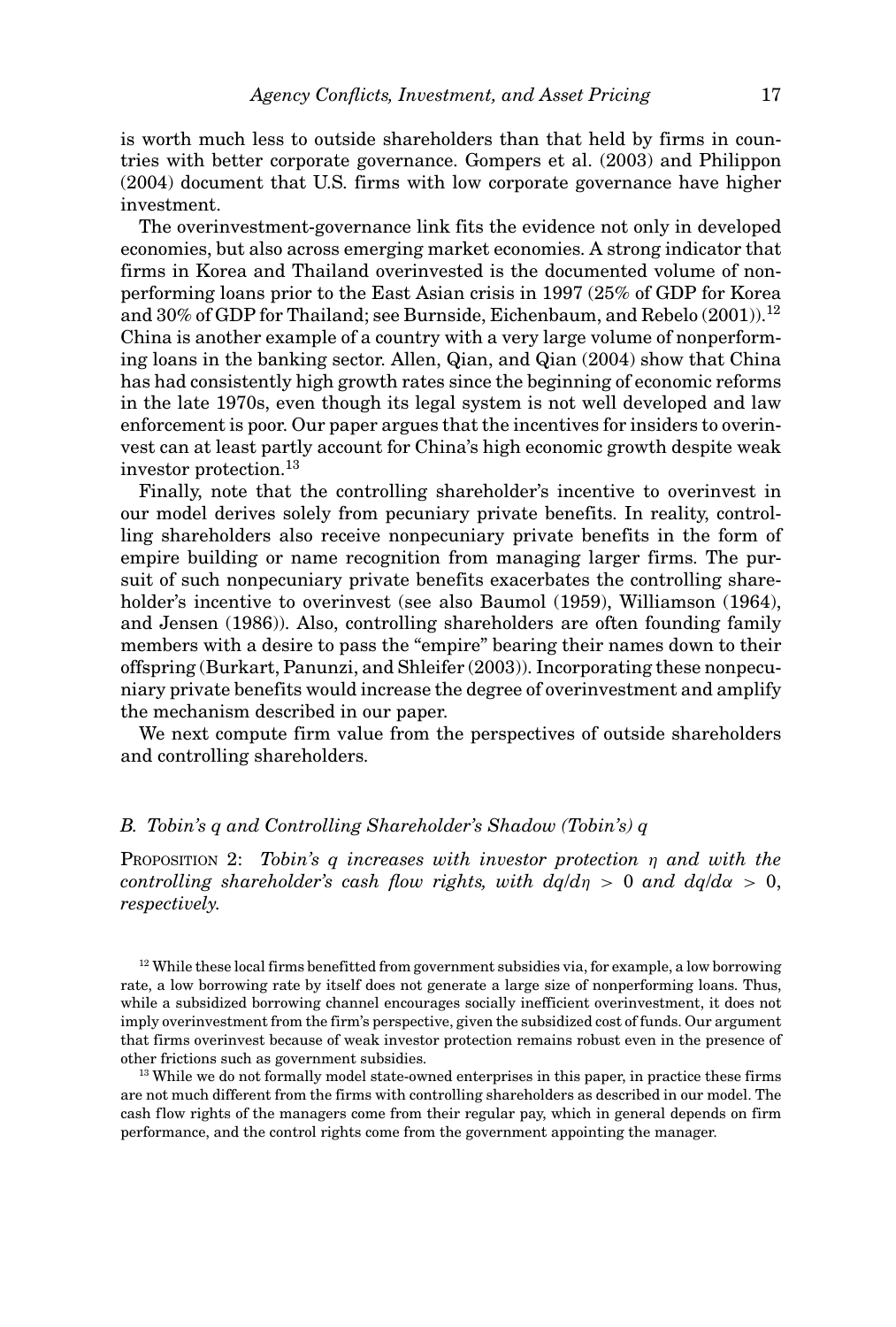Intuitively, both outright stealing and investment distortions lower firm value, as measured by Tobin's *q*. Stronger investor protection mitigates both stealing and investment distortion. As a result, Tobin's *q* is higher.

Empirical evidence largely supports the predictions in Proposition 2. La Porta et al. (2002), Gompers et al. (2003), and Doidge et al. (2004) find a positive relationship between firm value and investor protection. The incentive-alignment effect due to higher cash flow rights is consistent with empirical evidence in Claessens et al. (2002) on firm value and cash flow ownership.

We now turn to the controlling shareholder's (shadow) firm valuation  $\ddot{P}$ . Using the equilibrium MRS, we evaluate the controlling shareholder's cash flow stream  $M/\alpha$  (per share) as follows:

$$
\hat{P}(t) = \frac{1}{\alpha} E_t \left[ \int_t^{\infty} e^{-\rho(s-t)} M(s) \frac{M(s)^{-\gamma}}{M(t)^{-\gamma}} ds \right] = \frac{1}{1 - \epsilon^2 i \gamma} K(t). \tag{33}
$$

Thus, we may interpret  $\hat{q}$ , given below, as the controlling shareholder's shadow Tobin's *q*:

$$
\hat{q} = \frac{1}{1 - \epsilon^2 i \gamma}.\tag{34}
$$

We make two observations. First, it is obvious that  $\hat{q}$  is higher than  $q^*$ , which is Tobin's *q* under perfect investor protection as given in (24). By revealed preferences, the controlling shareholder can always set the investment–capital ratio to *i*<sup>\*</sup> and steal nothing  $s = 0$ , which would imply  $\hat{q} = q = q^*$ . If instead he chooses  $s > 0$  and distorts investment  $i > i^*$ , it must be the case that  $\hat{q} > q^*$ . Second, using Proposition 2, we have  $q^* > q$  for firms under imperfect investor protection. Combining these two results, it follows that shadow *q* is larger than the first-best Tobin's *q*, which in turn is larger than Tobin's  $q$ ;  $\hat{q} > q^* > q$ . This shows that there is a value transfer from outside shareholders to controlling shareholders when investor protection is imperfect. However, outside shareholders are rational in the model and hence pay the fair market prices for their shares.

#### *C. Risk-Free Rate*

The equilibrium interest rate  $r$  given in  $(23)$  is determined by three components: (*i*) the discount rate  $\rho$ ; (*ii*) an economic growth effect,  $\gamma$  (*i* −  $\delta$ ); and (*iii*) a negative precautionary savings term,  $-\epsilon^2 i^2 \gamma (\gamma+1)/2.$  In a risk-neutral world, the interest rate must equal the subjective discount rate  $\rho$  in order to clear the market. This explains the first term. The intuition for the second term, the growth effect, is that a higher net investment–capital ratio  $(i - \delta)$  implies that more goods are available for future consumption, raising the demand for current goods. To clear the market, the interest rate increases. This effect is stronger when the agent is less willing to substitute consumption intertemporally, which corresponds to a lower elasticity of intertemporal substitution  $1/\gamma$ , or a higher  $\gamma$ . The intuition for the precautionary effect is that a high net investment–capital ratio increases the riskiness of firms' cash flows and makes agents more willing to save. This preference for precautionary savings reduces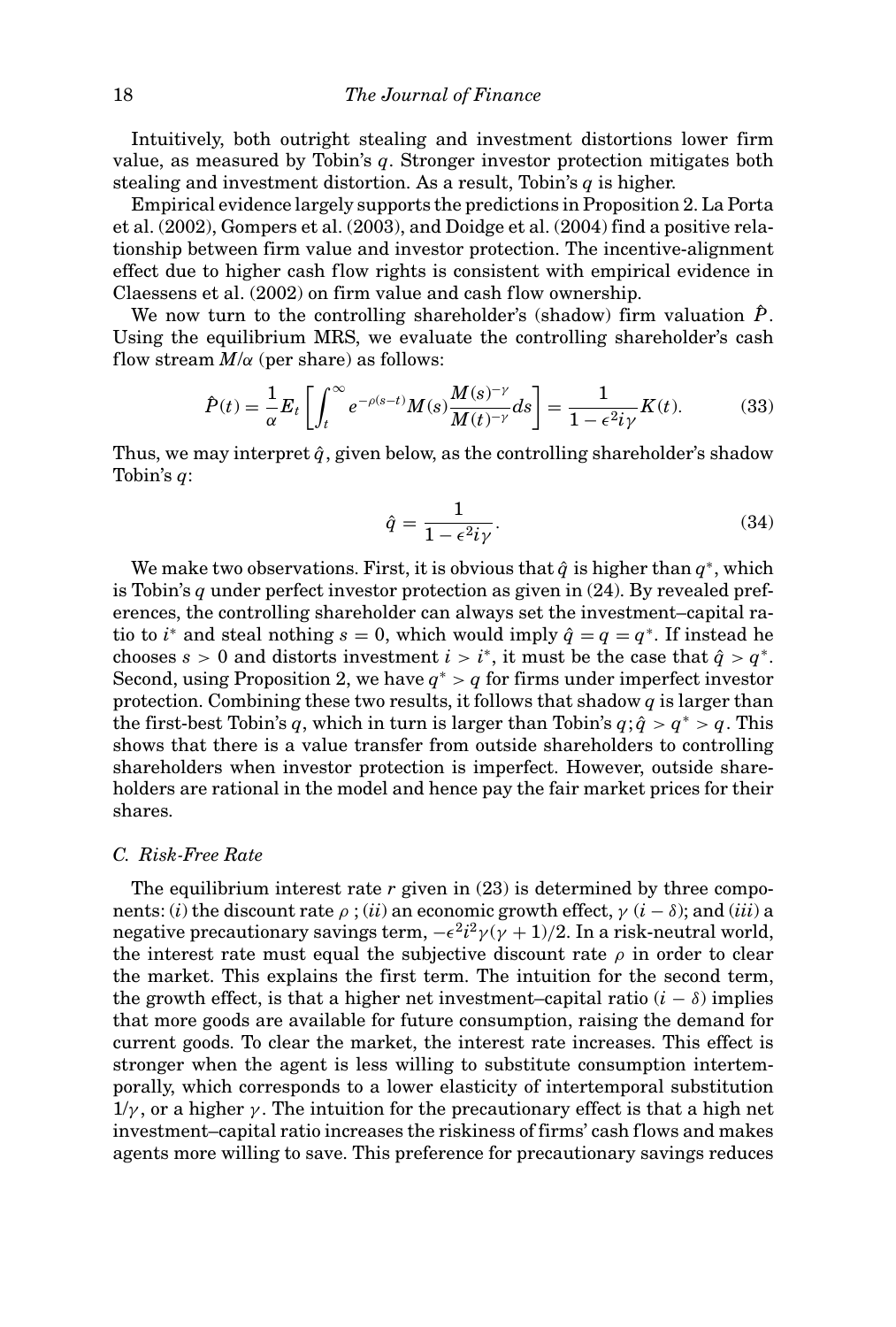current demand for consumption and decreases the interest rate. The next proposition describes how the interest rate changes with investor protection.

# PROPOSITION 3: *The interest rate decreases in investor protection* η *and ownership*  $\alpha$  *if and only if*  $1 > \epsilon^2(\gamma + 1)i$ .

Weakening investor protection has two opposing effects on the equilibrium interest rate. Both effects result from investment being higher under weaker investor protection. First, the economic growth effect leads to higher interest rates. Second, the precautionary savings effect leads to a lower interest rate. The growth effect dominates the precautionary effect if and only if  $1 > \epsilon^2(\gamma +$ 1)*i*. As demonstrated in the Appendix, this condition is satisfied for sufficiently low  $\epsilon$ , *h*, or  $\psi$ , and holds in all our calibrations below.

As a simple assessment of the empirical validity of Proposition 3, we use the long-run average interest rate data in Campbell (2003) and separate the countries into civil law countries (those with weaker investor protection) and common law countries (those with better investor protection) following La Porta et al. (1998). Consistent with the model, the average real interest rate for the sample of common law countries is 1.89% per year, statistically smaller than the average real interest rate for the sample of civil law countries of 2.35% per year. Obviously, a caveat is in order as these unconditional means do not control for other characteristics such as default risk or liquidity.

We next turn to the predictions on volatility, risk premium, and the expected return.

#### *D. Volatility, Risk Premium, and Expected Return*

PROPOSITION 4: *Return volatility* σ *<sup>P</sup>*, *risk premium* λ, *and the expected return all decrease in investor protection* η *and ownership* α.

Recall that Proposition 1 shows that weaker investor protection generates incentives to invest. Because investment generates volatility in the capital accumulation process (through investment-specific technology shocks), the rate of capital accumulation becomes more volatile under weaker investor protection. With the economy on a balanced growth path, the return on firm equity is also more volatile under weaker investor protection (recall that  $P(t) = qK(t)$ ).

The equilibrium risk premium is given by

$$
\lambda = \gamma \sigma_P^2 = \gamma \epsilon^2 i^2. \tag{35}
$$

Hence, a larger volatility (due to greater investment) implies a higher equity risk premium in equilibrium. The expected return on equity is given by the sum of the interest rate *r* and the risk premium  $\lambda$ . Since both *r* and the risk premium  $\lambda$  decrease in investor protection  $\eta$ , the expected return on equity also decreases with the degree of investor protection.<sup>14</sup>

<sup>14</sup> While Proposition 3 for the interest rate requires a slightly stronger condition, the result on the expected equity return does not. To see this, it is immediate to show

$$
r + \lambda = \rho + \gamma(i - \delta) - \frac{1}{2}\gamma(\gamma - 1)\epsilon^2 i^2.
$$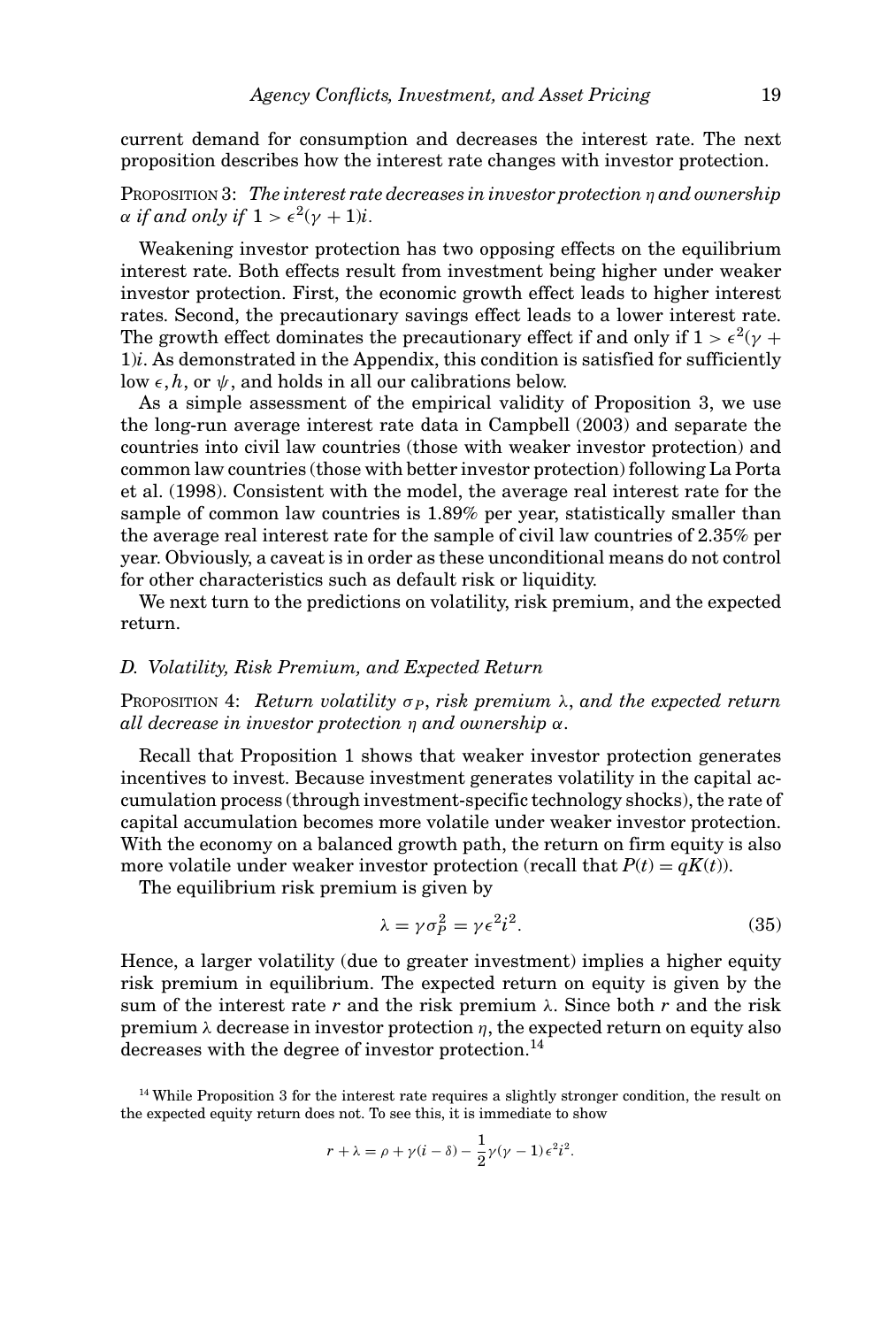There is evidence in support of Proposition 4. Hail and Leuz (2004) find that countries with strong securities regulation and enforcement mechanisms exhibit lower cost of capital than countries with weak legal institutions. Daouk et al. (2004) create an index of capital market governance that captures differences in insider trading laws, short-selling restrictions, and earnings opacity. They model excess equity returns using an international capital asset market model that allows for varying degrees of financial integration. Consistent with Proposition 4, they show that improvements in their index of capital market governance are associated with lower equity risk premia. Harvey (1995) shows that emerging markets display higher volatility of returns and larger equity risk premia. Bekaert and Harvey (1997) correlate their estimated conditional stock return volatilities with financial, microstructure, and macroeconomic variables and find some evidence that countries with lower country credit ratings, as measured by *Institutional Investor*, have higher volatility. Since emerging market economies and countries with worse credit ratings have on average weaker corporate governance, this empirical evidence is consistent with our theory.

We now briefly provide a characterization of the dividend yield. Let *y* be the equilibrium dividend yield:  $y = D/P = d/q$ . We have the following proposition.

PROPOSITION 5: *The dividend yield is given by*

$$
y = \rho + (\gamma - 1)\left(i - \delta - \frac{\gamma}{2}\epsilon^2 i^2\right).
$$
 (36)

*The dividend yield decreases (increases) with the degree of investor protection* η *when*  $\gamma > 1$  ( $\gamma < 1$ ).

Weaker investor protection gives rise to a higher investment–capital ratio, but also a more volatile dividend-output process. As we discuss earlier, the effect of investor protection on growth (via incentives to "steal and overinvest") is stronger than the effect on volatility (via precautionary savings). Therefore, whether the dividend yield *y* increases or decreases in η only depends on the sign of  $\gamma$  – 1. For logarithmic utility investors ( $\gamma$  = 1), the dividend yield is constant and equal to the investors' subjective discount rate  $\rho$ . This is the standard result: The logarithmic investor does not have an intertemporal hedging demand (Merton (1971)). When  $\gamma > 1$ , the elasticity of intertemporal substitution  $(1/\gamma)$  is less than unity, implying that the income/wealth effect in consumption is stronger than the substitution effect. As a result, the net impact of strengthening investor protection (increasing  $\eta$ ) enhances firm value by a greater percentage than it does for dividends. Therefore, the dividend yield *y* decreases with  $\eta$  when  $\gamma > 1$ . For  $\gamma < 1$ , the substitution effect is stronger and the opposite result holds.

Note that  $d(r + \lambda)/d\eta = \gamma(1 - (\gamma - 1)\epsilon^2 i) \frac{di}{d\eta}$  and  $(1 - (\gamma - 1)\epsilon^2 i) > 0$  for all admissible parameters. Therefore, the net sign effect of  $\eta$  on the expected return is the same as the effect of  $\eta$  on investment. From Proposition 1, we know that stronger investor protection curtails investment and hence lowers expected returns.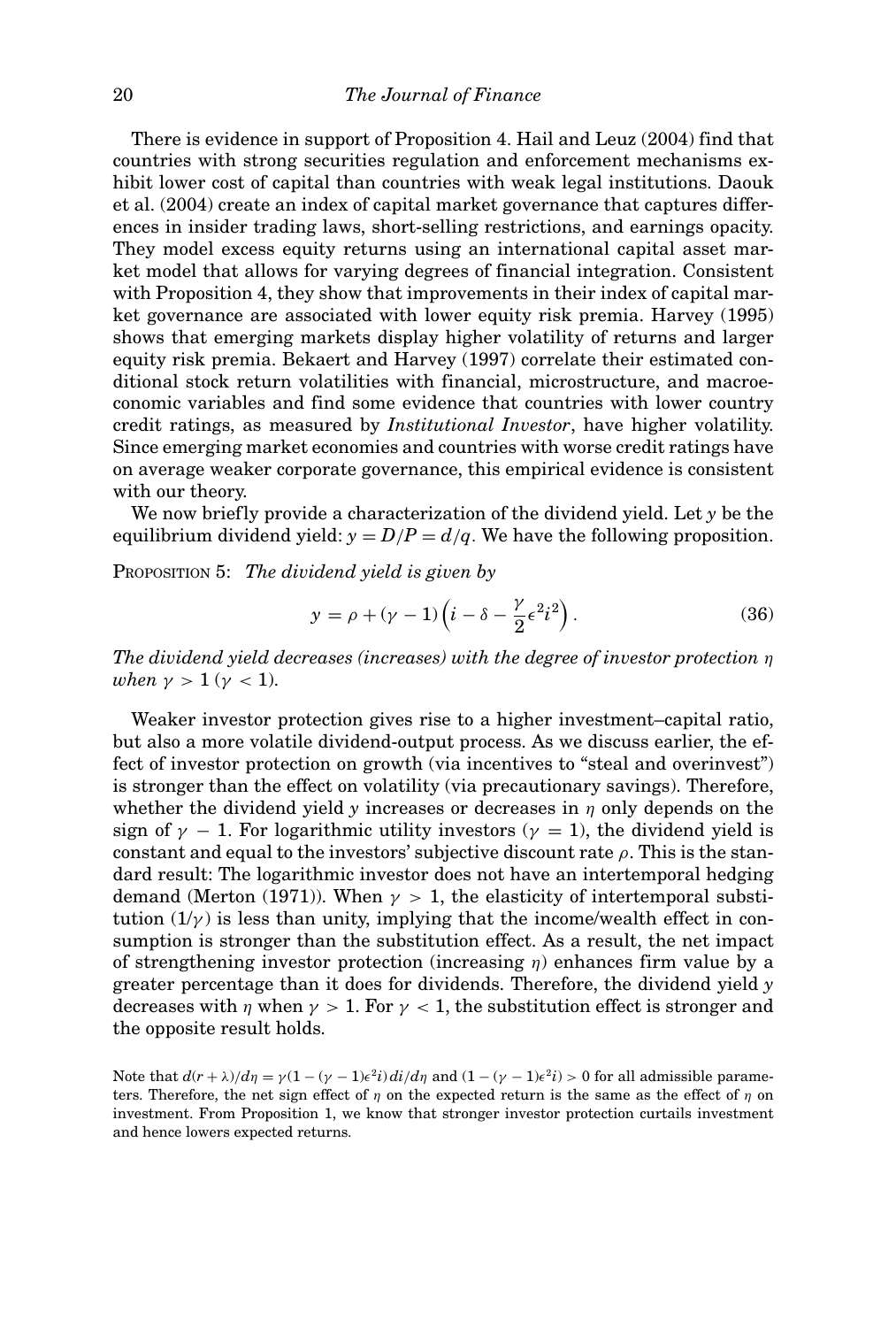Next, we quantify the effects of imperfect investor protection using our analytically tractable framework.

### **V. Quantifying the Effects of Investor Protection**

In this section we first provide a calibration of the parameters. Then, we calculate the implications on stock market revaluation and wealth redistribution if investor protection were to be made perfect.

#### *A. Calibration*

Our model is quite parsimonious for a heterogeneous-agents equilibrium model, having only seven parameters. As a result, the calibration procedure is easier, more transparent, and also more robust. Indeed, we show that our main quantitative results on stock market revaluation and welfare benefits from enhancing investor protection are effectively unchanged under various moment calibrations, provided that we match the empirically documented level of private benefits of control.

As is standard, some parameters are obtained by direct measurements conducted in other studies. These include the risk aversion coefficient  $\gamma$ , the depreciation rate  $\delta$ , the rate of time preference  $\rho$ , and the equity share of the controlling shareholder  $\alpha$ . The remaining three parameters  $(\eta, \epsilon, h)$  are selected so that the model matches three moments in the data.

We calibrate the model to the United States and South Korea. Starting with the first set of parameters, we choose the coefficient of relative risk aversion  $\gamma$  to be 2, and the subjective discount rate  $\rho$  to be 0.01 (Hansen and Singleton (1982)). The annual depreciation rate is set to 0.08. These parameters are common to both the United States and Korea. We choose the share of firm ownership held by the controlling shareholders to be  $\alpha = 0.08$  for the United States and  $\alpha =$ 0.39 for Korea (Dahlquist et al. (2003)), representing the percentage of overall market capitalization that is closely held.

For the second set of parameters, we calibrate the productivity parameter *h*, the volatility parameter  $\epsilon$ , and the investor protection parameter  $\eta$ so that the model matches (*i*) the real interest rate, (*ii*) the standard deviation of output growth, and (*iii*) the ratio of private benefits to firm value,  $(\hat{q} - q)/q$ . The average U.S. real interest rate is set to 0.9% (Campbell (2003)). The Korean annual real interest rate is set to 3.7%, obtained as the average annual real prime lending rate in the period 1980 to 2000 using data from the World Bank World Development Indicators (WDI) database. Using the WDI data set, we set the annual standard deviation of output growth in the United States to 2% and that in South Korea to 3.77%. Finally, the ratio of the dollar value of private benefits to firm value (in the model and in Dyck and Zingales (2004), this is equal to  $\alpha(\hat{q} - q)/q$ ) is set to 0.2% in the United States and 8.6% in Korea.<sup>15</sup> Using our calibrated values for  $\alpha$ , we

<sup>15</sup> These numbers coincide with the conservative lower bounds on private benefits reported in Table III of Dyck and Zingales (2004). The highest estimates reported in Table III in Dyck and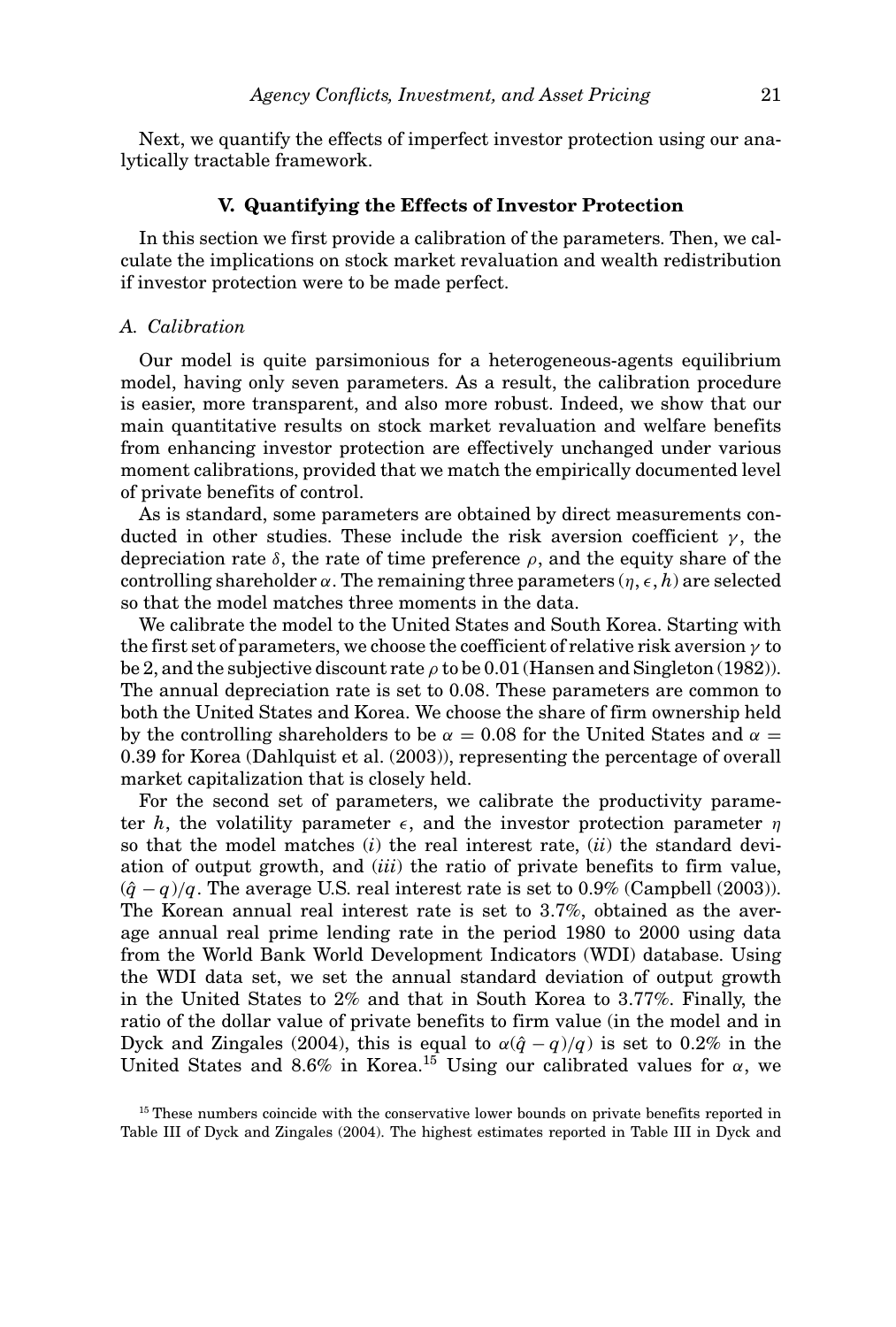have that  $(\hat{q} - q)/q$  is equal to 2.5% in the U.S. and 22% in Korea, respectively. The resulting calibrated parameters are  $(\epsilon, \eta, h) = (\phi.25, 2325, \phi.0897)$ for the United States and  $(\epsilon, \eta, h) = (\phi.397, 28.44, \phi.1187)$  for Korea. For both countries, these parameters imply that the model matches all three moments exactly.

The calibrated model implies a stealing fraction ( $\phi = (1 - \alpha)/\eta$ ) of 0.04% for the United States and 2.14% for Korea, which is 54 times higher than that of the United States. The flow costs of stealing as a fraction of gross output  $(\Phi(s, hK)/hK = (1 - \alpha)^2/2\eta)$  are 0.02% for the United States and 0.65% for Korea, respectively. Note that under the calibration, ownership concentration is much higher in Korea than in the United States, consistent with empirical evidence that ownership is higher in countries with weaker investor protection (La Porta, López-de-Silanes, and Shleifer  $(1999)$ ).<sup>16</sup>

## *B. A Stock Market Analysis of Imperfect Investor Protection*

Consider the hypothetical experiment of improving investor protection to the perfect benchmark level ( $\eta = \infty$ ). Using our calibrated baseline parameters, the model predicts that moving to perfect investor protection produces a U.S. stock market revaluation (measured by  $(q^* - q)/q$ ) of 2.49% and a Korean stock market revaluation of 21.96%. The dollar value of these stock market revaluations can be obtained by multiplying the numbers above by the respective stock market capitalization. Using the 1997 market capitalization values from Dahlquist et al. (2003), the stock market revaluation results in an increase of \$281 billion (i.e.,  $2.49\% \times $11.3$  trillion) in U.S. stock market capitalization and \$9.2 billion (i.e.,  $21.96\% \times $42$  billion) in Korean stock market capitalization.

These numbers suggest that agency conflicts have a significant effect on firm value. Moreover, the size of the stock market revaluation accompanying the improvement in investor protection matches closely the controlling shareholder's private benefits of control. The following approximation sharpens the intuition behind the determinants of the stock market revaluation:

$$
\frac{q^*-q}{q} \approx \frac{\hat{q}-q}{q} - \gamma \epsilon^2 (i - i^*). \tag{37}
$$

The size of the revaluation is thus approximately equal to the ratio of the private benefits to firm value,  $(\hat{q} - q)/q$ , plus a term that reflects the difference of the volatility/risk aversion effects under imperfect versus perfect investor protection. The latter term is economically negligible compared with the first

Zingales (2004) are 4.4% for the United States and 15.7% for Korea, respectively. Barclay and Holderness (1989) estimate that private benefits for the United States are 4% of firm value.

<sup>&</sup>lt;sup>16</sup> Shleifer and Wolfenzon (2002), Burkart et al. (2003) and Lan and Wang (2006) provide theoretical explanations for this cross-country empirical finding. Mueller and Philippon (2006) show that the quality of labor relations across countries also plays an important role in determining the concentration of ownership, after controlling for cross-country variations in protection for outside investors.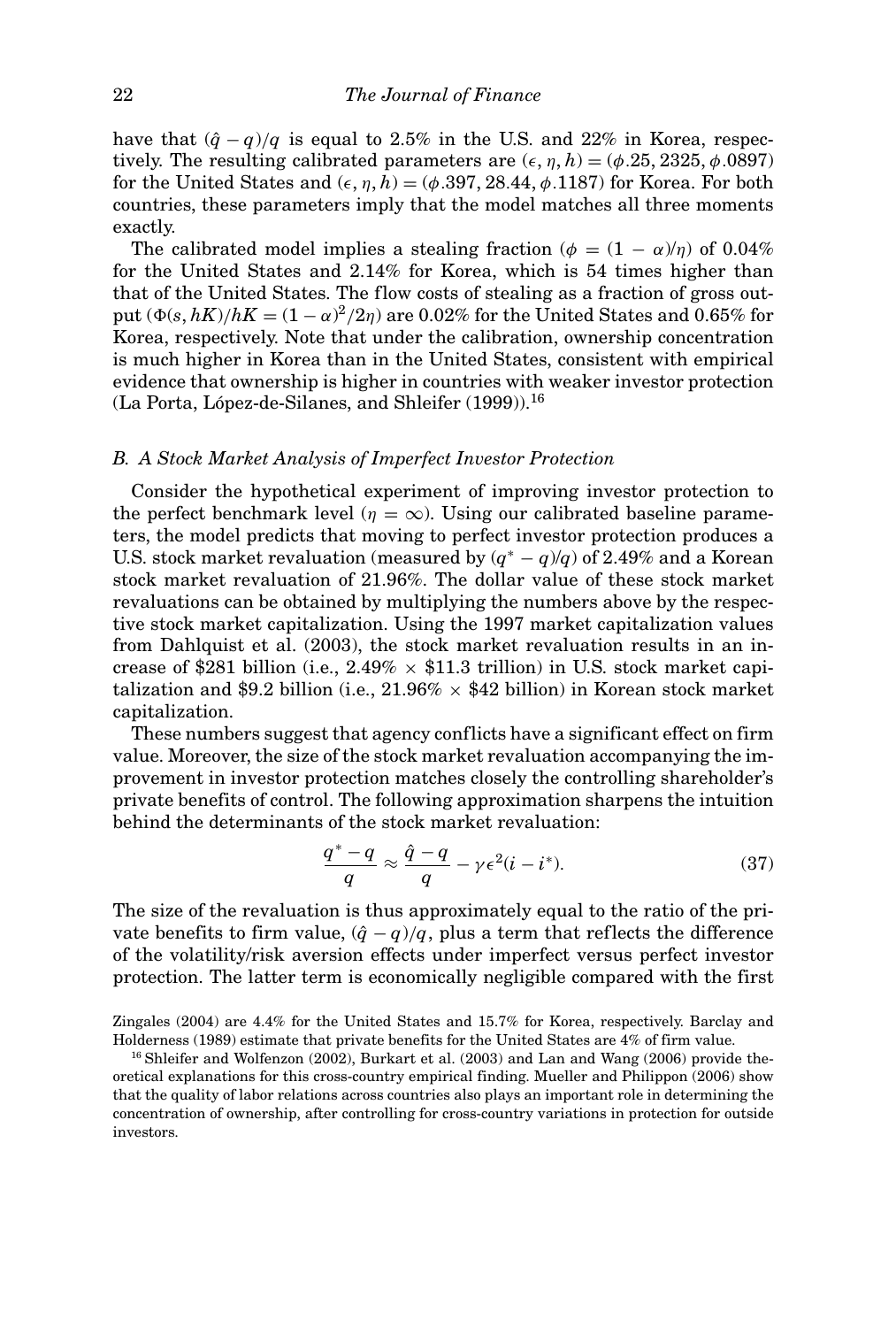term  $(\hat{q} - q)/q$  for any reasonable calibration of volatility and risk aversion. We conclude that the stock market revaluation calculation above is robust to model parameters so long as the model is required to match the size of private benefits in the economy (e.g.,  $(\hat{q} - q)/q = 22\%$  in Korea). This result confirms our earlier intuition that the private-benefits effect dominates the risk aversion/volatility effect.

We next measure the welfare cost of weak investor protection.

#### *C. A Welfare Analysis of Imperfect Investor Protection*

One approach to quantify the net effect of imperfect investor protection on the aggregate economy is to use a welfare criterion that weighs the utility levels of the controlling shareholder and the outside shareholder. Because of the inherent subjectivity of this approach, we instead compute measures of equivalent variations for the outside shareholder and the controlling shareholder. Both measures quantify the wealth redistribution from outside shareholders to controlling shareholders, and do not require us to make any subjective assumptions on welfare weights.

For the outside shareholder, we compute the fraction of capital stock  $(1 - \zeta_2)$ that the outside shareholder is willing to give up for a costless and permanent improvement in investor protection from the current level  $\eta$  to the first-best level of  $\eta = \infty$ . We measure the welfare effects of changing investor protection as a fraction of the capital stock rather than the wealth level because the latter involves a valuation that depends on the current level of investor protection. The outside shareholder is indifferent if and only if the following equality holds:

$$
J_2^*(\zeta_2 K_0) = J_2(K_0),\tag{38}
$$

where  $J_2(\cdot)$  and  $J_2^*(\cdot)$  are the outside shareholder's value functions in terms of capital stock under the current level of investor protection  $\eta$  and perfect investor protection  $\eta = \infty$ , respectively, and  $K_0$  is the current capital stock level. Using the explicit value function formula for  $J_2(K)$  in the Appendix, we obtain

$$
\zeta_2 = \frac{d}{d^*} \left(\frac{y^*}{y}\right)^{\frac{1}{1-y}},\tag{39}
$$

where *d* and *y* are the dividend–capital ratio and the dividend yield, respectively.

While the outside shareholder loses from weak investor protection, the controlling shareholder benefits. For the controlling shareholder, we compute the fraction of capital stock ( $\zeta_1$  – 1) that he needs in order for him to voluntarily give up the *status quo* of imperfect investor protection in exchange for perfect investor protection  $\eta = \infty$ . Therefore, we have

$$
J_1^*(\zeta_1 K_0) = J_1(K_0),\tag{40}
$$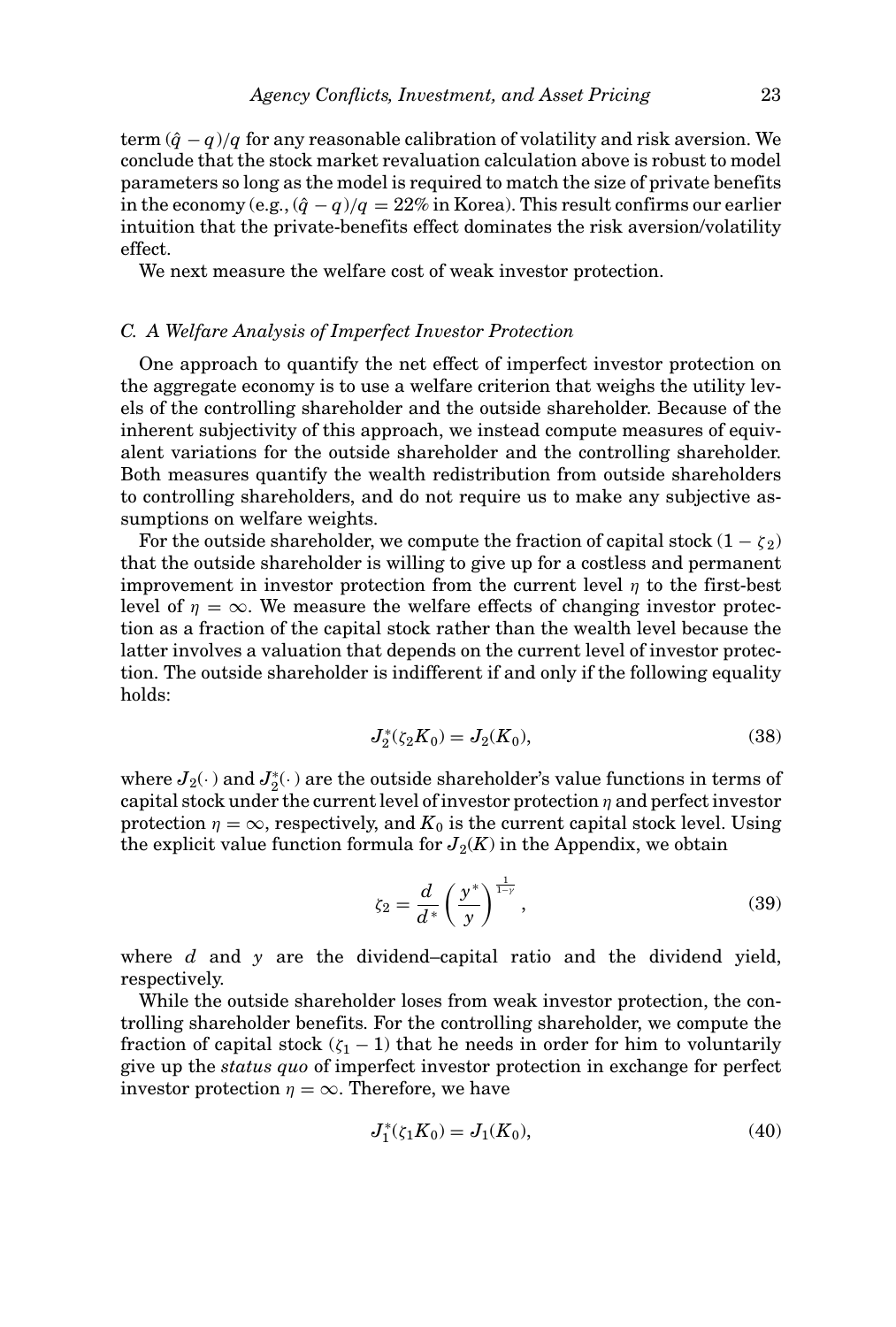where  $K_0$  is the current capital stock level. Using  $J_1(\cdot)$  given in the appendix, we may solve  $(40)$  and obtain:<sup>17</sup>

$$
\zeta_1 = \frac{m}{m^*} \left(\frac{y^*}{y}\right)^{\frac{1}{1-y}}.\tag{41}
$$

The following proposition characterizes the comparative static properties of  $\zeta_2$ and  $\zeta_1$  with respect to investor protection  $\eta$ .

PROPOSITION 6: *The outside shareholder's utility cost is higher under weaker investor protection, with d*ζ2/*d*η > 0. *The controlling shareholder's utility gain is higher with weaker investor protection, with*  $d\zeta_1/d\eta < 0$ *. For any*  $\eta < \infty$ , 0 <  $\zeta_2 < 1 < \zeta_1$ .

Outside shareholders are willing to give up a substantial part of the capital stock that they own for stronger investor protection. Even for the United States, outside shareholders are willing to give up 0.38% of their capital stock if U.S. investor protection can be made perfect. In Korea, outside shareholders are willing to give up 11.17% of their capital stock to adopt perfect investor protection. The utility losses for outside shareholders associated with weak investor protection are due to both stealing and investment distortions.

Clearly, in terms of the percentage of their owned capital stock, Korean outside shareholders value the enhancement of investor protection more than U.S. investors do. However, the total welfare gain for outside shareholders from improving investor protection is much larger in the United States than in Korea because of the much higher capital stock in the United States. To express the welfare gains in dollar terms, we compute  $(1 - \zeta_2) qK_0$ , where *q* is the value of Tobin's *q* under the status quo. The adjustment for *q* expresses the welfare gains as a fraction of the market value of the capital stock as opposed to its book value. Our calculations show that outside shareholders gain \$43 billion (i.e.,  $\phi$ ) .38%  $\times$  \$ 11.3 trillion) and \$4.7 billion (i.e., 11.17%  $\times$  \$ 42 billion) in the United States and Korea, respectively, if investor protection can be made perfect. The total dollar value gain for outside shareholders in the United States is about 10 times the gain for outside shareholders in Korea. These calculations indicate that the benefits of improving investor protection are economically significant. Next, we show that our quantitative results on welfare costs are robust.

Table I presents results from various calibrations of the model that depart from the above baseline model calibration in the following way. With each new

<sup>17</sup> By applying L'Hopital's rule to (40) around  $\gamma = 1$ , we obtain the formula for  $\zeta_1$  for logarithmic utility:

$$
\zeta_1 = \frac{m}{m^*} \exp \left[ \frac{(\mu_D - \frac{1}{2} \sigma_D^2) - (\mu_D^* - \frac{1}{2} \sigma_D^{*2})}{\rho} \right].
$$

Similarly, when  $\gamma = 1$ , we have

$$
\zeta_2 = \frac{d}{d^*} \exp \left[ \frac{(\mu_D - \frac{1}{2} \sigma_D^2) - (\mu_D^* - \frac{1}{2} \sigma_D^{*2})}{\rho} \right].
$$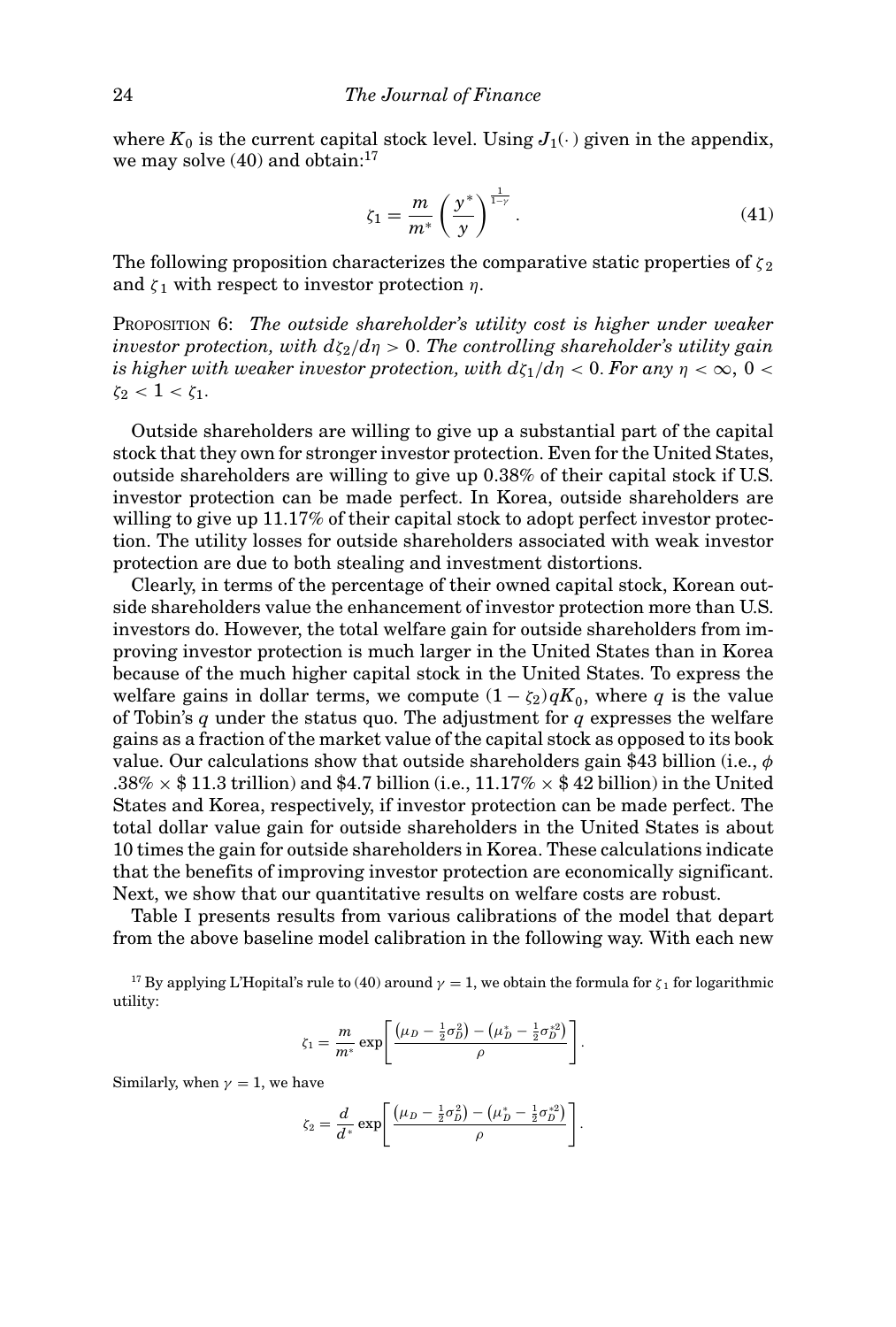### **Table I Welfare Costs of Imperfect Investor Protection**

The table quantifies the welfare cost to outside shareholders from an absence of perfect investor protection under various calibrations. For the baseline case, we set  $\rho = 0.01$ ,  $\gamma = 2$ , and  $\delta = 0.08$ for both the United States and Korea. To reflect different degrees of ownership concentration in the United States and Korea, we choose  $\alpha = 0.08$  for the United States and  $\alpha = 0.39$  for Korea (Dahlquist et al. (2003)). Column 2 reports the results under the baseline calibration. In columns 3–5, we recalibrate the values of the triplet  $(\eta, h, \epsilon)$  to match the real interest rate, the standard deviation of output growth, and the ratio of private benefits to firm value each time we change  $\rho, \gamma$ , and  $\delta$ . The remaining three parameters are the same as those in the baseline case.

| Outside Shareholders'        | Baseline<br>Model | Discount<br>Rate, $\rho$ |        | Risk<br>Aversion, $\nu$ |          | Depreciation<br>Rate, $\delta$ |        |
|------------------------------|-------------------|--------------------------|--------|-------------------------|----------|--------------------------------|--------|
| Welfare Cost $(1 - \zeta_2)$ |                   | 0.02                     | 0.03   |                         |          | 0.07                           | 0.09   |
| U.S.                         | 0.38%             | 0.38%                    | 0.38%  | 0.39%                   | $0.37\%$ | 0.38%                          | 0.38%  |
| Korea                        | 11.17%            | 11.17%                   | 11.17% | 11.32%                  | 11.13%   | 11.17%                         | 11.17% |

value of  $\rho$ ,  $\gamma$ , or  $\delta$ , we recalibrate  $\epsilon$ ,  $\eta$ , and h to ensure that the model matches the three moments used in the baseline calibration (the real interest rate, the standard deviation of output growth, and the ratio of private benefits to firm value). The conclusion from Table I is clear. Provided that the model is required to match empirically observed private benefits among other moments, the welfare cost of imperfect investor protection to United States or Korean investors is quite robust across different calibrations.

While we show that the utility gain from increasing investor protection is large for outside shareholders, we do not view policy interventions to improve investor protection as an easy task. This is not surprising, even if one ignores costly implementation, because improving investor protection involves a difficult political reform process that reduces the benefits to incumbents. The resulting wealth redistribution is significant with controlling shareholders in the United States (Korea) losing about  $2.1\%$  (8.4%) of their capital stock when moving to the benchmark case of perfect investor protection. Moreover, the controlling shareholders are less subject to the collective action problem than outside shareholders are because there are fewer controlling shareholders than outside shareholders, and the amount of rents at stake for each controlling shareholder is substantial. Thus, incumbent entrepreneurs and controlling shareholders are often among the most powerful interest groups in the policy making process, particularly in countries with weaker investor protection. It is in the vested interests of controlling shareholders to maintain the *status quo*, since they enjoy the large private benefits at the cost of outside shareholders and future entrepreneurs.

### **VI. Empirical Evidence**

In this section, we empirically explore the following implications from our technological assumptions (equation (1)) and the equilibrium balanced growth solution (Theorem 1):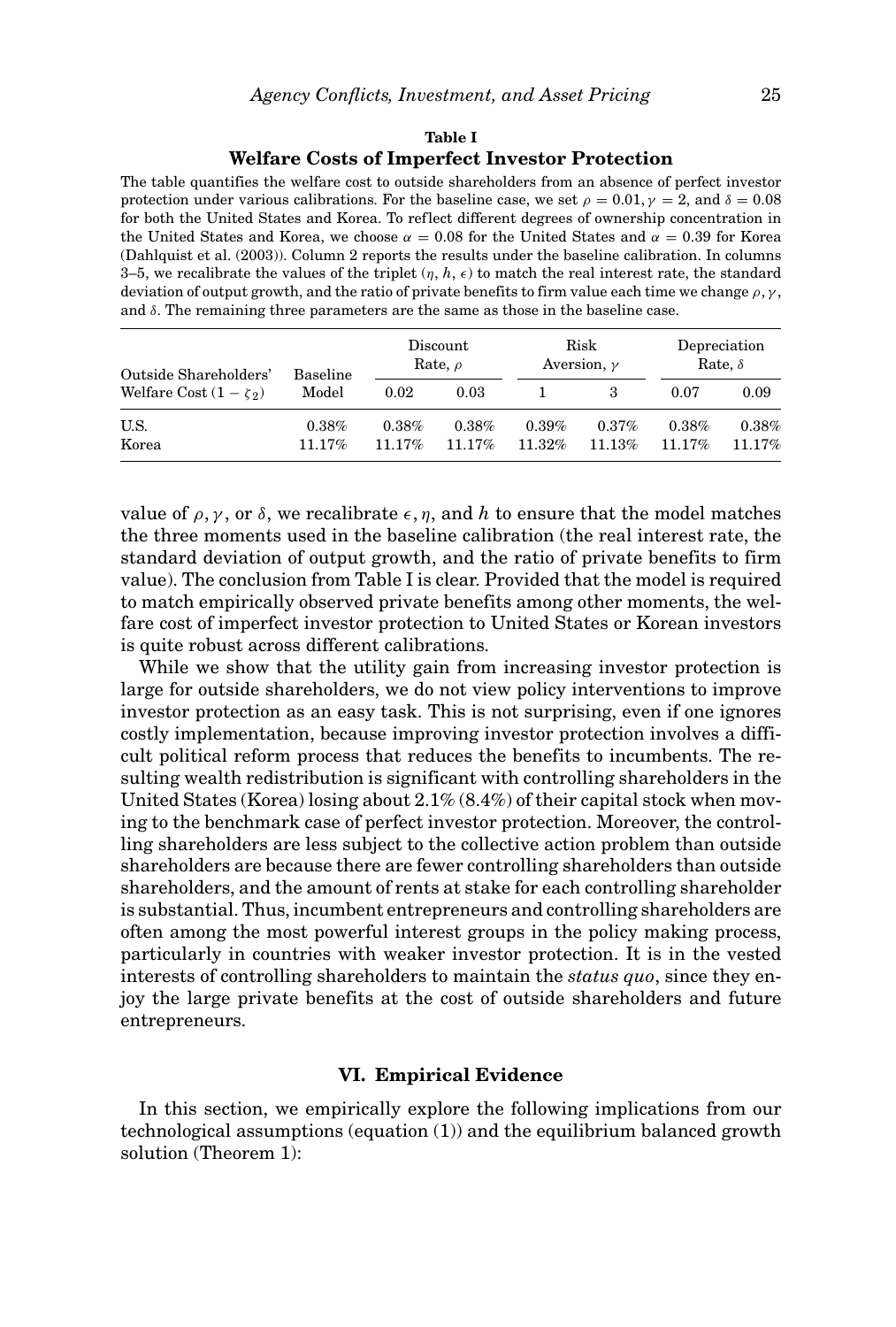PROPOSITION 7: *The standard deviations of GDP growth and stock returns are given* by  $\epsilon i$ .

Specifically, we test whether (*i*) the standard deviation of GDP growth is positively correlated with the investment–capital ratio and (*ii*) the standard deviation of stock returns is positively correlated with the investment–capital ratio. We control for other sources of uncertainty that may arise from crosscountry variations in  $\epsilon$ .<sup>18</sup>

# *A. Data*

We use the World Bank's World Development Indicators (WDI) annual real per capita GDP for the 1960–2000 period to measure the volatility of GDP growth. All available data by country are used to estimate the volatility of GDP growth. We measure the volatility of stock returns by using the monthly return series from MSCI (starting in January of 1970 for some countries). We restrict the sample to countries for which an MSCI index exists and the ratio of market capitalization to GDP is at least 10% by the year 2000. Because the variable DCIVIL is not available for Hungary, Morocco, Poland, and China, these countries are excluded from the analysis, leaving 40 observations.<sup>19</sup>

We estimate a country's long-run average investment–capital ratio using aggregate data. Because the model's capital-GDP ratio is constant, that is,  $dY(t)/Y(t) = dK(t)/K(t)$ , we can use the capital accumulation equation (1) to obtain the long-run GDP growth rate  $(i - \delta)$ . Hence, the investment–capital ratio is the sum of the long-run mean of real GDP growth and the depreciation rate  $\delta$ , which is set at 0.08. Note that the premise of this procedure is that of a constant capital–GDP ratio within a country, but not across countries. Following King and Levine (1994), we estimate the long-run mean GDP

<sup>18</sup> Note that the investment–capital ratio is invariant to a first order with respect to  $\epsilon$ . Mathematically, the derivative of the investment–capital ratio with respect to  $\epsilon$  is approximately zero when evaluated at realistically low values of  $\epsilon$  (i.e.,  $di/d\epsilon = 0$  at  $\epsilon = 0$ ). This means that our model predicts that if all of the cross-country variation in the highlighted volatility measures comes from variation in  $\epsilon$ , then we should not be able to detect any association between the volatility measures and the investment–capital ratio even if we do not control for  $\epsilon$  in the regressions. Provided we find such an association, we can then reasonably conclude that it is not solely due to cross-country variation in  $\epsilon$ . Intuitively, in the model, cross-country variation in  $\epsilon$  only adds noise to the correlation between output growth volatility and the investment–capital ratio because it makes the volatility numbers change without any corresponding movement in investment.

<sup>19</sup> Univariate regressions suggest that including these countries would not change the results. The countries (and country abbreviations) are: Argentina (ARG), Australia (AUL), Austria (AUT), Belgium (BEL), Brazil (BRA), Canada (CAN), Chile (CHL), Colombia (COL), Denmark (DEN), Egypt (EGY), Finland (FIN), France (FRA), Germany (GER), Greece (GRE), Hong Kong (HK), India (IND), Ireland (IRE), Israel (ISR), Italy (ITA), Japan (JAP), Malaysia (MAL), Mexico (MEX), the Netherlands (NET), New Zealand (NZ), Norway (NOR), Pakistan (PAK), Peru (PER), Philippines (PHI), Portugal (POR), Singapore (SIN), South Africa (SA), South Korea (KOR), Spain (SPA), Sweden (SWE), Switzerland (SWI), Thailand (THA), Turkey (TUR), the United Kingdom, the United States, and Venezuela (VEN).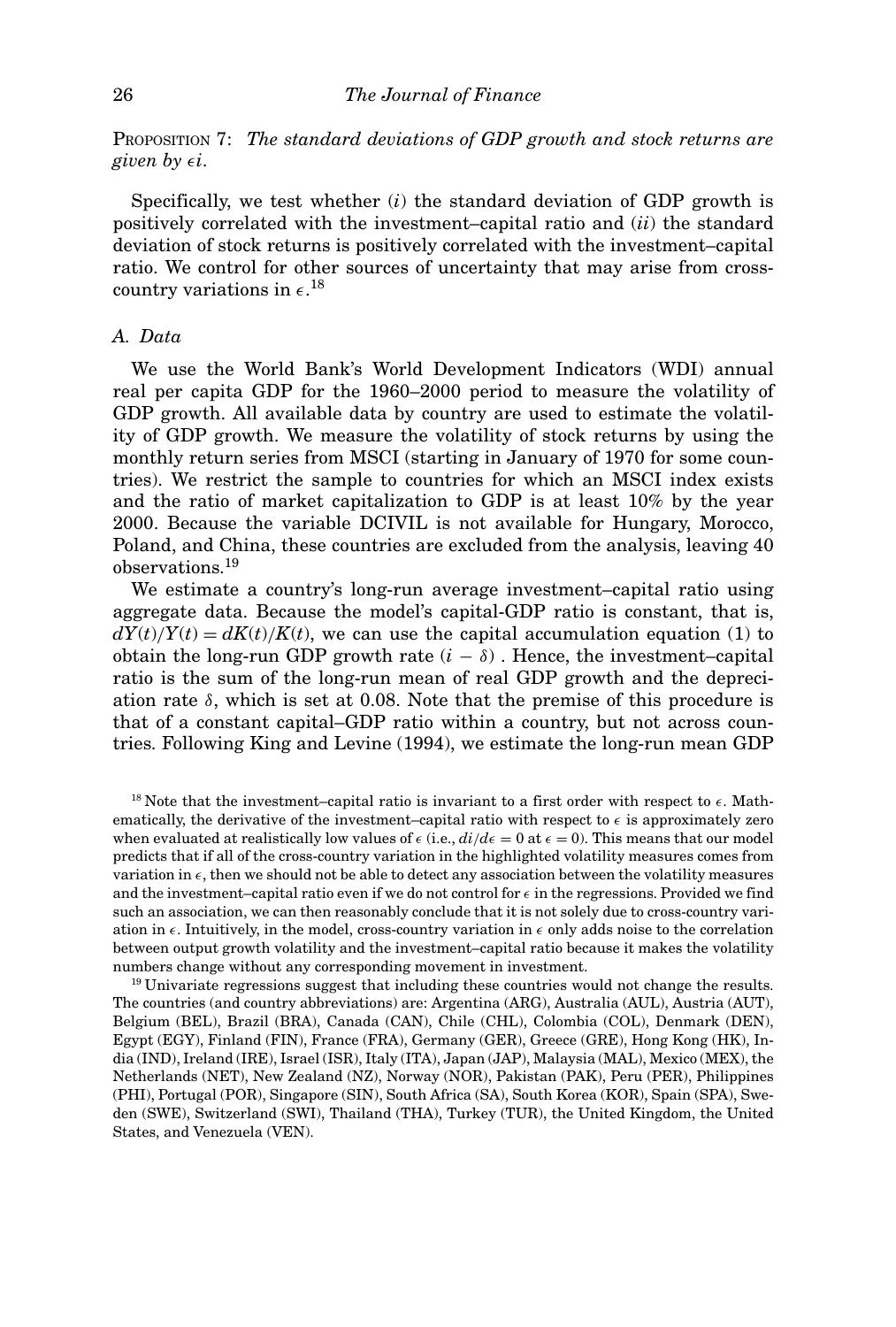growth rate using a weighted average of the country's average GDP growth rate and the world's average GDP growth rate with the weight on world growth equal to 0.75. The weighting of growth rates is meant to account for meanreversion in growth rates. In spite of the balanced growth path assumption underlying this estimate, King and Levine (1994) show that it produces estimates of investment–capital ratios that well match those computed using the perpetual inventory method.

We conduct our tests controlling for several variables that may directly or indirectly affect volatility. First, we control for measures of investor protection using a country's legal origin (DCIVIL  $=1$  for a civil law country and 0 for a common law country) and the anti-director rights variable from La Porta et al. (1998). (ANTIDIR assigns a higher score for better investor protection.) Second, we control for sources of volatility that can capture cross-country variation in



**Figure 1. Scatter plot and linear fit of the volatility of GDP growth on the investment– capital ratio across countries.** See the text for country abbreviations.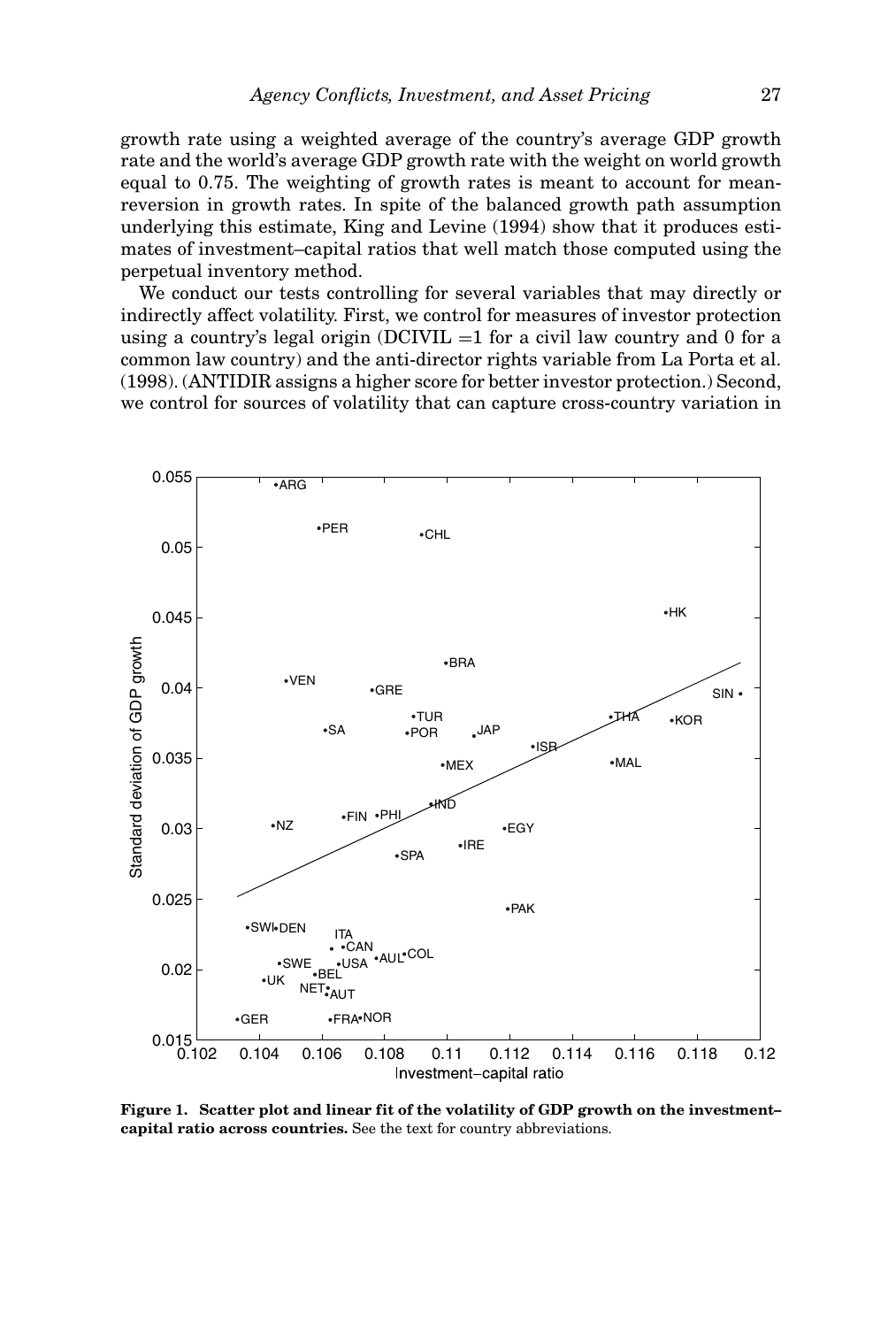#### **Table II Investment-to-Capital Ratio and Aggregate Volatility**

The table presents the regression results for (*i*) the volatility of real GDP growth and (*ii*) the volatility of stock returns. Independent variables are the investment-to-capital ratio (I/K), the antidirector rights index (ANTIDIR), a dummy for civil law countries (DCIVIL), the standard deviation of changes in the real exchange rate (SDRER), and the ratio of exports plus imports to GDP (OPEN). Each cell reports the coefficient estimate from ordinary least squares regressions and below it the corresponding White-corrected *p*-value on the null that the coefficient is zero. All regressions include an intercept term and use 40 (country) observations.

| Independent<br>Variable | <b>Standard Deviation</b><br>of Real GDP Growth |       |       |       | <b>Standard Deviation</b><br>of Stock Returns |       |          |       |       |          |
|-------------------------|-------------------------------------------------|-------|-------|-------|-----------------------------------------------|-------|----------|-------|-------|----------|
|                         | (1)                                             | (2)   | (3)   | (4)   | (5)                                           | (6)   | (7)      | (8)   | (9)   | (10)     |
| I/K                     | 1.033                                           | 0.963 | 1.167 | 1.478 | 1.177                                         | 2.288 | 2.615    | 2.842 | 3.626 | 3.413    |
|                         | 0.002                                           | 0.005 | 0.000 | 0.000 | 0.001                                         | 0.038 | 0.027    | 0.006 | 0.000 | 0.004    |
| <b>ANTIDIR</b>          |                                                 | 0.001 |       |       |                                               |       | $-0.004$ |       |       |          |
|                         |                                                 | 0.422 |       |       |                                               |       | 0.235    |       |       |          |
| <b>DCIVIL</b>           |                                                 |       | 0.004 |       |                                               |       |          | 0.018 |       |          |
|                         |                                                 |       | 0.099 |       |                                               |       |          | 0.034 |       |          |
| <b>SDRER</b>            |                                                 |       | 0.137 |       |                                               |       |          | 0.413 |       |          |
|                         |                                                 |       |       | 0.000 |                                               |       |          |       | 0.000 |          |
| <b>OPEN</b>             |                                                 |       |       |       | $-0.003$                                      |       |          |       |       | $-0.021$ |
|                         |                                                 |       |       |       | 0.218                                         |       |          |       |       | 0.020    |
| $\bar{R}^2$             | 0.133                                           | 0.126 | 0.148 | 0.441 | 0.123                                         | 0.049 | 0.056    | 0.087 | 0.312 | 0.104    |

 $\epsilon$ . As measures of aggregate uncertainty, we use the volatility of real exchange rate returns  $(SDREF),<sup>20</sup>$  and the degree of openness as given by the 1960 ratio of exports plus imports to GDP (OPEN).

### *B. Results*

Figure 1 and columns  $(1)$ – $(5)$  in Table II report the results for the relation between the standard deviation of output growth and the investment–capital ratio. Figure 1 illustrates a positive (unconditional) association as predicted by the model. Table II shows that the significance of this association survives the inclusion of control variables. Regression (1) in Table II documents the association illustrated in Figure 1 (the coefficient on *I*/*K* is 1.033 with a *p*-value of 0.002). The estimated coefficient implies that 60% of the growth volatility differential between the United States and Korea may be explained by different investment–capital ratios in these countries.<sup>21</sup> In regressions  $(2)$ – $(5)$ , we add several controls for other sources of volatility, one at a time. The coefficients for

 $20$  Following the suggestions by Pindyck and Solimano (1993), we also used the volatility of inflation and obtained similar results.

 $21$  The investment–capital ratios in the United States and Korea are 0.107 and 0.117, respectively. The annual growth volatility is 0.0204 and 0.0377 for the United States and Korea, respectively. Hence, we have  $1.033 \times (0.117 - 0.107)/(0.0377 - 0.0204) = 0.6$ .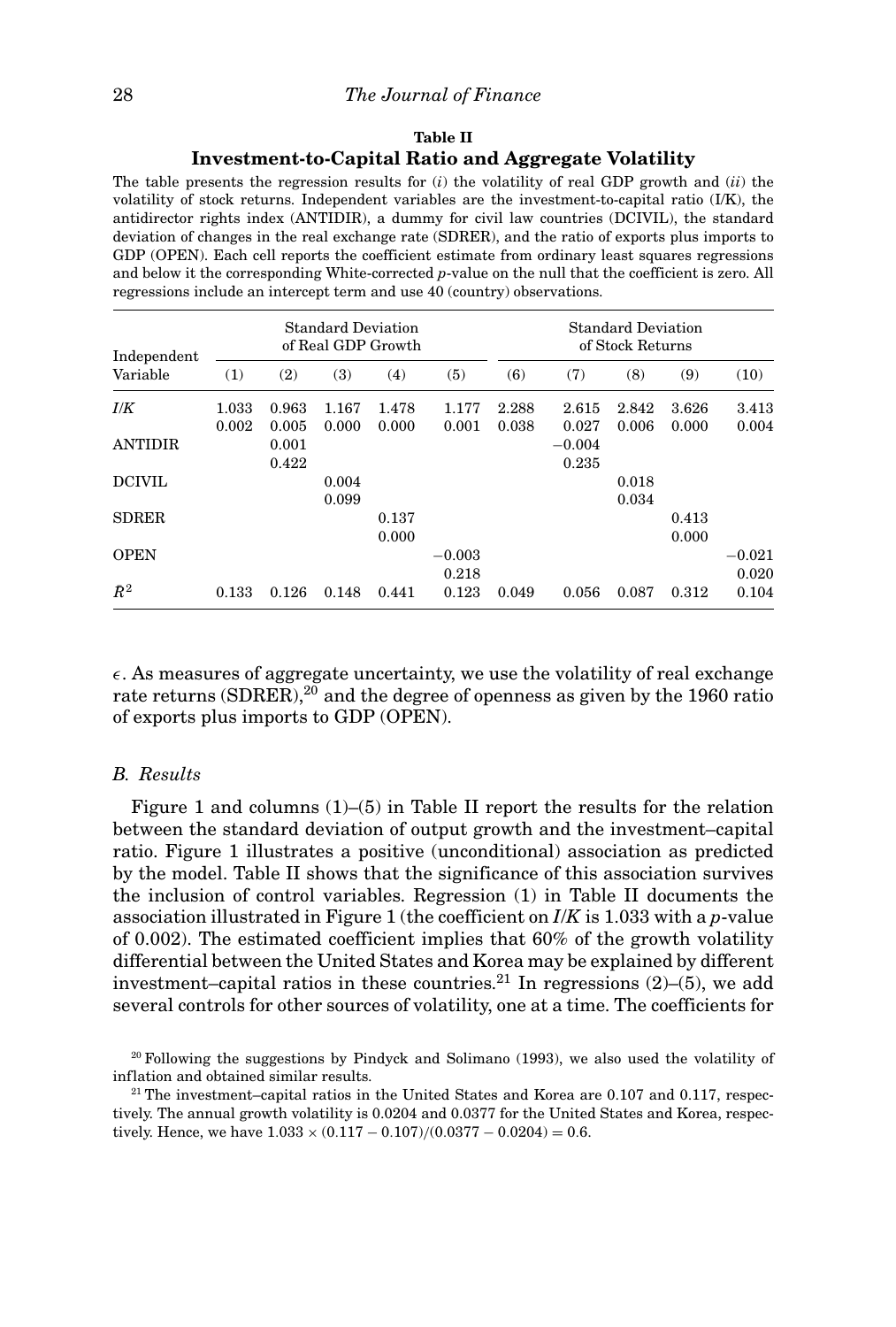

**Figure 2. Scatter plot and linear fit of the volatility of stock returns on the investment– capital ratio across countries.** See the text for country abbreviations.

the investment–capital ratio across regressions  $(1)$ – $(5)$  vary a little, but are all significant. Controlling for the volatility of the exchange rate return (SDRER) contributes the most explanatory power (regression  $(4)$ ), where the coefficient on SDRER has a *p*-value less than.001 and the regression displays an adjusted  $\bar{R}^2$  equal to 0.441.

Figure 2 and columns  $(6)$ – $(10)$  in Table II present the results for the association between the standard deviation of stock returns and the investment– capital ratio. (For an analysis of conditional volatility, see Bekaert and Harvey (1997).) As predicted by the model, Figure 2 illustrates a positive (unconditional) association between these variables. Regression (6) in Table II gives the numbers underlying the statistical association in Figure 2. (The slope coefficient is 2.288, with a *p*-value of 0.038.) This estimate implies that 31% of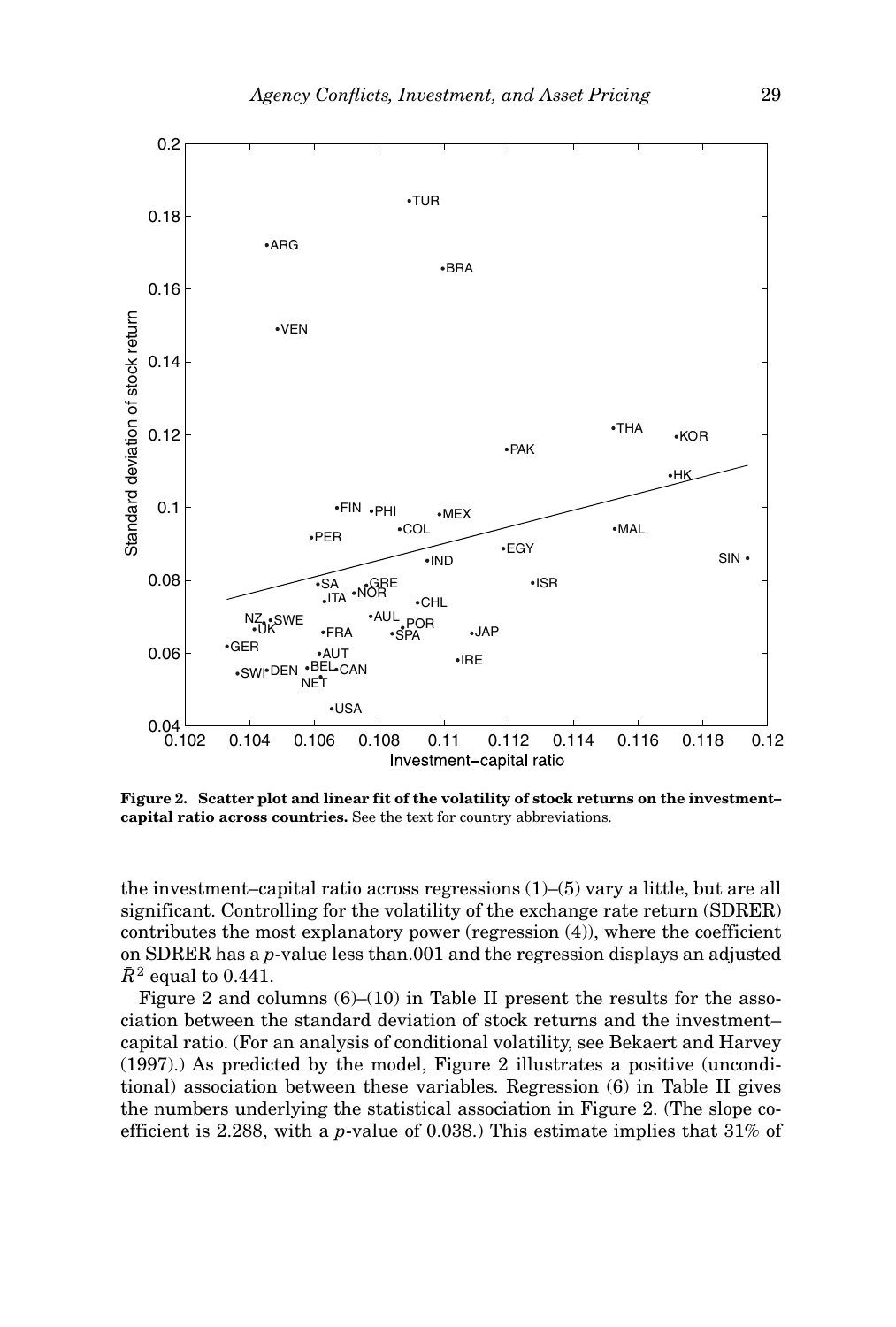the stock return volatility difference between the United States and Korea is due to the different investment–capital ratios in the two countries.<sup>22</sup> In regressions (7)–(10), we add controls for other sources of volatility, one at a time. The significance of *I*/*K* remains despite some variation in the estimated coefficients, mainly when SDRER or OPEN are included in the regressions. Again, adding SDRER contributes the most explanatory power (*p*-value <0.001 and  $\bar{R}^2 = 0.312$ .

#### **VII. Conclusions**

Corporate governance is a first-order issue in many countries where firms are often run by controlling shareholders. Much empirical work documents the effects of imperfect investor protection on private benefits and firm value around the world. However, there is limited theoretical research on the effects of investor protection on capital accumulation, asset pricing, and welfare costs in an equilibrium context.

We develop one of the first dynamic stochastic general equilibrium frameworks to study the effects of conflicts of interest between controlling shareholders and outside shareholders on welfare and equilibrium asset pricing when investor protection is imperfect. Despite the conflicts of interest and the heterogeneity of investment opportunities between the controlling shareholders and outside shareholders, we are able to characterize the equilibrium asset prices and resource allocation in closed form. The analytical formulae allow us to derive precise theoretical predictions on investment and asset prices and to generate new economic intuition on the relevant economic mechanisms. The key insights are as follows. Weaker investor protection implies higher levels of private benefits, which in turn produce stronger incentives for overinvestment. A larger level of investment induces higher capital accumulation volatility (due to investment-specific shocks), which is priced in equilibrium via a higher risk premium. In equilibrium, the agency channel (of pursuing private benefits) dominates the risk aversion/volatility effect. As a result, weaker investor protection leads to lower Tobin's *q*, a higher interest rate, higher volatility of asset returns, and a higher risk premium. These predictions are consistent with existing evidence.

Moreover, our model allows us to make quantitative statements on the significance of weak investor protection on investors' welfare and market valuation. We show that strengthening investor protection produces a significant wealth redistribution effect from controlling shareholders to outside shareholders. Outside shareholders in Korea are willing to give up 11.2% of their capital stock holdings, or \$4.7 billion of current wealth, in exchange for perfect investor protection. In the United States, outside shareholders are willing to give up 0.38% of their capital stock holdings, or \$43 billion of current wealth.

 $22$  The investment–capital ratios in the United States and Korea are 0.107 and 0.117, respectively. The standard deviations of stock returns are 0.0447 and 0.1195, respectively. Hence, we have  $2.288 \times (0.117 - 0.107)/(0.1195 - 0.0447) = 0.31.$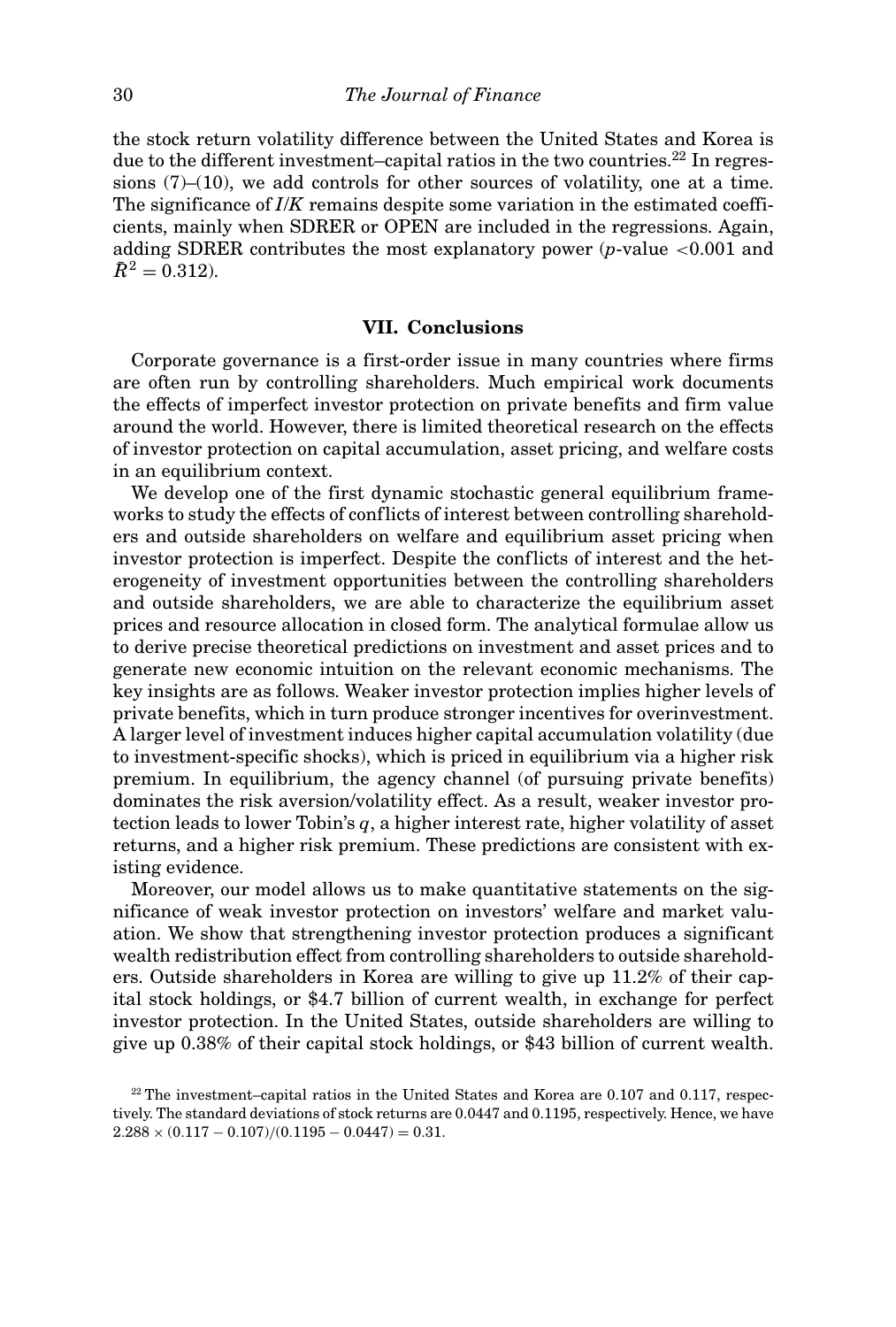Our quantitative results on welfare are quite robust but hinge upon the empirically observed large private benefits of control, as reported by Dyck and Zingales (2004). However, the political process to improve investor protection is naturally difficult because the political power of controlling shareholders and incumbent entrepreneurs is much stronger than that of outside investors and future entrepreneurs.

It is worth emphasizing that our key insights depend on the controlling shareholders' incentives to overinvest and on the assumption of investmentspecific technology shocks, but do not depend crucially on the model's analytical tractability. That said, our model does not capture other prominent features of asset prices, such as time variation in risk premia and volatility. Extending our paper to generate more realistic time-series properties of asset prices is an interesting avenue for future research.

Another limitation of our model is that all firms and controlling shareholders are identical. This restrictive assumption is made for analytical convenience. Allowing for heterogeneity across firms within a country permits the study of other interesting and important issues, such as cross-sectional firm equity returns. For example, the controlling shareholder's risk sharing motives and induced time-varying equilibrium wealth distribution will have additional effects on welfare and asset pricing. We think that the mechanism proposed here remains important in this more general and complex setting, although the magnitudes of the mechanism are likely to change. The firm-homogeneity assumption naturally implies no dynamic interactions between firms. In a model in which capital is allocated across firms and the funds available for investment are scarce, overinvestment in one firm with weaker governance suggests underinvestment in other firms. This generates additional welfare losses for the economy, in line with Rajan and Zingales (1998), who provide empirical evidence that capital does not always flow to its most productive use in countries with lower financial development.

#### **Appendix**

This Appendix contains the proofs for the theorem and propositions in the main text. Throughout we make use of the following assumptions:

ASSUMPTION 1:  $h > \rho + \delta(1 - \gamma)$ . ASSUMPTION 2:  $1 - \alpha < \eta$ . Assumption 3:  $2(\gamma + 1)[(1 + \psi)h - \rho - \delta(1 - \gamma)]\epsilon^2 \leq \gamma [1 + (1 + \psi)h\epsilon^2]^2$ . ASSUMPTION 4:  $(1 - \phi) h > i$ . ASSUMPTION 5:  $\rho + (\gamma - 1)(i - \delta) - \gamma(\gamma - 1)i^2 \epsilon^2/2 > 0$ .

Assumption 1 states that the firm is sufficiently productive and thus investment will be positive for risk-neutral firms under perfect investor protection. Assumption 2 ensures agency costs exist and lie within the economically interesting and relevant region. Assumptions 3 and 4 ensure positive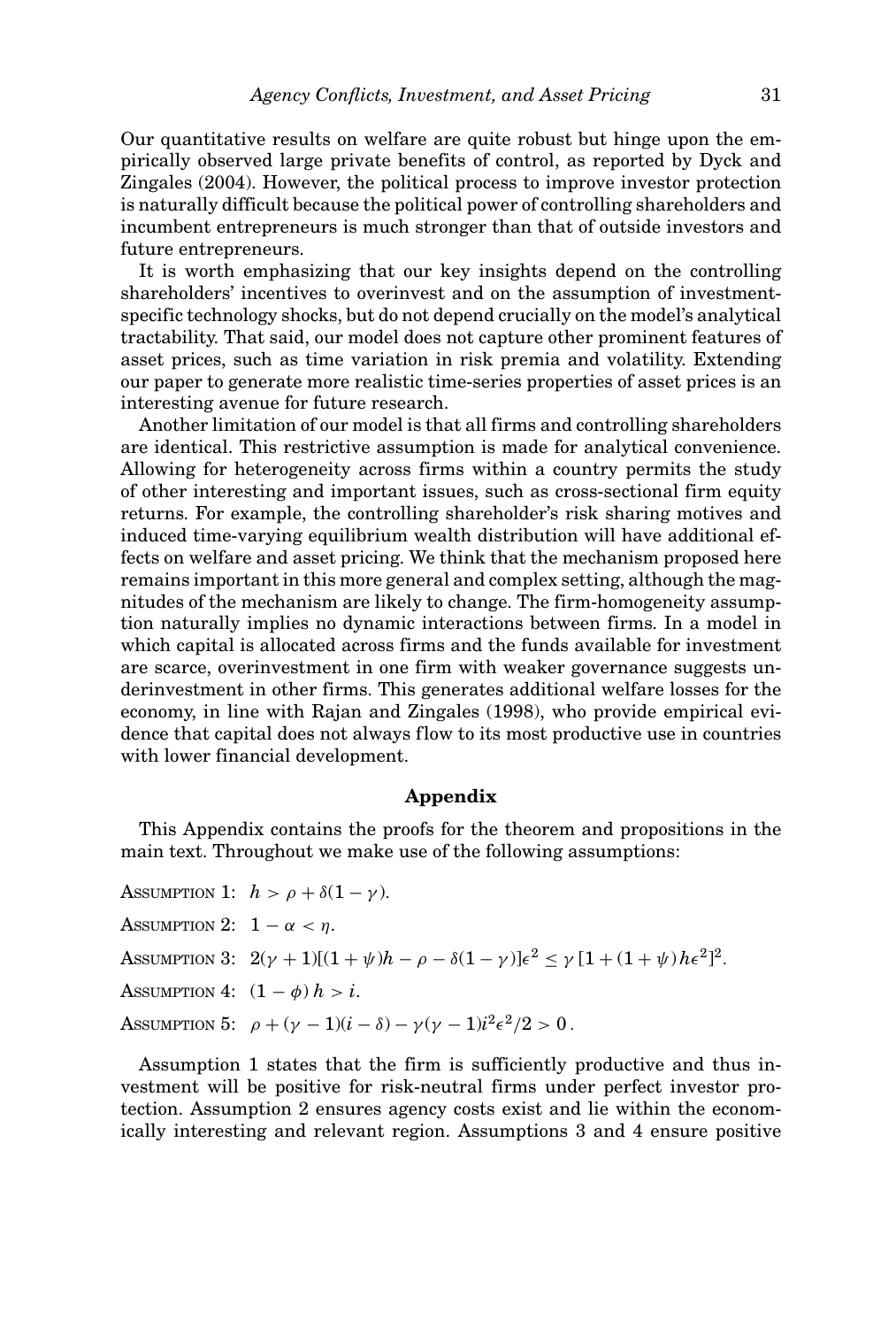real investment and positive dividends, respectively. Assumption 5 gives rise to finite positive Tobin's *q* and dividend yield. While we describe the intuition behind these assumptions, obviously we cannot take the intuition and implications of these assumptions in isolation. These assumptions jointly ensure that the equilibrium exists with positive finite net private benefits, investment rate, dividend, and Tobin's *q*.

*Proof of Theorem 1:* We conjecture and verify that the controlling shareholder's value function is given by

$$
J_1(K)=\frac{1}{1-\gamma}\left(A_1K^{1-\gamma}-\frac{1}{\rho}\right),
$$

where  $A_1$  is a constant to be determined. The first-order condition  $(26)$  gives

$$
m^{-\gamma}\alpha = A_1(1 - \epsilon^2 i\gamma), \tag{A1}
$$

where  $m = M/K$  and  $i = I/K$  are the controlling shareholder's equilibrium consumption–capital ratio and the firm's investment–capital ratio, respectively. Substituting the stealing function into (6) gives

$$
m = \alpha d + \frac{1 - \alpha^2}{2\eta}h = \alpha \left( (1 - \phi)h - i + \frac{1 - \alpha^2}{2\alpha\eta}h \right) = \alpha((1 + \psi)h - i), \quad (A2)
$$

where

$$
\psi = \frac{(1-\alpha)^2}{2\alpha\eta}
$$

is an agency cost parameter and *d* is the dividend–capital ratio. Substituting (A1) and (A2) into the HJB equation (25) gives

$$
0 = \frac{1}{1 - \gamma} m^{1 - \gamma} - \rho \frac{A_1}{1 - \gamma} + (i - \delta) A_1 - \frac{\epsilon^2}{2} i^2 \gamma A_1
$$
  
= 
$$
\frac{A_1}{1 - \gamma} ((1 + \psi)h - i)(1 - \epsilon^2 \gamma i) - \rho \frac{A_1}{1 - \gamma} + (i - \delta)A_1 - \frac{\epsilon^2}{2} i^2 \gamma A_1.
$$

The above equality implies the following relation:

$$
((1 + \psi)h - i)(1 - \epsilon^2 \gamma i) = y,
$$
 (A3)

where *y* is the dividend yield and is given by

$$
y = \rho - (1 - \gamma)(i - \delta) + \frac{1}{2}\gamma(1 - \gamma)\epsilon^2 i^2.
$$
 (A4)

We note that (A3) and (A4) automatically imply the following inequality for the investment–capital ratio:

$$
i < (\epsilon^2 \gamma)^{-1}.\tag{A5}
$$

This inequality will be used in proving the propositions.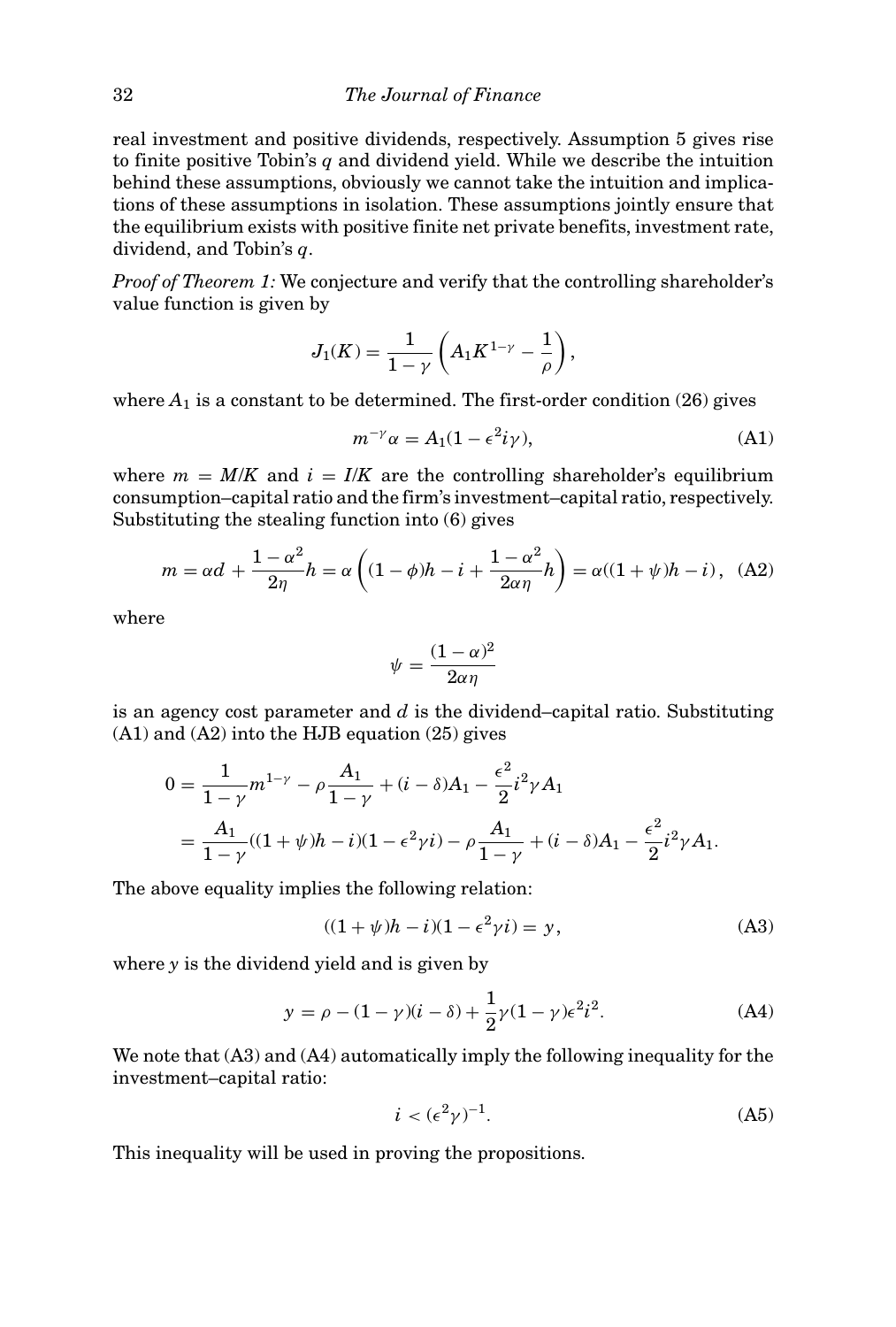We further simplify (A3) and give the following quadratic equation for the investment–capital ratio *i*:

$$
\gamma \left( \frac{\gamma + 1}{2} \right) \epsilon^2 i^2 - \gamma [1 + (1 + \psi)h \epsilon^2] i + (1 + \psi)h - (1 - \gamma)\delta - \rho = 0. \quad (A6)
$$

For  $\gamma > 0$ , solving the quadratic equation (A6) gives

$$
i = \frac{1}{\gamma(\gamma + 1)\epsilon^2} \left[ \gamma [1 + (1 + \psi)h\epsilon^2] \pm \sqrt{\Delta} \right],\tag{A7}
$$

where

$$
\Delta = \gamma^2 [1 + (1 + \psi)h\epsilon^2]^2 \left[ 1 - \frac{2\gamma(\gamma + 1)\epsilon^2((1 + \psi)h - (1 - \gamma)\delta - \rho)}{\gamma^2 [1 + (1 + \psi)h\epsilon^2]^2} \right].
$$

In order to ensure that the investment–capital ratio given in (A7) is a real number, we require that  $\Delta > 0$ , which is explicitly stated in Assumption 3. Next, we choose between the two roots for the investment–capital ratio given in (A7). We note that when  $\epsilon = 0$ , the investment–capital ratio is

$$
i = (h - (1 - \gamma)\delta - \rho)/\gamma,
$$

as directly implied by (A6). Therefore, by a continuity argument, for  $\epsilon > 0$ , the natural solution for the investment–capital ratio is the smaller root in (A7) and is thus given by

$$
i = \frac{1}{\gamma(\gamma + 1)\epsilon^2} \left[ \gamma [1 + (1 + \psi)h\epsilon^2] - \sqrt{\Delta} \right].
$$
 (A8)

We also solve for the value function coefficient  $A_1$  and obtain

$$
A_1 = \frac{m^{-\gamma}\alpha}{1 - \epsilon^2 i \gamma} = \frac{m^{1-\gamma}}{y},
$$
 (A9)

where *y* is the dividend yield and is given by  $(A4)$ .

Next, we check the transversality condition for the controlling shareholder:

$$
\lim_{T \to \infty} E\left(e^{-\rho T} |J_1(K(T))|\right) = 0. \tag{A10}
$$

It is equivalent to verify  $\lim_{T\to\infty} E\left( e^{-\rho T} K(T)^{1-\gamma}\right) = 0.$  We note that

$$
E\left(e^{-\rho T}K(T)^{1-\gamma}\right) = E\left[e^{-\rho T}K_0^{1-\gamma}\exp\left((1-\gamma)\left(\left(i-\delta-\frac{\epsilon^2i^2}{2}\right)T+\epsilon i Z(T)\right)\right)\right]
$$

$$
= e^{-\rho T}K_0^{1-\gamma}\exp\left[(1-\gamma)\left(i-\delta-\frac{\epsilon^2i^2}{2}+\frac{1-\gamma}{2}\epsilon^2i^2\right)T\right].
$$

Therefore, the transversality condition will be satisfied if  $\rho > 0$  and the dividend yield is positive  $(y > 0)$ , as stated in Assumption 5.

Now we turn to the optimal consumption and asset allocation decisions for the outside shareholder. Let  $J_2(K)$  denote the outside shareholder's value function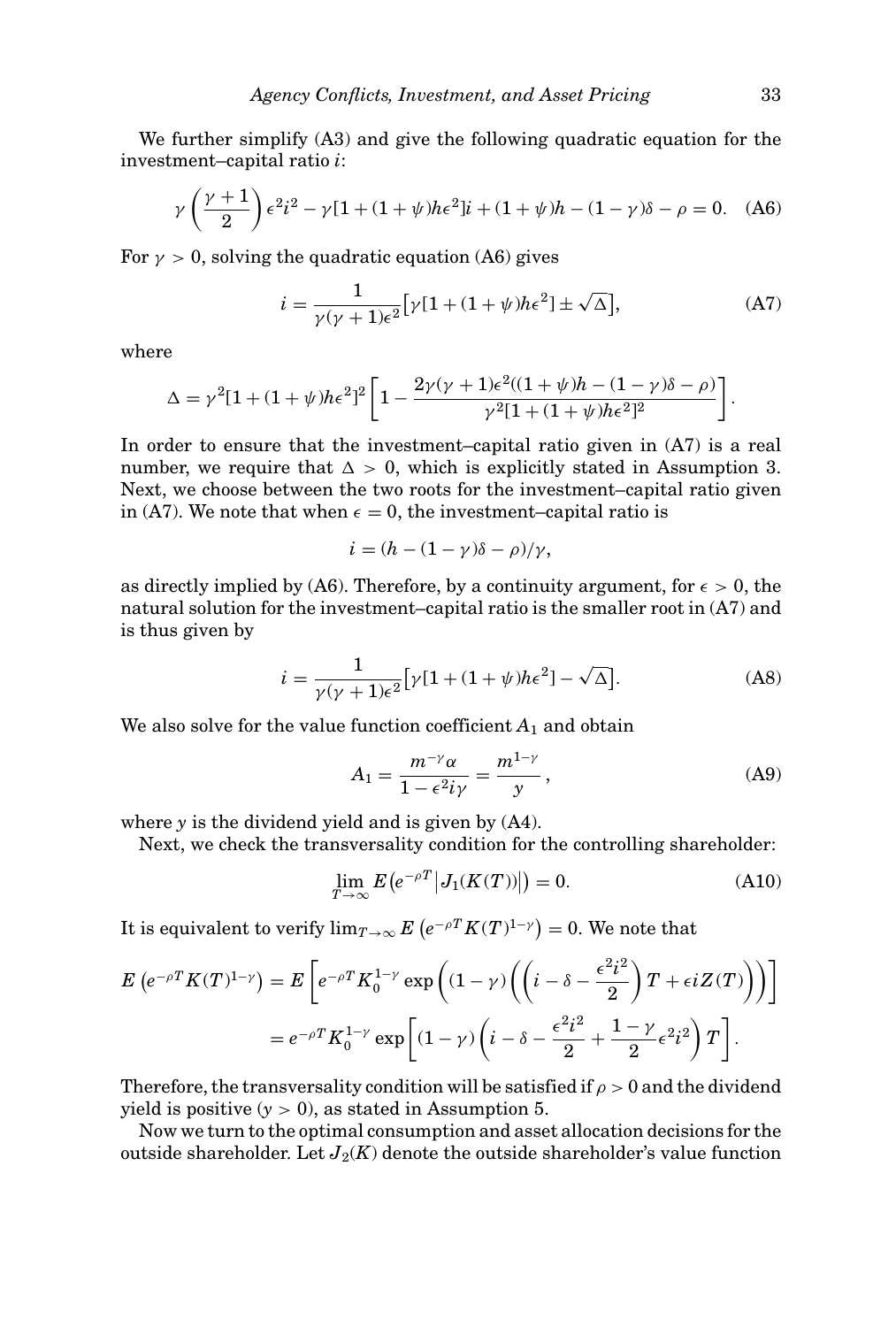in terms of the firm's capital stock *K*. Under the no-trade equilibrium conjecture, we can verify that the outside shareholder's value function is given by

$$
J_2(K_0) = E\left[\int_0^\infty e^{-\rho t} \frac{1}{1-\gamma} ([(1-\alpha)dK(t)]^{1-\gamma} - 1) dt\right]
$$
  
=  $\frac{1}{1-\gamma} \left( [(1-\alpha)dK_0]^{1-\gamma} \frac{1}{\gamma} - \frac{1}{\rho} \right) = \frac{1}{1-\gamma} \left( A_2 K_0^{1-\gamma} - \frac{1}{\rho} \right),$ 

where  $A_2 = q(1 - \alpha)^{1 - \gamma}/d^{\gamma}$ . Following Merton (1971), we can conclude that the outside shareholder's consumption rule is given by

$$
C_2(t) = \left(\frac{\rho - r(1-\gamma)}{\gamma} - \frac{\lambda^2(1-\gamma)}{2\gamma^2\sigma_P^2}\right)(1-\alpha)qK(t),
$$

where we use  $W_2(t) = (1 - \alpha) qK(t)$ . The portfolio rule is reported in (28). The transversality condition for the outside shareholder is

$$
\lim_{T \to \infty} E\big(e^{-\rho T} |J_2(K(T))|\big) = 0.
$$

Recall that in equilibrium, the outside shareholder's wealth is all invested in firm equity and thus his initial wealth satisfies  $W_2(0) = (1 - \alpha) qK_0$ . Since the outside shareholder's wealth dynamics and the firm's capital accumulation dynamics are both geometric Brownian motions with the same drift and volatility parameters, it follows immediately that the transversality condition for the outside shareholder is also met if and only if the dividend yield *y* is positive, as stated in Assumption 5.

To complete the proof of the theorem, we also give the equilibrium interest rate and Tobin's *q*. In equilibrium, the outside shareholder's consumption is  $C_2(t) = (1 - \alpha)D(t)$ . Applying Ito's lemma to the outside shareholder's marginal utility,  $\xi_2(t) = e^{-\rho t} C_2(t)^{-\gamma}$ , we obtain the following process for the stochastic discount factor:

$$
\frac{d\xi_2(t)}{\xi_2(t)} = -\rho dt - \gamma \frac{dK(t)}{K(t)} + \frac{\epsilon^2 i^2}{2} \gamma(\gamma + 1) dt.
$$

The drift of  $\xi_2$  equals  $-r\xi_2$ , where *r* is the equilibrium interest rate. Importantly, the implied equilibrium interest rate by the controlling shareholder's  $\xi_1$  and the outside shareholder's  $\xi_2$  are equal. This confirms the leading assumption that the controlling shareholders and the outside shareholders find it optimal not to trade the risk-free asset at the equilibrium interest rate.

Tobin's *q* can be obtained by computing the ratio of market value to the replacement cost of the firm's capital. The firm's market value is (from the perspective of outside shareholders):

$$
P(t) = \frac{1}{1-\alpha} E_t \left[ \int_t^{\infty} \frac{\xi_2(s)}{\xi_2(t)} (1-\alpha) D(s) ds \right].
$$

Using the definitions  $\xi_2(t) = e^{-\rho t} C_2(t)^{-\gamma} = e^{-\rho t} (\gamma W_2(t))^{-\gamma}$ ,  $D(t)/K(t) = d$ , and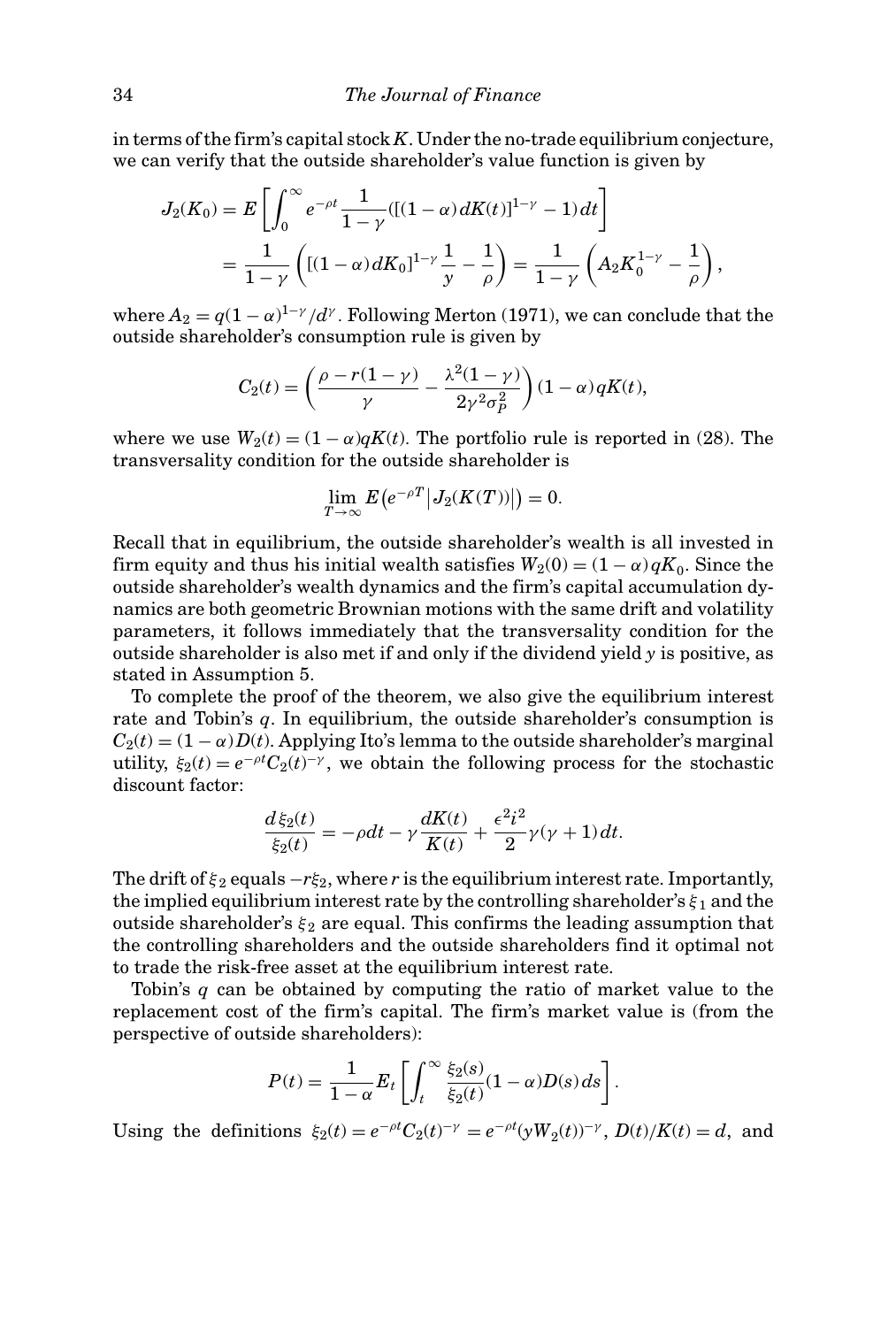$W_2(t)/K(t) = (1 - \alpha)q$ , we can rewrite  $P(t)$  as

$$
P(t) = \frac{d}{K(t)^{-\gamma}} E_t \left[ \int_t^{\infty} e^{-\rho(s-t)} K(s)^{1-\gamma} ds \right] = d \frac{A_1}{m^{1-\gamma}} K(t) = qK(t),
$$

using the conjectured controlling shareholder's value function  $J_1(K)$ .

Therefore, Tobin's *q* is given by

$$
q = \frac{\alpha d}{m} \left( \frac{1}{1 - \epsilon^2 i \gamma} \right) = \frac{d}{d + (\psi + \phi)h} \left( \frac{1}{1 - \epsilon^2 i \gamma} \right)
$$

$$
= \left( 1 + \left( \frac{1 - \alpha^2}{2 \eta \alpha d} \right) h \right)^{-1} \left( \frac{1}{1 - \epsilon^2 i \gamma} \right),
$$

where the first equality uses (A9), the second equality uses (17), and the third follows from simplification.

A constant *q* and dividend–capital ratio *d* immediately implies that the drift coefficients for dividend, stock price, and capital stock are all the same, that is,  $\mu_D = \mu_F = \mu_K = i - \delta$ , and the volatility coefficients for dividend, stock price, and capital stock are also the same, that is,  $\sigma_D = \sigma_P = \sigma_K = \epsilon i$ . A constant risk premium  $\lambda$  is an immediate implication of constant  $\mu$ <sub>*P*</sub>, constant dividend– capital ratio *d*, and constant equilibrium risk-free interest rate. Q.E.D

*Proof of Proposition 1:* Define

$$
f(x) = \frac{\gamma(\gamma + 1)}{2} \epsilon^2 x^2 - [1 + (1 + \psi)h\epsilon^2] \gamma x + (1 + \psi)h - \rho - \delta(1 - \gamma).
$$
 (A11)

Note that  $f(i) = 0$ , where *i* is the equilibrium investment–capital ratio and the smaller of the zeros of *f*. Also,  $f(x) < 0$  for any value of *x* between the two zeros of *f* and is greater than or equal to zero elsewhere. Now,

$$
f(\gamma^{-1}\epsilon^{-2}) = \frac{1-\gamma}{2\gamma\epsilon^2} - \rho - \delta(1-\gamma).
$$

Therefore,  $f(\gamma^{-1} \epsilon^{-2})$  < 0 if and only if Assumption 5 is met. Hence, under Assumption 5,  $i < \gamma^{-1} \epsilon^{-2}$ . Also, under Assumption 1,  $f(0) = (1 + \psi)h - \rho - \delta(1 - \psi)h$  $y$  > 0, which implies that *i* > 0.

Abusing notation slightly, use (A11) to define the equilibrium investment– capital ratio implicitly as  $f(i, \psi) = 0$ . Taking the total differential of f with respect to  $\psi$  and using the implicit function theorem, we obtain

$$
\frac{di}{d\psi} = \frac{1}{\gamma} \frac{h(1 - \gamma \epsilon^2 i)}{1 - \gamma \epsilon^2 i + ((1 + \psi)h - i)\epsilon^2}.
$$

At the smaller zero of *f*,  $i < \gamma^{-1} \epsilon^{-2}$ . Together with  $(1 + \psi)h - i > (1 - \phi)h - i =$  $d > 0$ , this implies that  $di/d\psi > 0$ . Q.E.D.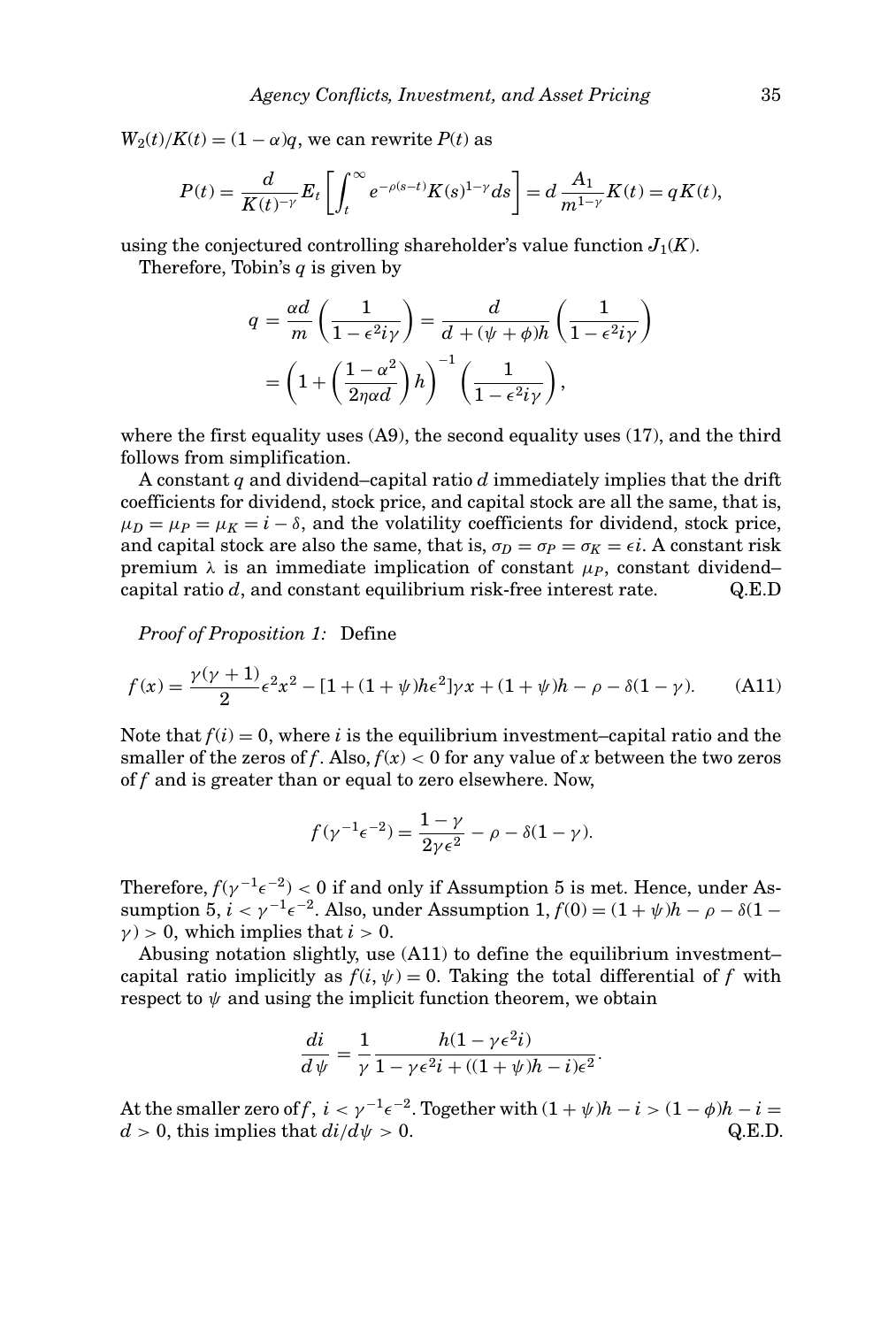#### 36 *The Journal of Finance*

*Proof of Proposition 2:* We prove the result with respect to η. The case for the controlling shareholder's ownership  $\alpha$  is then immediate. Use the expression for the dividend yield in (36) to express Tobin's *q* as the ratio between the dividend–capital ratio *d* and the dividend yield *y*. Differentiating  $\log q$  with respect to investor protection gives:

$$
\frac{d \log q}{d \eta} = \frac{1}{d} \left[ -h \frac{d \phi}{d \eta} - \frac{di}{d \eta} - \left( \frac{d}{y} \right) \frac{d y}{d \eta} \right]
$$
  
\n
$$
= \frac{1}{d} \left[ -h \frac{d \phi}{d \eta} - \frac{di}{d \eta} - q \left( (\gamma - 1) \frac{di}{d \eta} - \gamma (\gamma - 1) \epsilon^2 i \frac{di}{d \eta} \right) \right]
$$
  
\n
$$
= \frac{1}{d} \left[ \frac{1 - \alpha}{\eta^2} h - \frac{di}{d \eta} \left( 1 + \frac{1 - \alpha^2}{2 \eta \alpha d} h \right)^{-1} \left( \frac{1 - \alpha^2}{2 \eta \alpha d} h + \gamma \right) \right] > 0,
$$

where the inequality uses  $\gamma > 0$  and  $di/d\eta < 0$ . Q.E.D.

*Proof of Proposition 3:* Differentiate (23) with respect to the agency cost parameter  $\psi$  to obtain:

$$
\frac{dr}{d\psi} = \gamma [1 - \epsilon^2(\gamma + 1)i] \frac{di}{d\psi},
$$

and note that  $di/d\psi > 0$ . Hence, the interest rate is lower when investor protection improves if and only if  $1 > \epsilon^2(\gamma + 1)i$ , or using (A8), if and only if

$$
\gamma > 2[(1 + \psi)h - (\gamma + 1)((1 - \gamma)\delta + \rho)]\epsilon^{2}.
$$

This inequality is always true if  $(1 + \psi)h - (\gamma + 1)((1 - \gamma)\delta + \rho) < 0$ ; otherwise, it holds for sufficiently low  $\epsilon, h$ , or  $\psi$ . Q.E.D.

*Proof of Proposition 4:* Weaker investor protection or lower share of equity held by the controlling shareholder both lead to a higher agency cost parameter  $\psi$ . Proposition 1 shows that a higher  $\psi$  leads to more investment and hence both higher volatility of stock returns  $\sigma_p^2 = \epsilon^2 i^2$  and higher expected excess returns  $\lambda = \gamma \sigma_P^2$ . To see the effect of investor protection on total expected equity returns, we note that

$$
\frac{d(\gamma\epsilon^2i^2+r)}{d\psi}=\gamma(\epsilon^2i+1-\epsilon^2i\gamma)\frac{di}{d\psi},
$$

which is strictly positive under Assumption 5. Expected returns are higher with weaker investor protection or a lower share of equity held by the controlling shareholder. Q.E.D.

*Proof of Proposition 5:* We first use the equivalent martingale measure to derive the formula for dividend yield. Adjusting for risk, the dividend process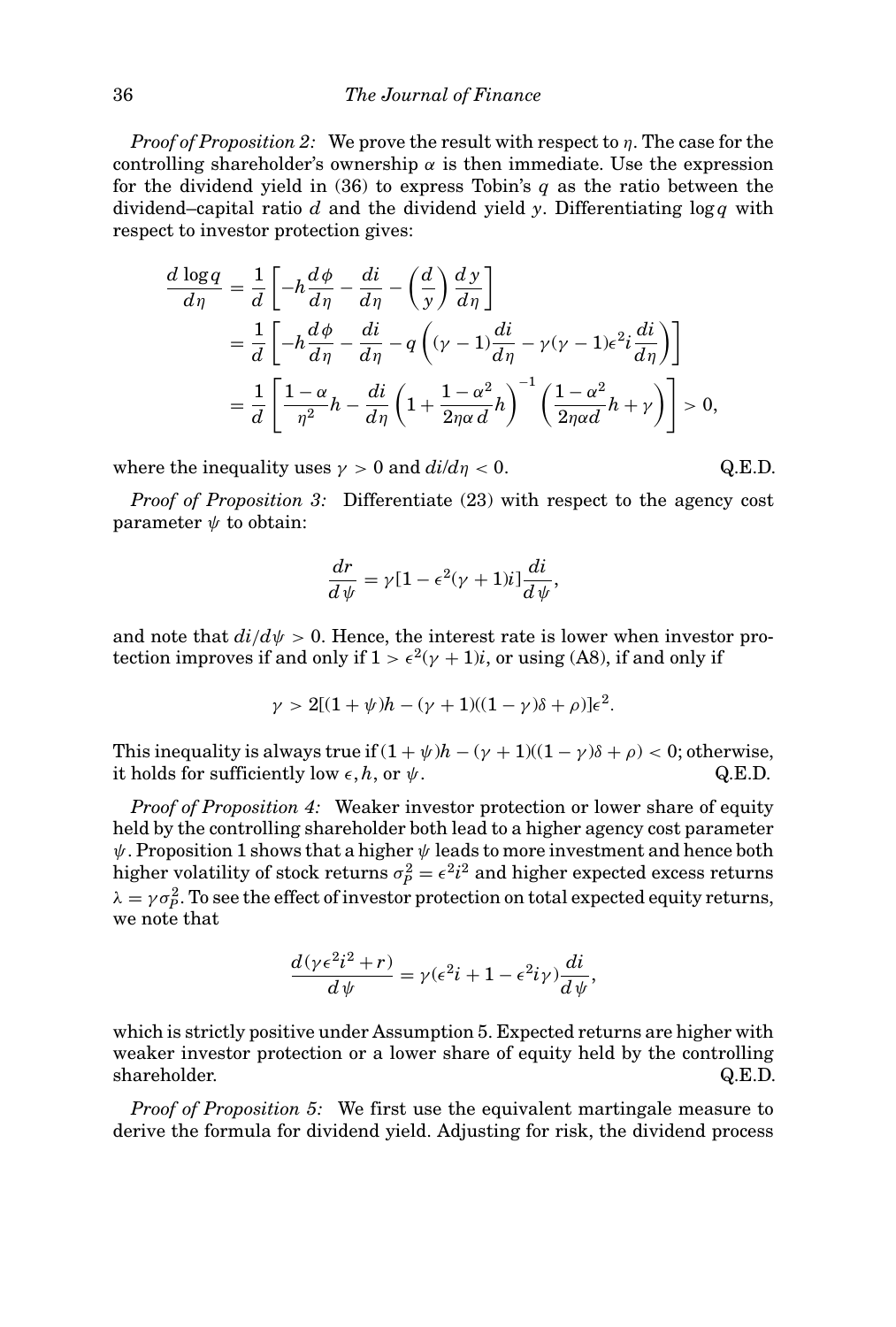(under the risk-neutral probability measure) is as follows:  $23$ 

$$
dD(t) = gD(t)dt + \sigma_D D(t) d\tilde{Z}(t),
$$
\n(A12)

where  $\tilde{Z}(t)$  is the Brownian motion under the risk-neutral probability measure and *g* is the risk-adjusted growth rate  $g = \mu_D - \lambda = i - \delta - \gamma i^2 \epsilon^2$ . Therefore, firm value is given by  $2^4$ 

$$
P(t) = E_t \left[ \int_t^{\infty} \frac{\xi_2(s)}{\xi_2(t)} D(s) ds \right] = \tilde{E}_t \left[ \int_t^{\infty} e^{-r(s-t)} D(s) ds \right] = \frac{D(t)}{r - g}.
$$
 (A13)

In turn, the dividend yield *y* is given by  $y = r - g$ .

Differentiating the dividend yield  $\gamma$  with respect to  $\psi$ , we obtain

$$
\frac{dy}{d\psi} = \frac{di}{d\psi}(\gamma - 1)(1 - \gamma \epsilon^2 i) \lessgtr 0 \quad \text{iff } \gamma \lessgtr 1.
$$

Note that the agency cost parameter  $\psi$  decreases with both investor protection and  $\eta$  and ownership  $\alpha$ . The proposition then follows.  $Q.E.D.$ 

*Proof of Proposition 6:* Differentiating  $\log \zeta_2$  with respect to  $\eta$  gives

$$
\frac{d \log \zeta_2}{d \eta} = \frac{d \log d}{d \eta} - \frac{1}{1 - \gamma} \frac{d \log y}{d \eta}
$$

$$
= \frac{1}{d} \frac{d((1 - \phi)h - i)}{d \eta} + \frac{1}{y}(1 - \gamma \epsilon^2 i) \frac{di}{d \eta}
$$

$$
= \frac{1}{d} \frac{1 - \alpha}{\eta^2} h - \frac{1}{d} \frac{\hat{q} - q}{\hat{q}} \frac{di}{d \eta} > 0,
$$

where the inequality uses  $di/d\eta < 0$  (from Proposition 1) and  $\hat{q} > q$ . Because  $d\zeta_2/d\eta > 0$  and  $\lim_{n\to\infty}\zeta_2 = 1$ , we have  $\zeta_2 < 1$  for any  $\eta < \infty$ . Differentiating  $\log \zeta_1$  with respect to  $\eta$  gives

$$
\frac{d \log \zeta_1}{d \eta} = \frac{d \log m}{d \eta} - \frac{1}{1 - \gamma} \frac{d \log y}{d \eta}
$$

$$
= \frac{\alpha h}{m} \frac{d \psi}{d \eta} + \left(\frac{1 - \gamma \epsilon^2 i}{y} - \frac{\alpha}{m}\right) \frac{di}{d \eta}
$$

$$
= \frac{\alpha h}{m} \frac{d \psi}{d \eta} < 0,
$$

<sup>23</sup> Using Girsanov's theorem, the dynamics of the Brownian motion under the risk-neutral probability measure are given by

$$
d\tilde{Z}(t) = dZ(t) + (\lambda/\sigma_D) dt.
$$

 $24$  The first equality in (A13) is the standard asset pricing equation. The second equality uses the pricing formula under the risk-neutral probability measure and  $\bar{E}$  denotes the expectation under the risk-neutral probability measure. The last equality uses the dividend dynamics (A12) under the risk-neutral probability measure.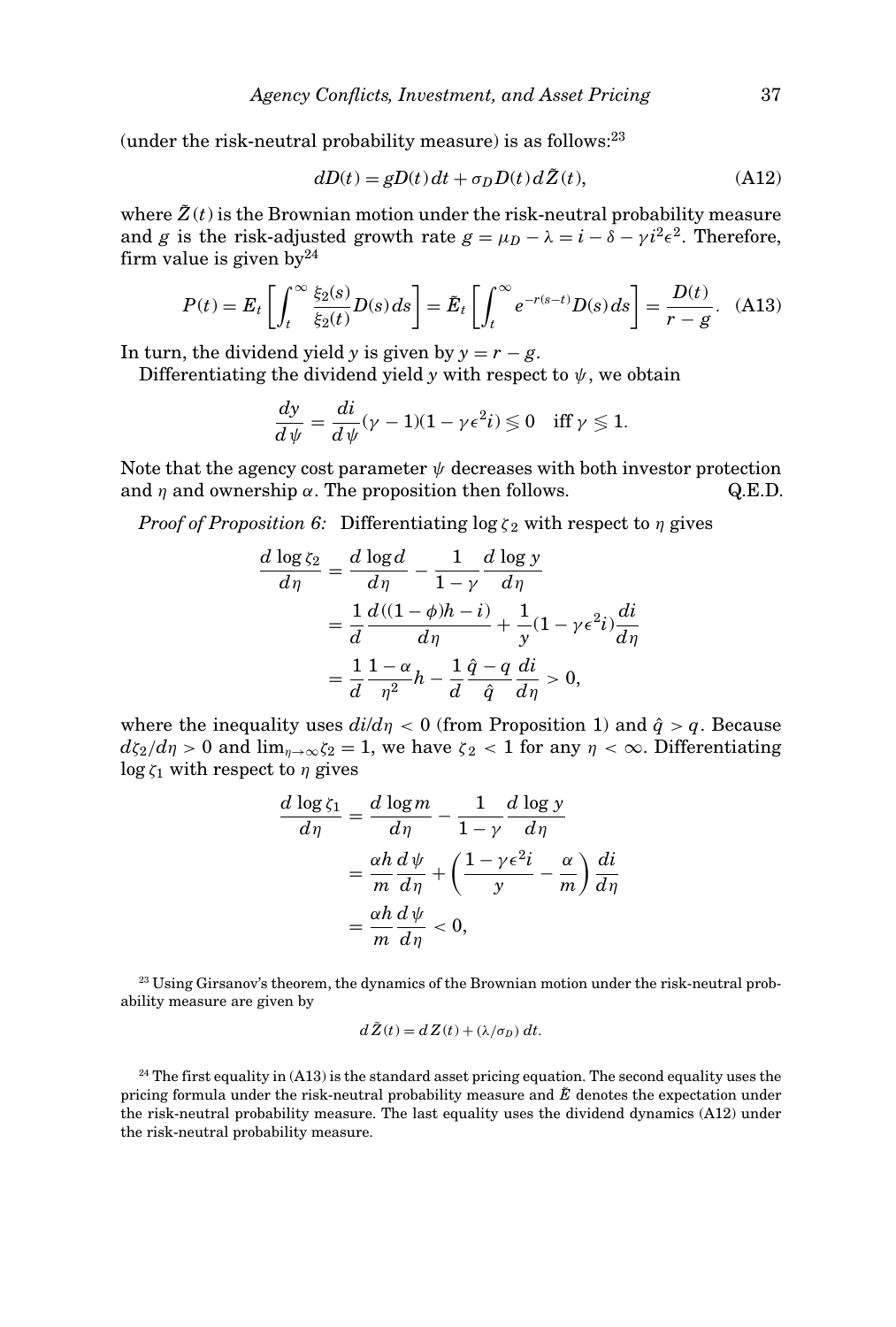where we use  $d\psi/d\eta < 0$  and  $m = \frac{\alpha y}{1 - y \epsilon^2 i}$  (implied by (A3)). Because  $d\zeta_1/d\eta < 0$ and  $\lim_{\eta \to \infty} \zeta_1 = 1$ , we have  $\zeta_1 > 1$  for any  $\eta < \infty$ . Q.E.D.

#### **REFERENCES**

- Abel, Andrew B., and Janice C. Eberly, 1994, A unified model of investment under uncertainty, *American Economic Review* 84, 1369–1384.
- Albuquerque, Rui, and Hugo Hopenhayn, 2004, Optimal lending contracts and firm dynamics, *Review of Economic Studies* 71, 285–315.
- Albuquerque, Rui, and Neng Wang, 2004, Corporate governance and asset prices in a two-country model, Working paper, University of Rochester.
- Allen, Franklin, Jun Qian, and Meijun Qian, 2005, Law, finance and economic growth in China, *Journal of Financial Economics*, 77, 57–116.
- Bae, Kee-Hong, Jun-Koo Kang, and Jin-Mo Kim, 2002, Tunneling or value added? Evidence from mergers by Korean business groups, *Journal of Finance* 57, 2695–2740.
- Barclay, Michael, and Clifford Holderness, 1989, Private benefits of control of public corporations, *Journal of Financial Economics* 25, 371–395.
- Baumol, William, 1959, *Business Behavior, Value, and Growth* (Macmillan, New York).
- Bebchuk, Lucian Arye, Reinier Kraakman, and George G. Triantis, 2000, Stock pyramids, crossownership, and dual class equity, in Randall K. Morck, ed.: *Concentrated Corporate Ownership* (University of Chicago Press, Chicago, IL).
- Bekaert, Geert, and Campbell R. Harvey, 1997, Emerging equity market volatility, *Journal of Financial Economics* 43, 29–77.
- Berle, Adolf A., and Gardiner C. Means, 1932, *The Modern Corporation and Private Property* (Harcourt, Brace & World, New York).
- Bertrand, Marianne, Paras Mehta, and Sendhil Mullainathan, 2002, Ferreting out tunneling: An application to Indian business groups, *Quarterly Journal of Economics* 117, 121–148.
- Blanchard, Olivier J., Florencio Lopez-de-Silanes, and Andrei Shleifer, 1994, What do firms do with ´ cash windfalls? *Journal of Financial Economics* 36, 337–360.
- Burkart, Mike, Denis Gromb, and Fausto Panunzi, 1997, Large shareholders, monitoring, and the value of the firm, *Quarterly Journal of Economics* 112, 693–728.
- Burkart, Mike, Fausto Panunzi, and Andrei Shleifer, 2003, Family firms, *Journal of Finance* 58, 2167–2202.
- Burnside, Craig, Martin Eichenbaum, and Sérgio Rebelo, 2001, Prospective deficits and the Asian currency crisis, *Journal of Political Economy* 109, 1155–1197.
- Campbell, John Y., 2003, Consumption-based asset pricing, in G. M. Constantinides, M. Harris and R. M. Stulz, eds.: *Handbook of the Economics of Finance, Vol. 1B* (North-Holland, Amsterdam).
- Castro, Rui, Gian Luca Clementi, and Glenn MacDonald, 2004, Investor protection, optimal incentives, and economic growth, *Quarterly Journal of Economics* 119, 1131–1175.
- Claessens, Stijn, Simeon Djankov, Joseph Fan, and Larry Lang, 2002, Disentangling the incentive and entrenchment effects of large shareholdings, *Journal of Finance* 57, 2741–2771.
- Cox, John C., Jonathan E. Ingersoll, Jr., and Stephen A. Ross, 1985, An intertemporal general equilibrium model of asset prices, *Econometrica* 53, 363–384.
- Dahlquist, Magnus, Lee Pinkowitz, René Stulz, and Rohan Williamson, 2003, Corporate governance and the home bias, *Journal of Financial and Quantitative Analysis* 38, 87–110.
- Danthine, Jean-Pierre, and John B. Donaldson, 2004, The macroeconomics of delegated management, Working paper, Columbia University.
- Daouk, Hazem, Charles M. C. Lee, and David T. Ng, 2004, Capital market governance: Do securities laws affect market performance? Working paper, Johnson Graduate School of Management.
- DeMarzo, Peter M., and Michael J. Fishman, 2007, Agency and optimal investment dynamics, *Review of Financial Studies*, 20, 151–188.
- DeMarzo, Peter M., and Yuliy Sannikov, 2006, Optimal security design and dynamic capital structure in a continuous-time agency model, *Journal of Finance* 61, 2681–2724.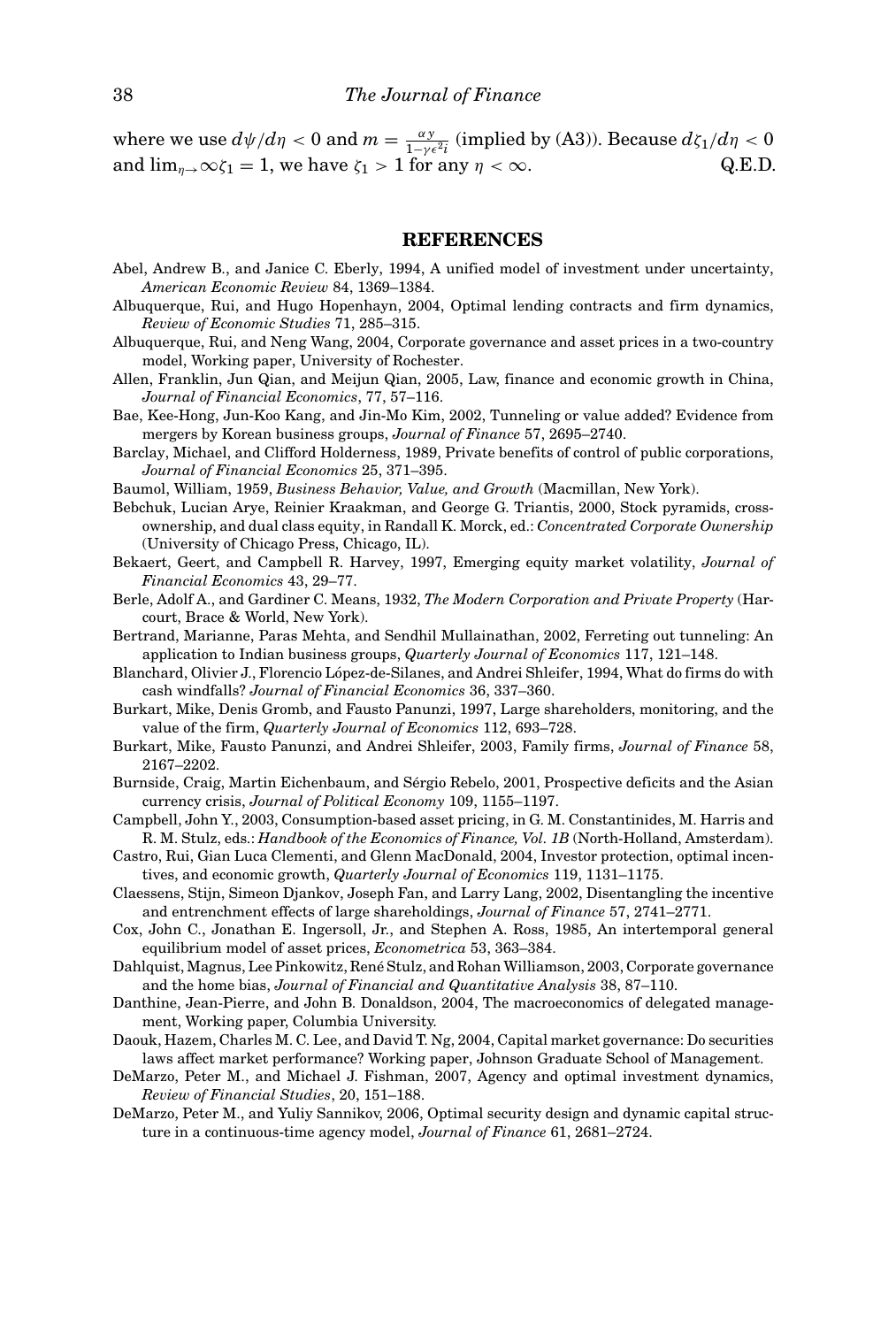- Doidge, Craig, A. Karolyi, and R. Stulz, 2004, Why are foreign firms listed in the U.S. worth more? *Journal of Financial Economics* 71, 205–238.
- Dow, James, Gary B. Gorton, and Arvind Krishnamurthy, 2005, Equilibrium investment and asset prices under imperfect corporate control, *American Economic Review* 95, 659–681.
- Dyck, Alexander, and Luigi Zingales, 2004, Private benefits of control: An international comparison, *Journal of Finance* 59, 537–600.
- Fisher, Jonas D. M., 2006, The dynamic effects of neutral and investment-specific technology shocks, *Journal of Political Economy* 114, 413–451.
- Gompers, Paul, Joy Ishii, and Andrew Metrick, 2003, Corporate governance and equity prices, *Quarterly Journal of Economics* 118, 107–155.
- Greenwood, Jeremy, Zvi Hercowitz, and Gregory W. Huffman, 1988, Investment, capacity utilization and the real business cycle, *American Economic Review* 78, 402–417.
- Greenwood, Jeremy, Zvi Hercowitz, and Per Krusell, 1997, The role of investment-specific technological change in the business cycle, *European Economic Review* 44, 91–115.
- Greenwood, Jeremy, Zvi Hercowitz, and Per Krusell, 2000, Long-run implications of investmentspecific technological change, *American Economic Review* 87, 342–362.
- Hail, Luzi, and Christian Leuz, 2004, International differences in cost of equity capital: Do legal institutions and securities regulation matter?, Working paper, Wharton School.
- Hansen, Lars P., and Kenneth J. Singleton, 1982, Generalized instrumental variables estimation of nonlinear rational expectations models, *Econometrica* 50, 1269–1288.
- Harford, Jarrad, 1999, Corporate cash reserves and acquisitions, *Journal of Finance* 54, 1969–1997.
- Harvey, Campbell, 1995, Predictable risk and returns in emerging markets, *Review of Financial Studies* 8, 773–816.
- Hayashi, Fumio, 1982, Tobin's marginal *q* and average *q*: A neoclassical interpretation, *Econometrica* 50, 213–224.
- Himmelberg, Charles P., R. Glenn Hubbard, and Inessa Love, 2002, Investor protection, ownership, and the cost of capital, Working paper, Columbia Business School.
- Jensen, Michael, 1986, The agency costs of free cash flow: Corporate finance and takeovers, *American Economic Review* 76, 323–330.
- Jensen, Michael C., and William H. Meckling, 1976, Theory of the firm: Managerial behavior, agency costs and ownership structure, *Journal of Financial Economics* 3, 305–360.
- Johnson, Simon, Peter Boone, Alasdair Breach, and Eric Friedman, 2000, Corporate governance in the Asian financial crisis, *Journal of Financial Economics* 58, 471–517.
- Keynes, John M., 1936, *The General Theory of Employment, Interest and Money* (Macmillan, London).
- King, Robert G., and Ross Levine, 1994, Capital fundamentalism, economic development, and economic growth, *Carnegie-Rochester Conference Series on Public Policy* 40, 259–292.
- La Porta, Rafael, Florencio López-de-Silanes, and Andrei Shleifer, 1999, Corporate ownership around the world, *Journal of Finance* 54, 471–517.
- La Porta, Rafael, Florencio Lopez-de-Silanes, Andrei Shleifer, and Robert W. Vishny, 1998, Law ´ and Finance, *Journal of Political Economy* 106, 1113–1155.
- La Porta, Rafael, Florencio López-de-Silanes, Andrei Shleifer, and Robert W. Vishny, 2000a, Investor protection and corporate governance, *Journal of Financial Economics* 58, 3–27.
- La Porta, Rafael, Florencio Lopez-de-Silanes, Andrei Shleifer, and Robert W. Vishny, 2000b, Agency ´ problems and dividend policies around the world, *Journal of Finance* 55, 1–33.
- La Porta, Rafael, Florencio Lopez-de-Silanes, Andrei Shleifer, and Robert W. Vishny, 2002, Investor ´ protection and corporate valuation, *Journal of Finance* 57, 1147–1170.
- Lamont, Owen, 1997, Cash flow and investment: Evidence from internal capital markets, *Journal of Finance* 52, 83–109.
- Lan, Yingcong, and Neng Wang, 2006, Investor protection and investment, Working paper, Columbia University.
- Lang, Larry, Rene Stulz, and Ralph Walkling, 1991, A test of the free cash flow hypothesis: The case of bidder returns, *Journal of Financial Economics* 29, 315–336.
- Merton, Robert C., 1971, Optimum consumption and portfolio rules in a continuous time model, *Journal of Economic Theory* 3, 373–413.